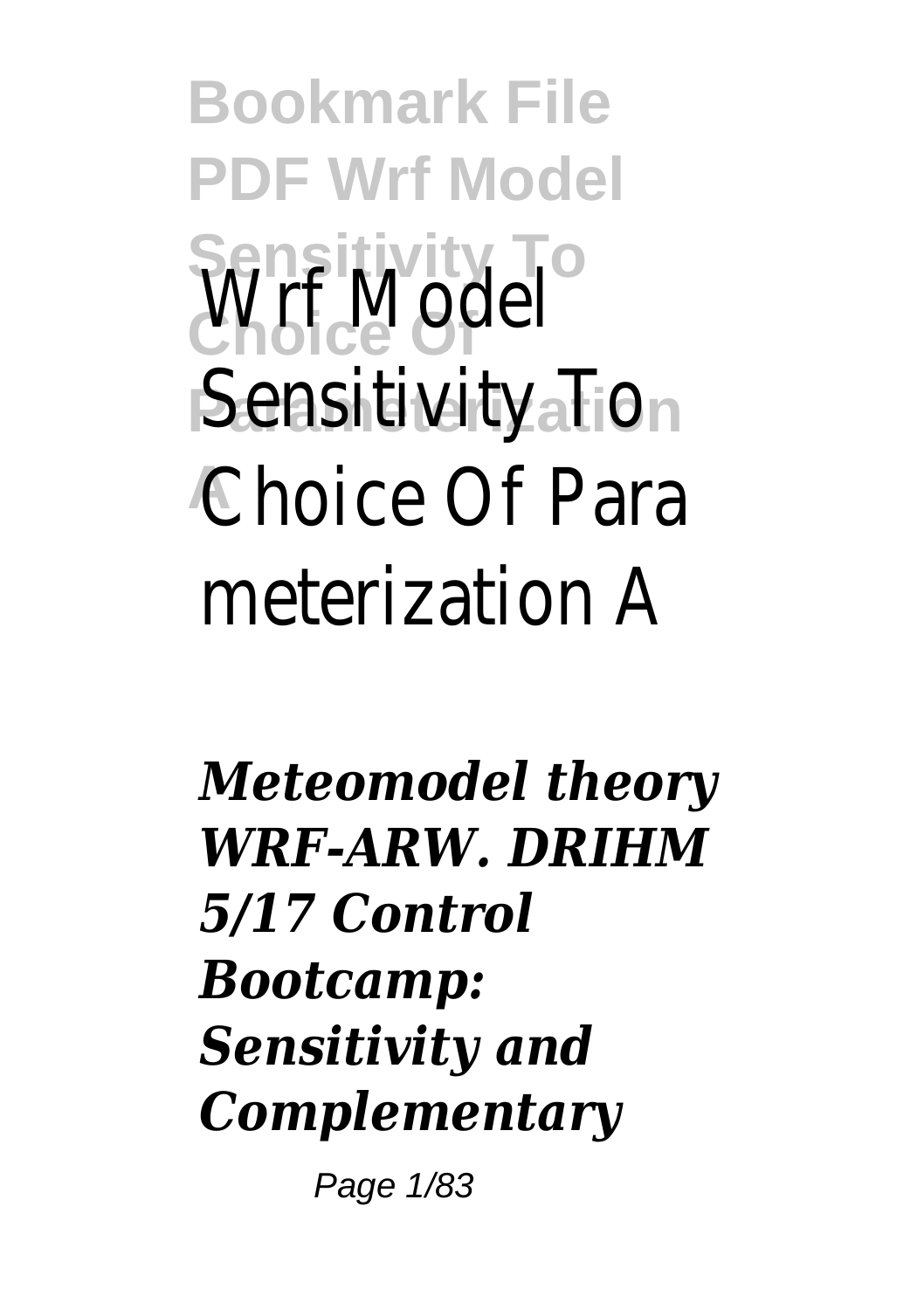**Bookmark File PDF Wrf Model**  $Sensitivity$  *useR!* **Choice Of** *2020: sensemakr:* **Parameterization** *Sensitivity Analysis* **A** *Tools for OLS (C.Cinelli), regular Sensitivity, Specificity, PPV, and NPV Interestrate Risk for Banks Part 1/2* **01. Introduction to Weather Research and Forecasting series**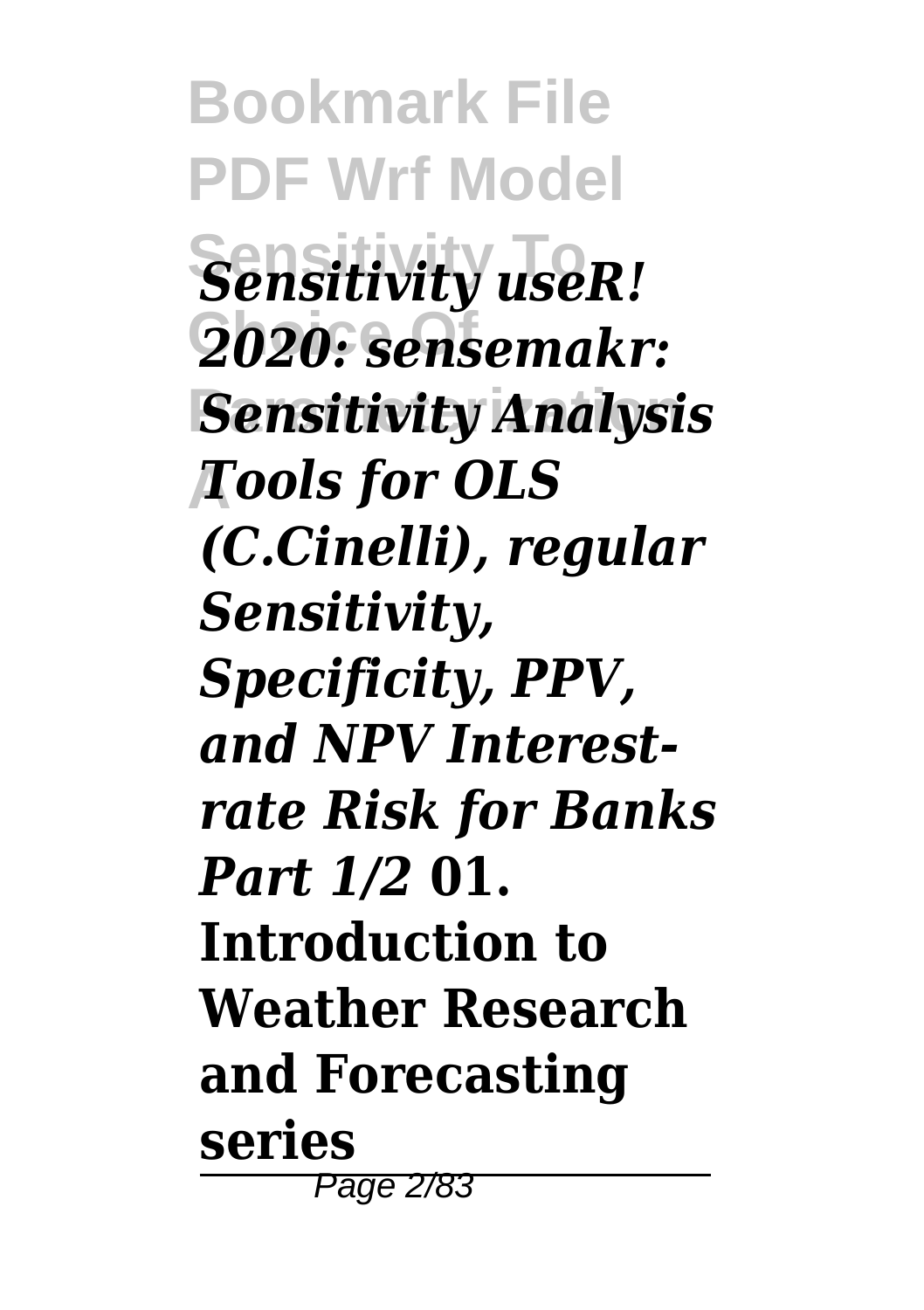**Bookmark File PDF Wrf Model Sensitivity To Control Bootcamp: Sensitivity and Complementary**<sub>n</sub> **A Sensitivity (Part 2) 3. Sensitivity Analysis - Using Allowable Changes in Objective Coefficients Medicine Grand Rounds: Optimization of Cardiometabolic Care for Diabetic** Page 3/83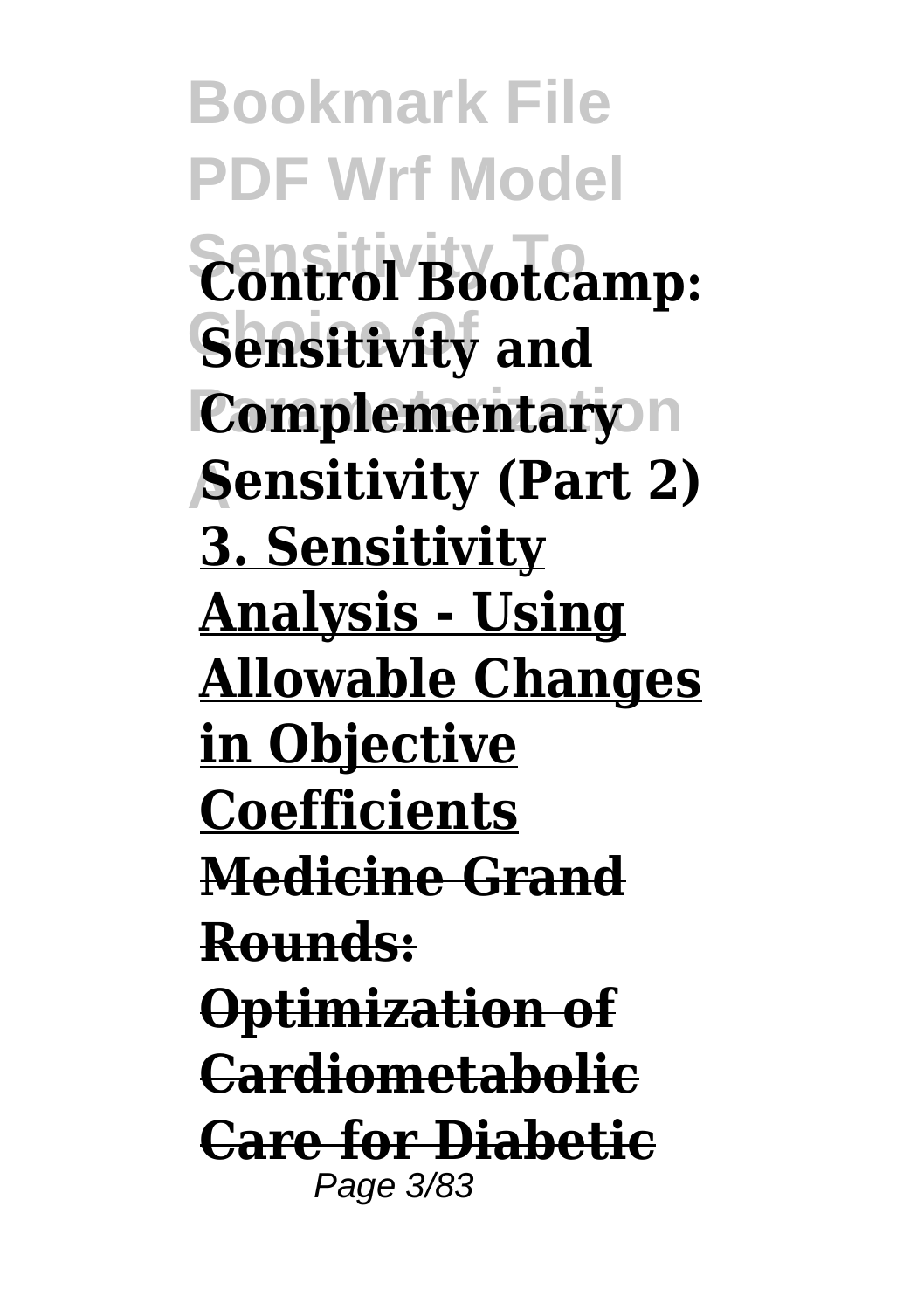**Bookmark File PDF Wrf Model Sensitivity To Patients 10/1/19 AHP Sensitivity Parameterization AnalysisSensitivity A analysis Martyn Clark: Advances in continental-domain hydrologic modeling and prediction How Not To Die by Michael Greger | Interview with Dr. Michael Greger How to calculate IRR by** Page 4/83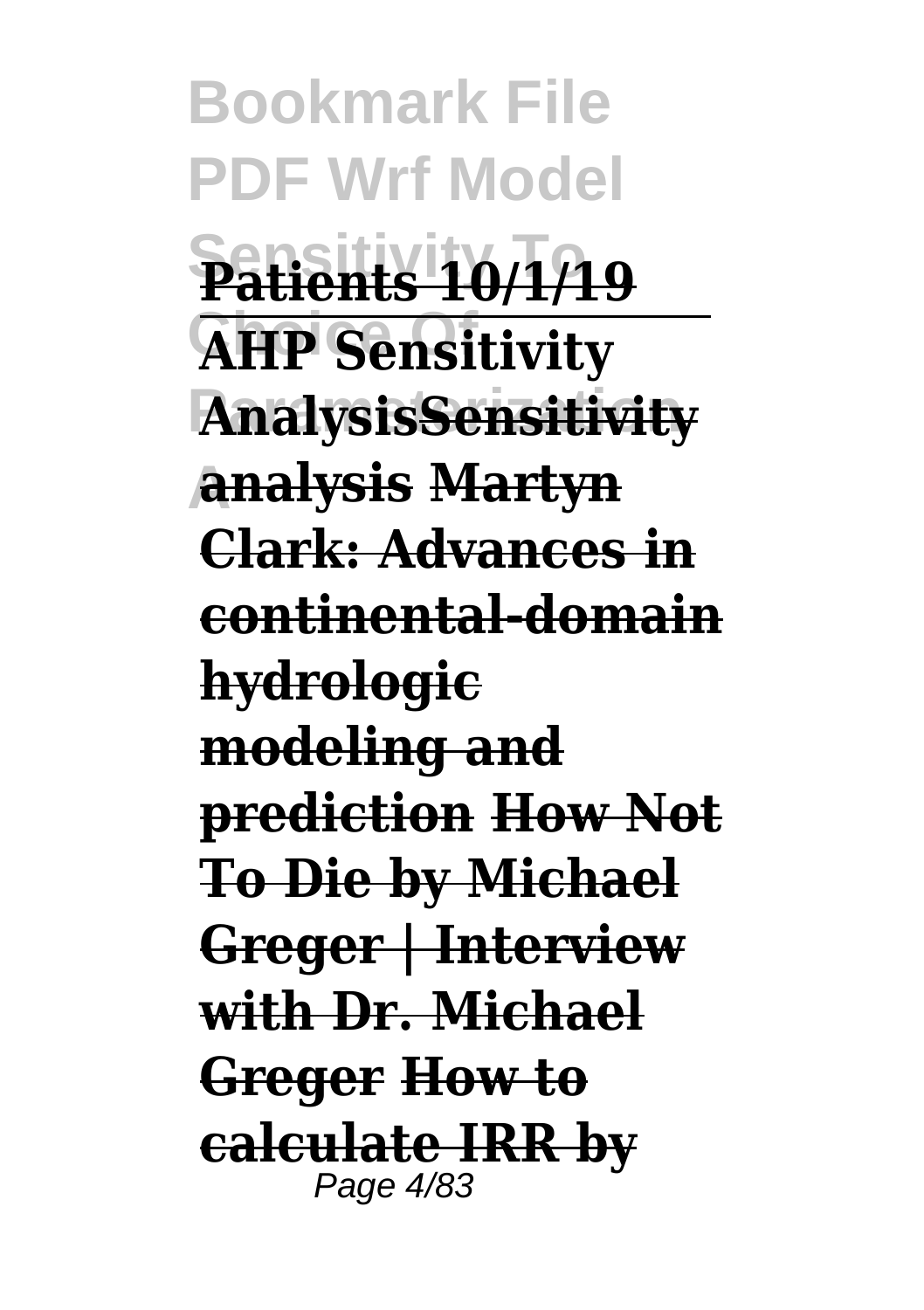**Bookmark File PDF Wrf Model**  $\overline{\text{ealeulator}}$ *Cultural* **Choice Of** *sensitivity* **Introduction to**On **A Sensitivity Analysis**

**Sensitivity Analysis - Microsoft Excel TERRESTRIAL HABITAT 7.3 Sensitivity Analysis Sensitivity Meaning Sensitivity and specificity -** Page 5/83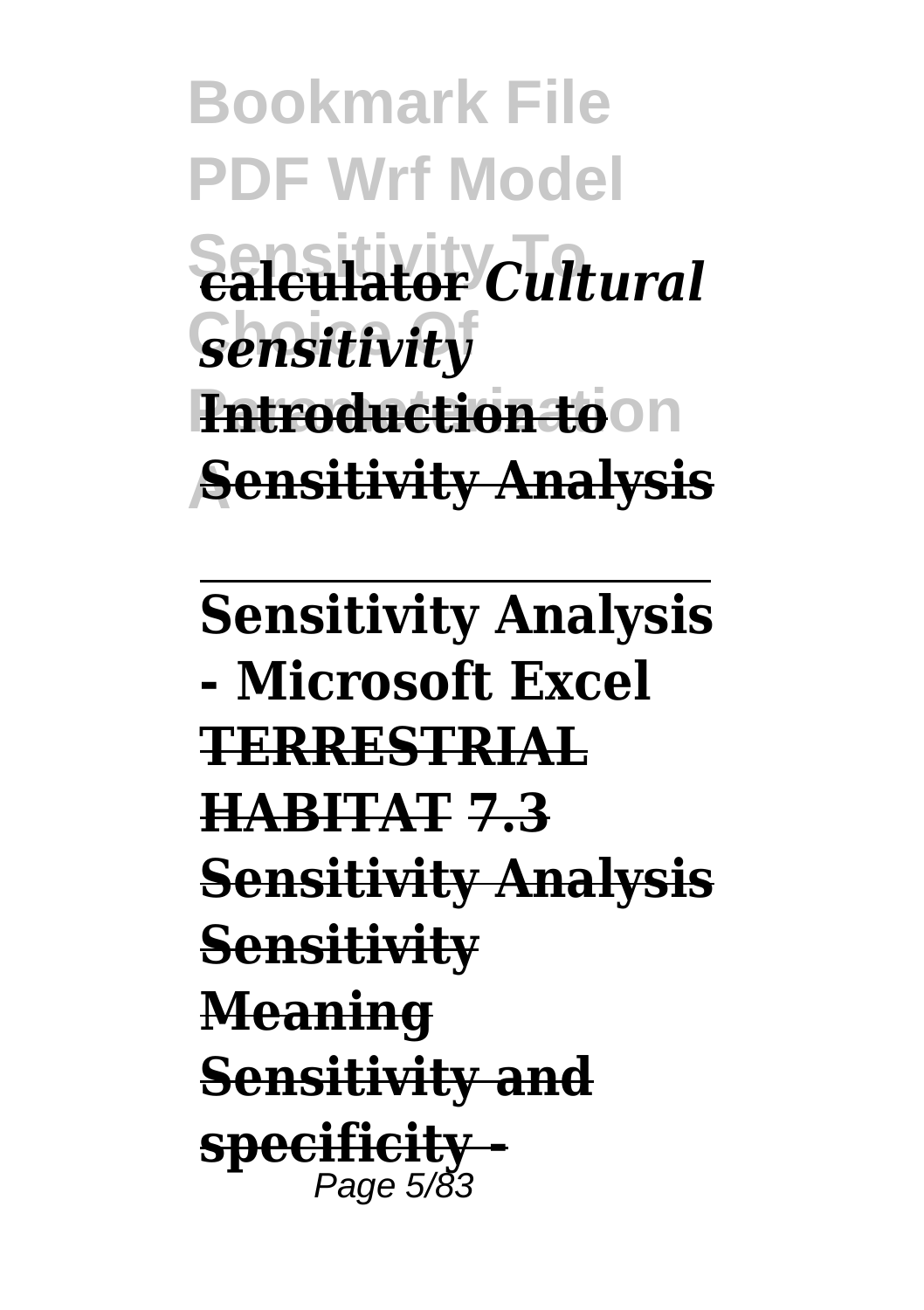**Bookmark File PDF Wrf Model Sensitivity To explained in 3 Choice Of minutes WRF Tutorial - Step 1 -A Setup How Not to Die - Michael Greger, MD**  *Sensitivity and Specificity - Advanced* **The Magic Pill Debunked | Keto Netflix Documentary** *Michael Greger,* Page 6/83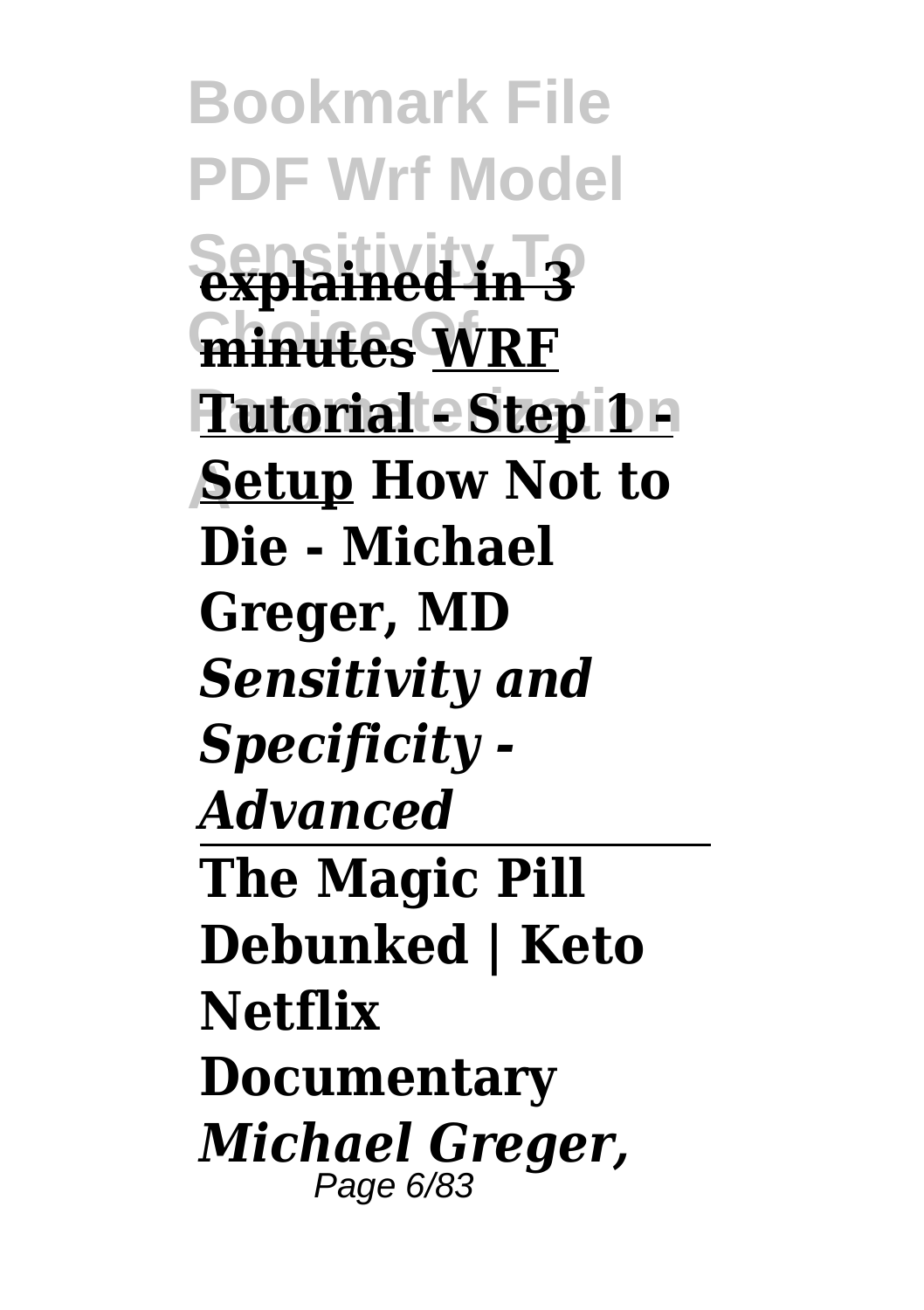**Bookmark File PDF Wrf Model Sensitivity To** *MD, FACLM: How* **Not to Die: Preventing and** on **A** *Treating Disease with Diet Opportunities with Very Large High Resolution Climate Model Datasets - Michael Wehner* **Stratocumulus, Towering Cumulus during Undisturbed** Page 7/83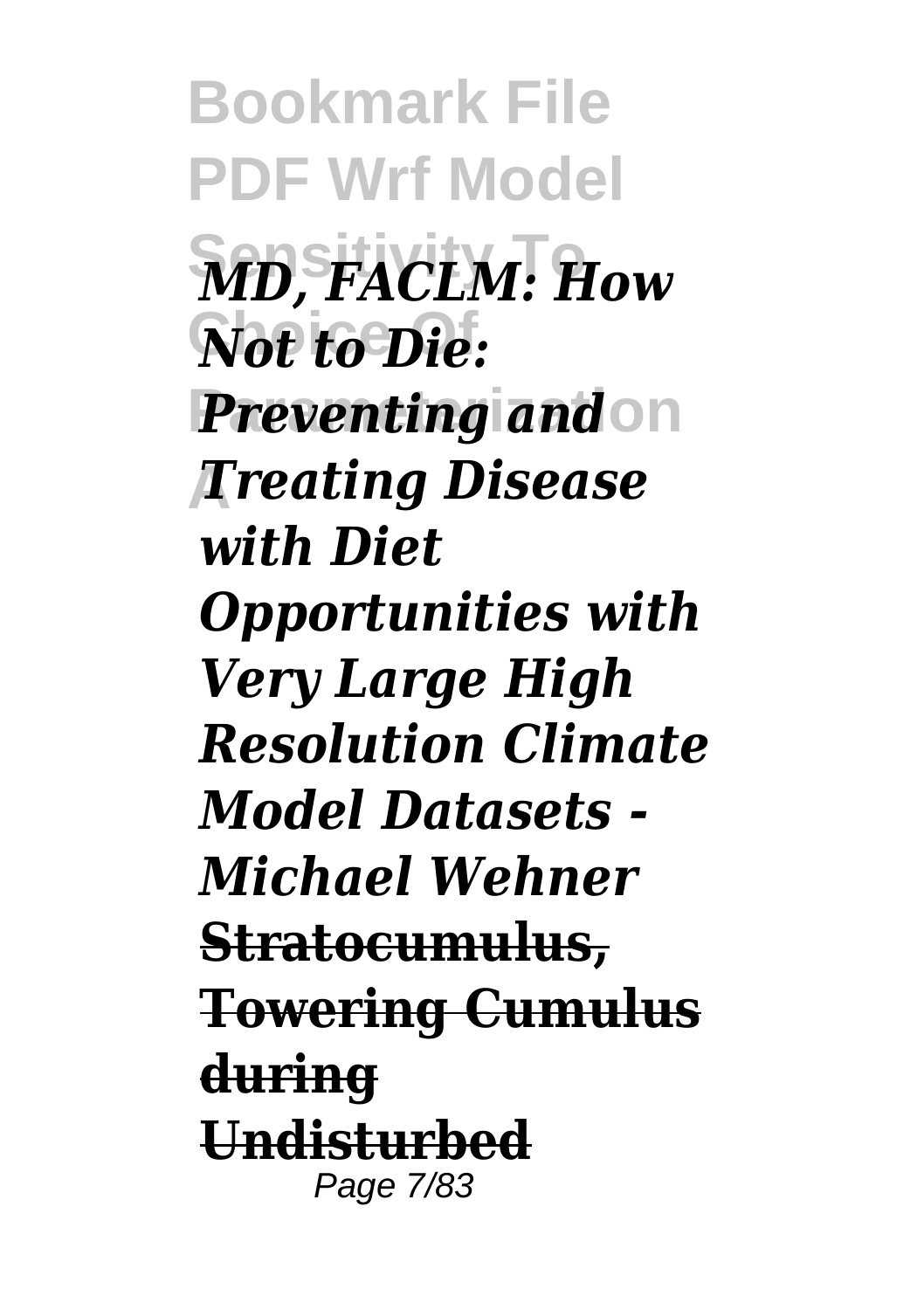**Bookmark File PDF Wrf Model**  $\sqrt{\text{Weather}}$ **Choice Of Krishnamurti** *Land* **Parameterization** *surface processes:* **A** *role in future climate (Andy Pitman)* **Building Clouds: Worldwide Building Typology Modeling from Images: Purdue University** *Wrf Model Sensitivity To Choice* **The WRF model is** Page 8/83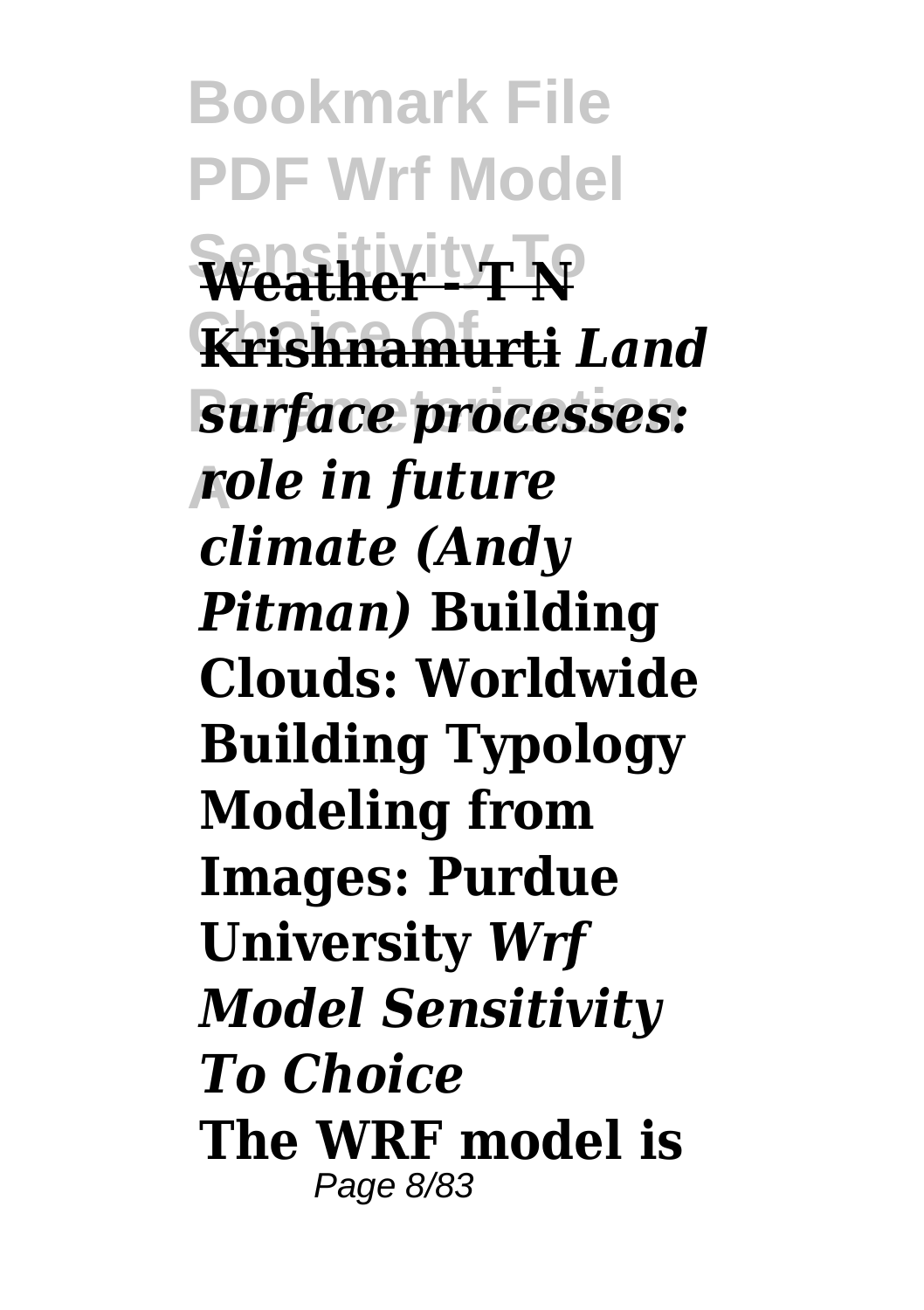**Bookmark File PDF Wrf Model Sensitivity To used and it is Choice Of evaluated with Surface** terization **A observations that are independent of model integrations allowing us to study model representations of the diurnal cycle. The period chosen (December 2002–February 2003) provides a** Page 9/83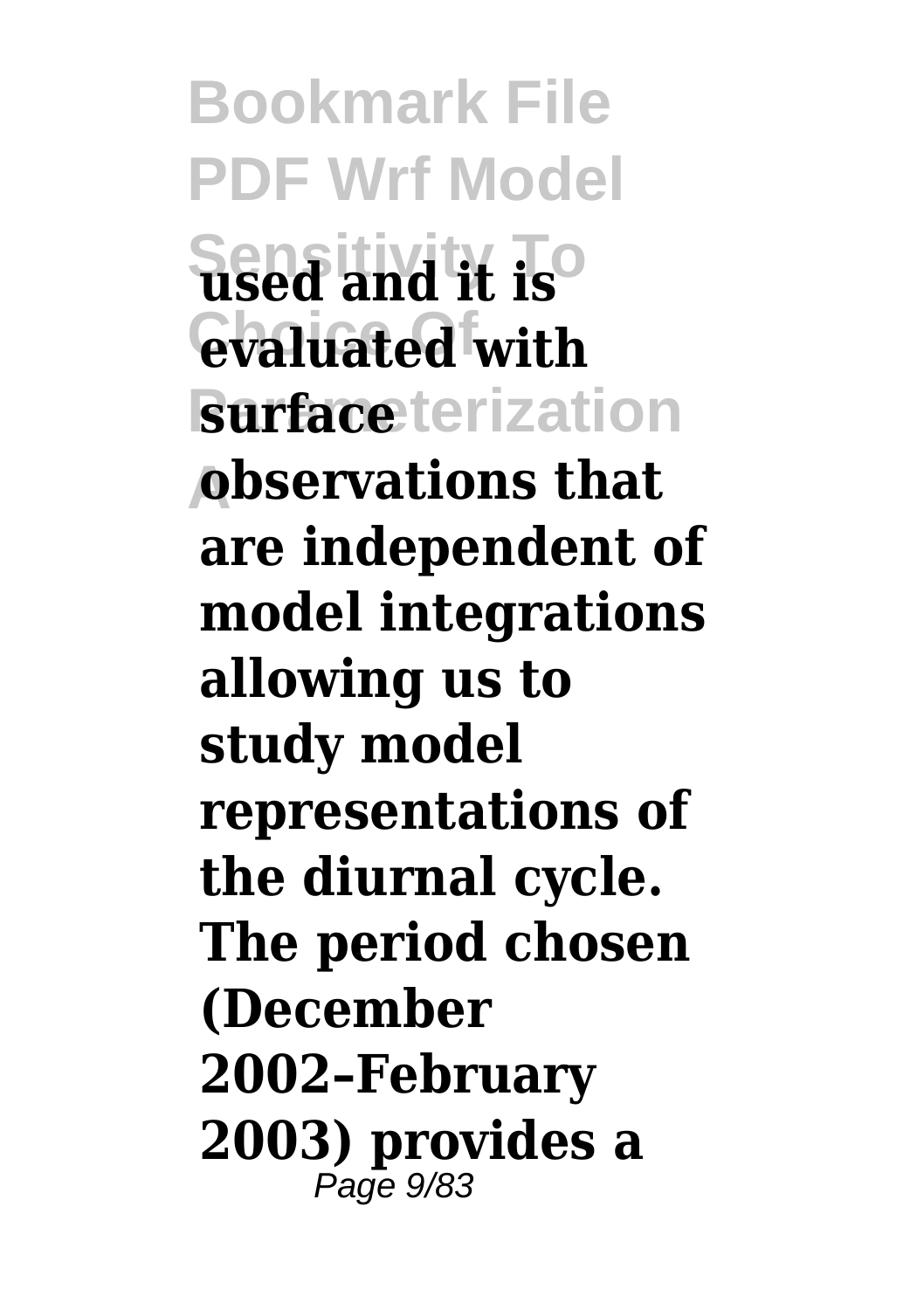**Bookmark File PDF Wrf Model Sensitivity To dense observation network over** *<u>central</u>* Southtion **A America obtained during the South America Low-Level Jet Experiment (SALLJEX; Vera et al. 2006 ).**

*WRF Model Sensitivity to Choice of Parameterization* Page 10/83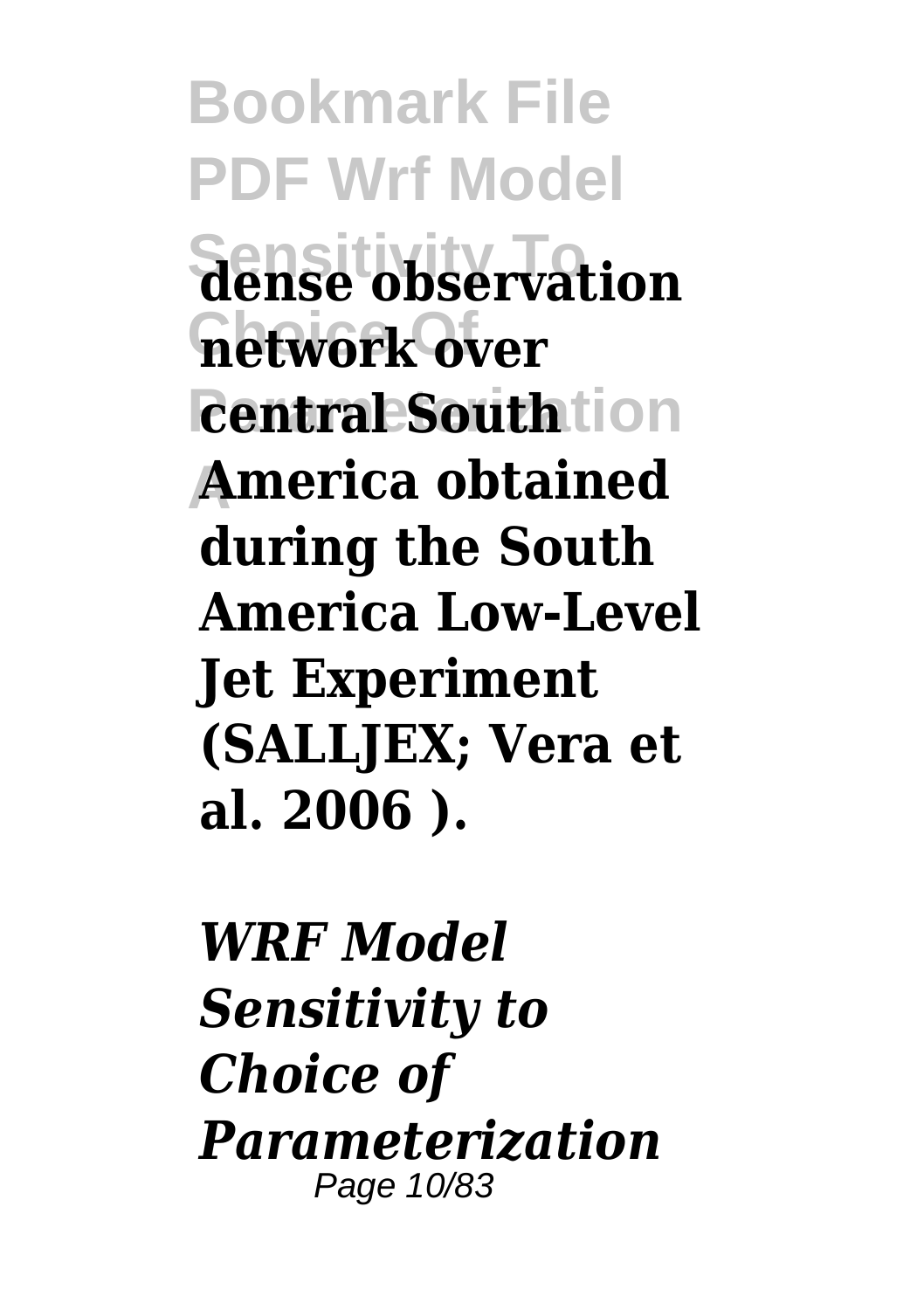**Bookmark File PDF Wrf Model Sensitivity To** *over ...* WRF model **sensitivity toation A choice of PBL and microphysics parameterization for an advection fog event at Barkachha, rural site in the Indo-Gangetic basin, India. Prakash Pithani 1,2, Sachin D. Ghude 1, Thara** Page 11/83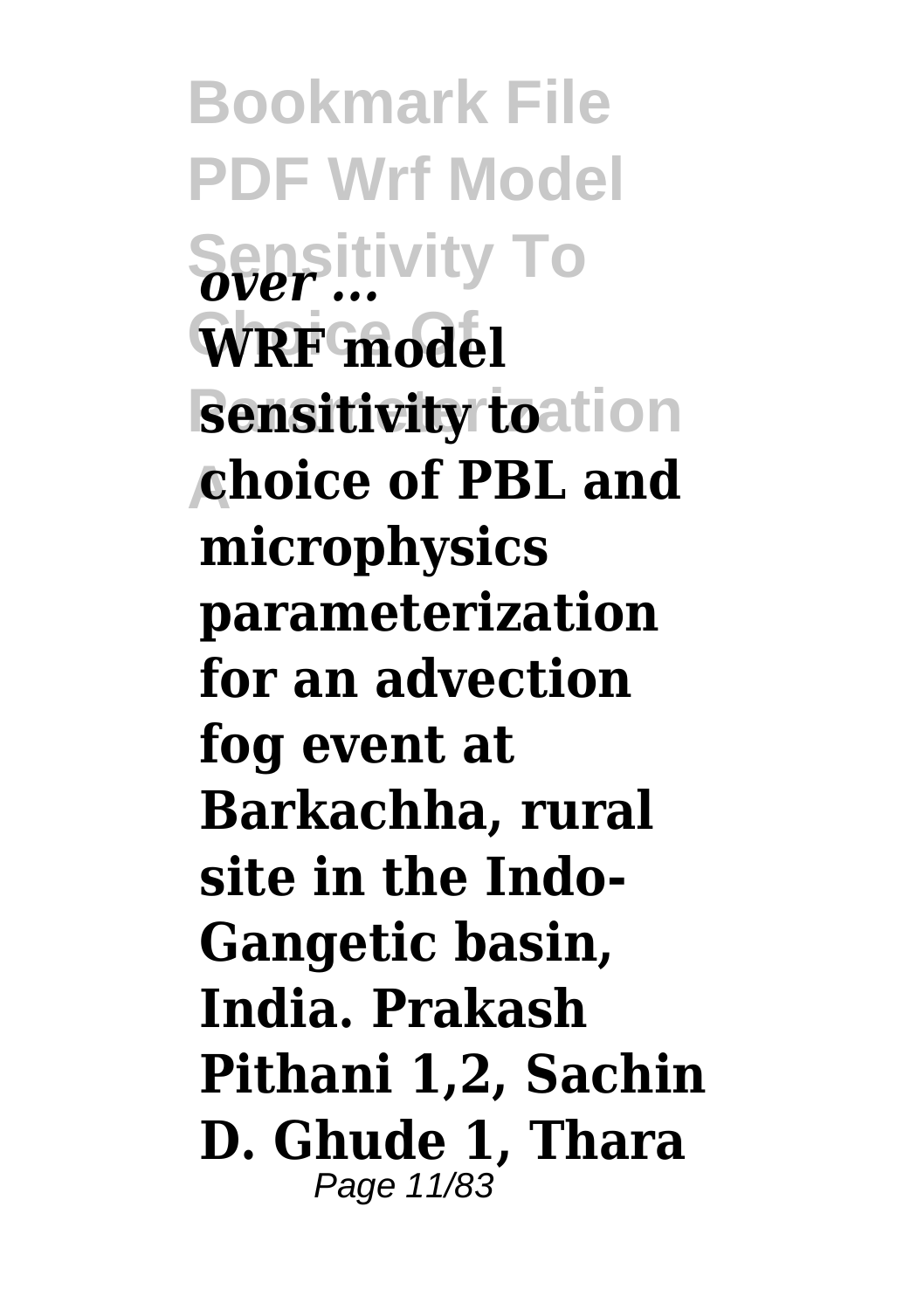**Bookmark File PDF Wrf Model Sensitivity To Prabhakaran 1, Choice Of Anand Karipot 3, Anupam Hazra 1,1 A Rachana Kulkarni 1,3, Subharthi Chowdhuri 1,**

*WRF model sensitivity to choice of PBL and microphysics ...* **This paper presents sensitivity analyses for the** Page 12/83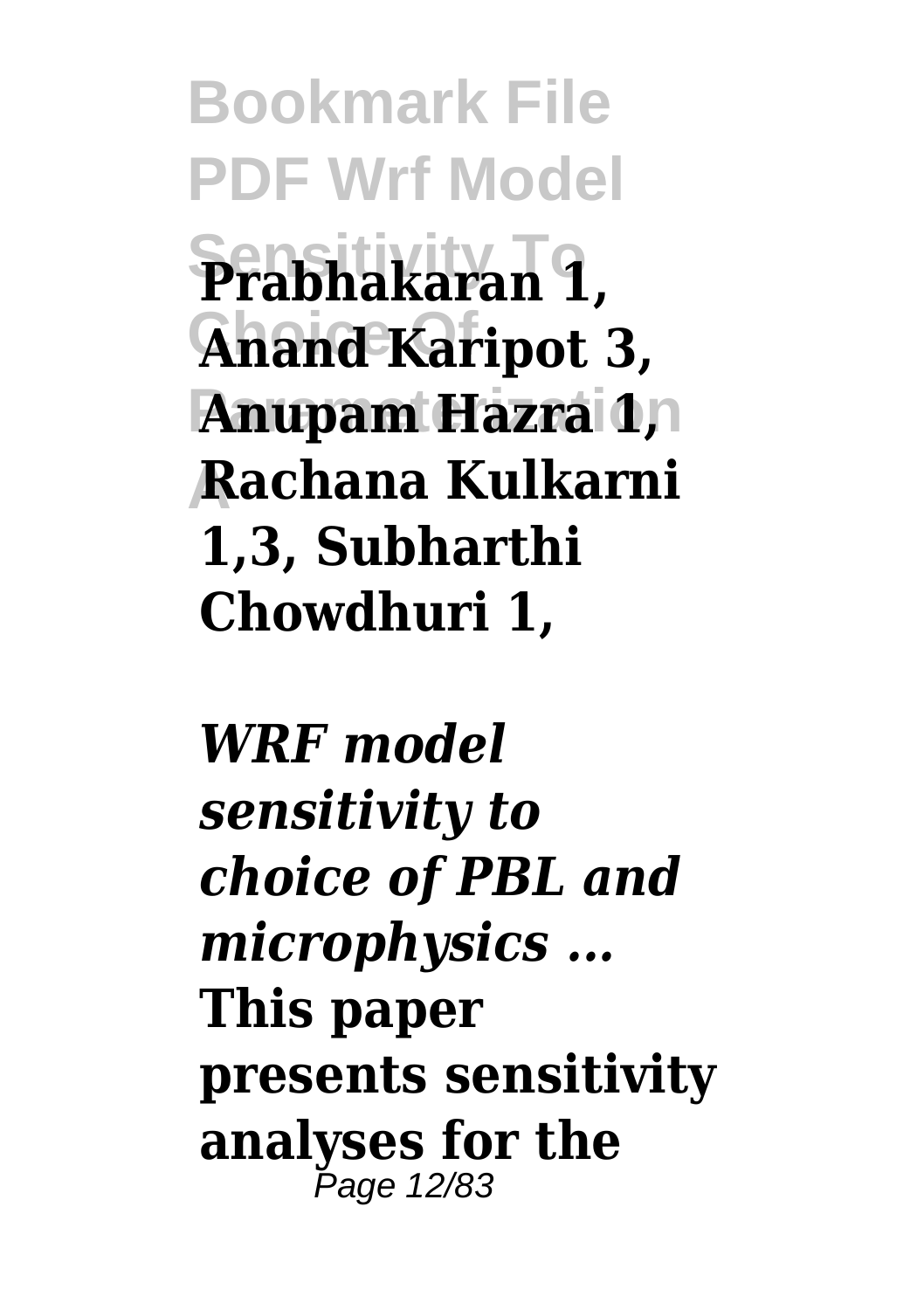**Bookmark File PDF Wrf Model Sensitivity To Weather Research**  $F$ orecast (WRF) **model with respect A to the choice of physical parameterization schemes (both cumulus parameterisation (CPSs) and microphysics parameterization schemes (MPSs)) used to represent** Page 13/83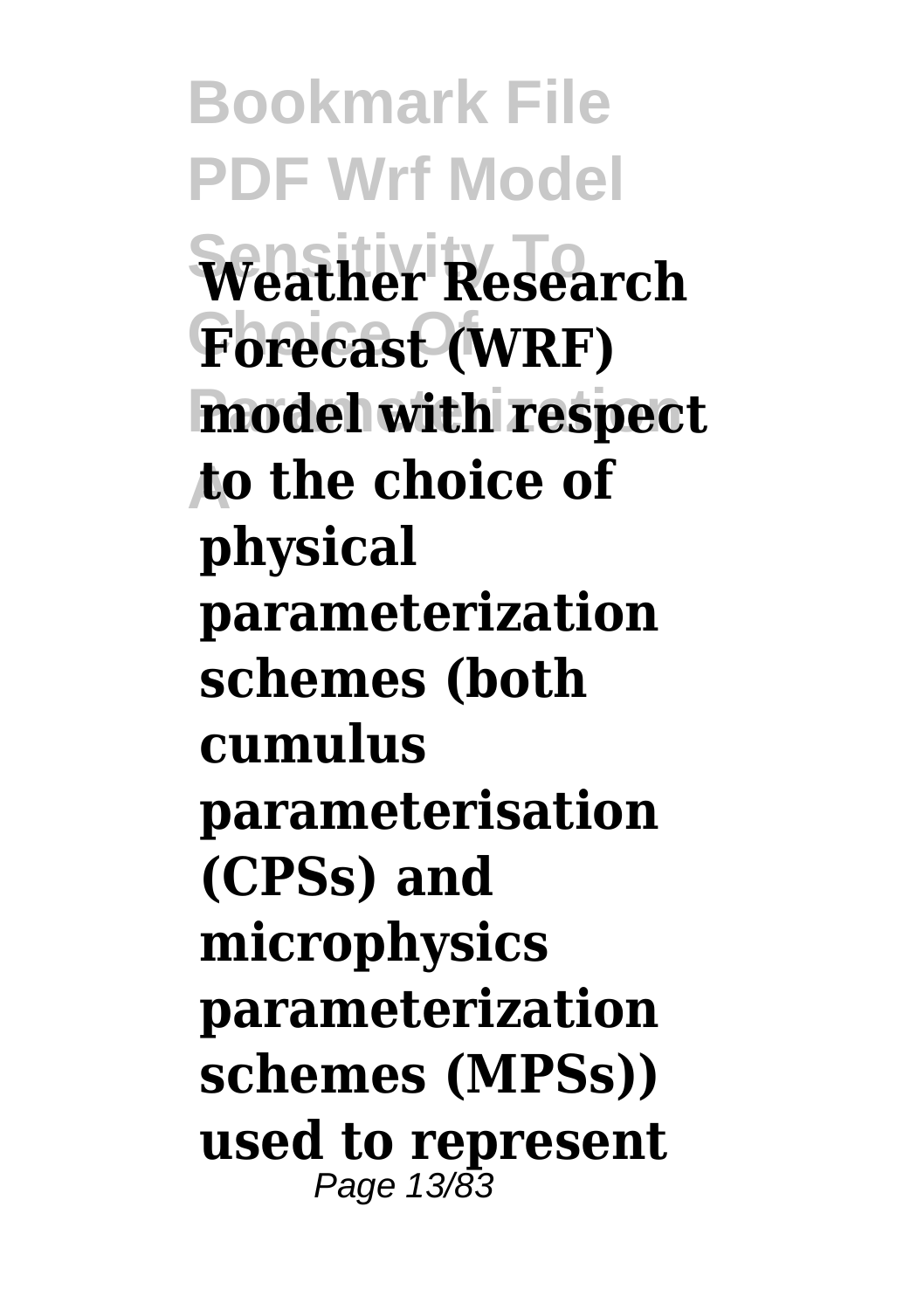**Bookmark File PDF Wrf Model Sensitivity To the '1999 York** Flood<sup>'</sup> event, which **bccurred overtion A North Yorkshire, UK, 1 st –14 th March 1999. The study assessed four CPSs (Kain–Fritsch (KF2), Betts–Miller–Janjic (BMJ), Grell–Devenyi ensemble (GD) and the old** Page 14/83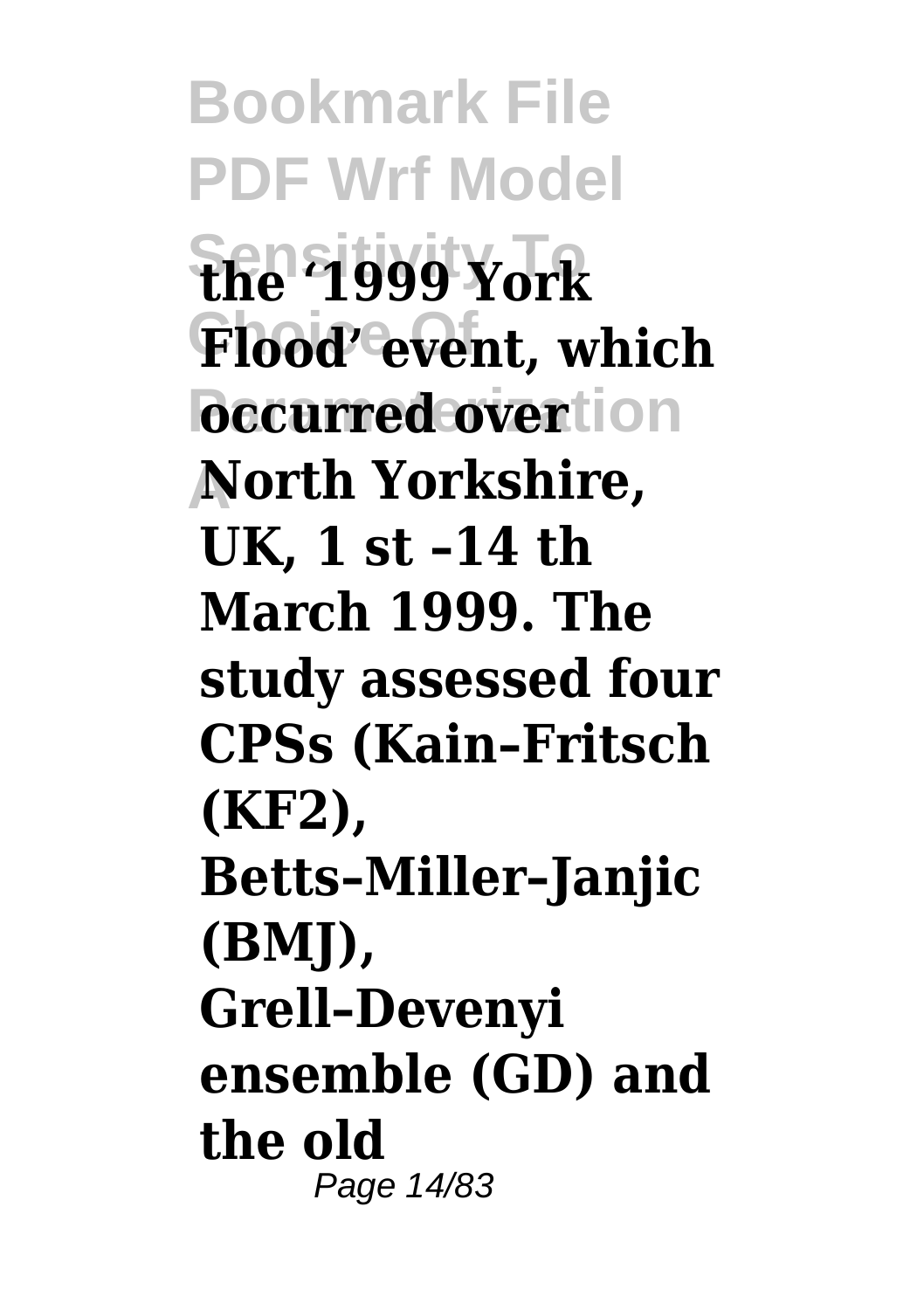**Bookmark File PDF Wrf Model Sensitivity To Kain–Fritsch ... Choice Of WRF** model zation **A** *sensitivity to choice of parameterization: a ...* **This paper presents sensitivity analyses for the Weather Research Forecast 16 (WRF) model with respect to the choice of** Page 15/83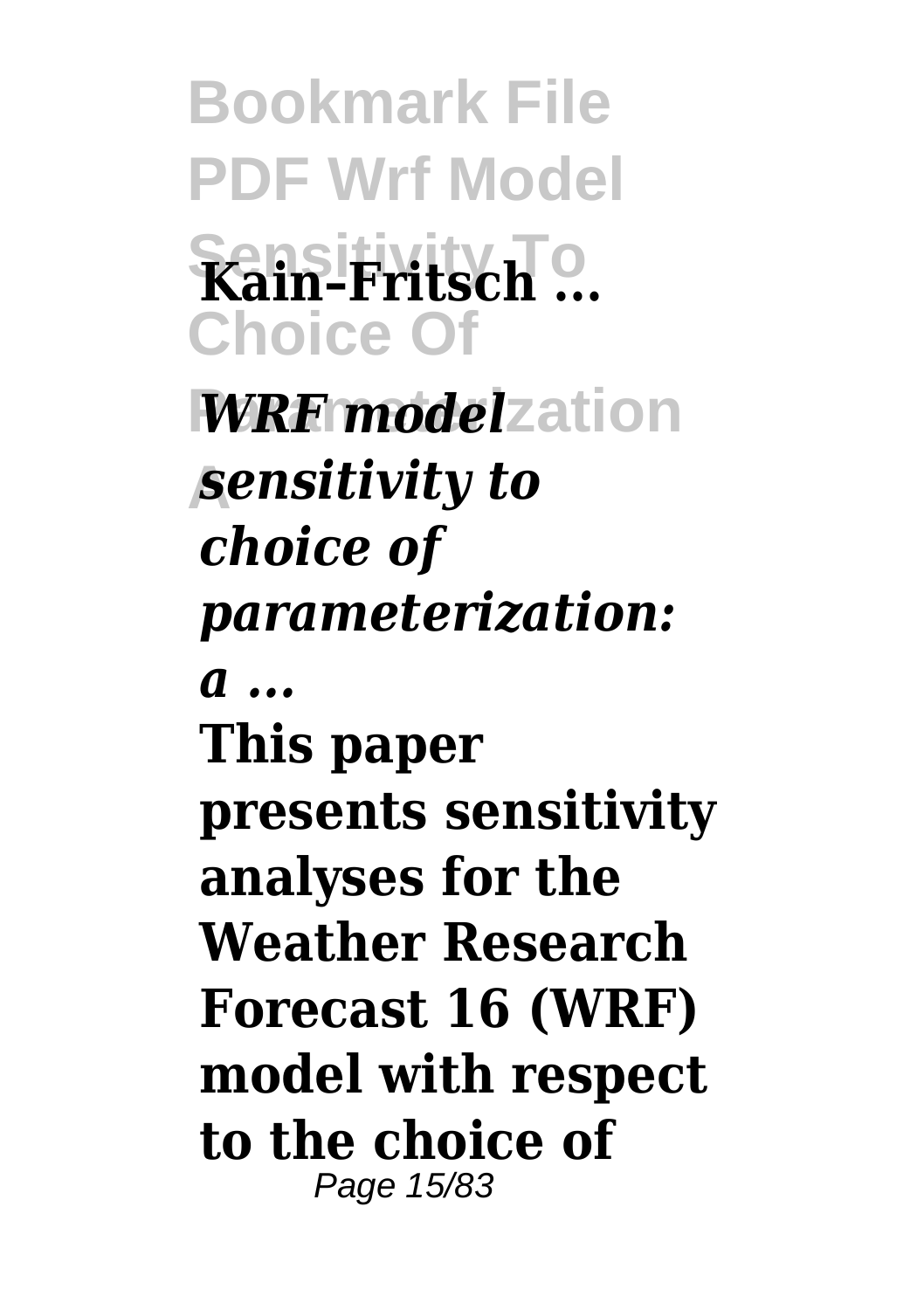**Bookmark File PDF Wrf Model Sensitivity To physical Choice Of parameterization schemes [both**ion **A cumulus parameterisation (CPSs) and microphysics parameterization schemes (MPSs)]17 used to**

*WRF Model Sensitivity to Choice of* Page 16/83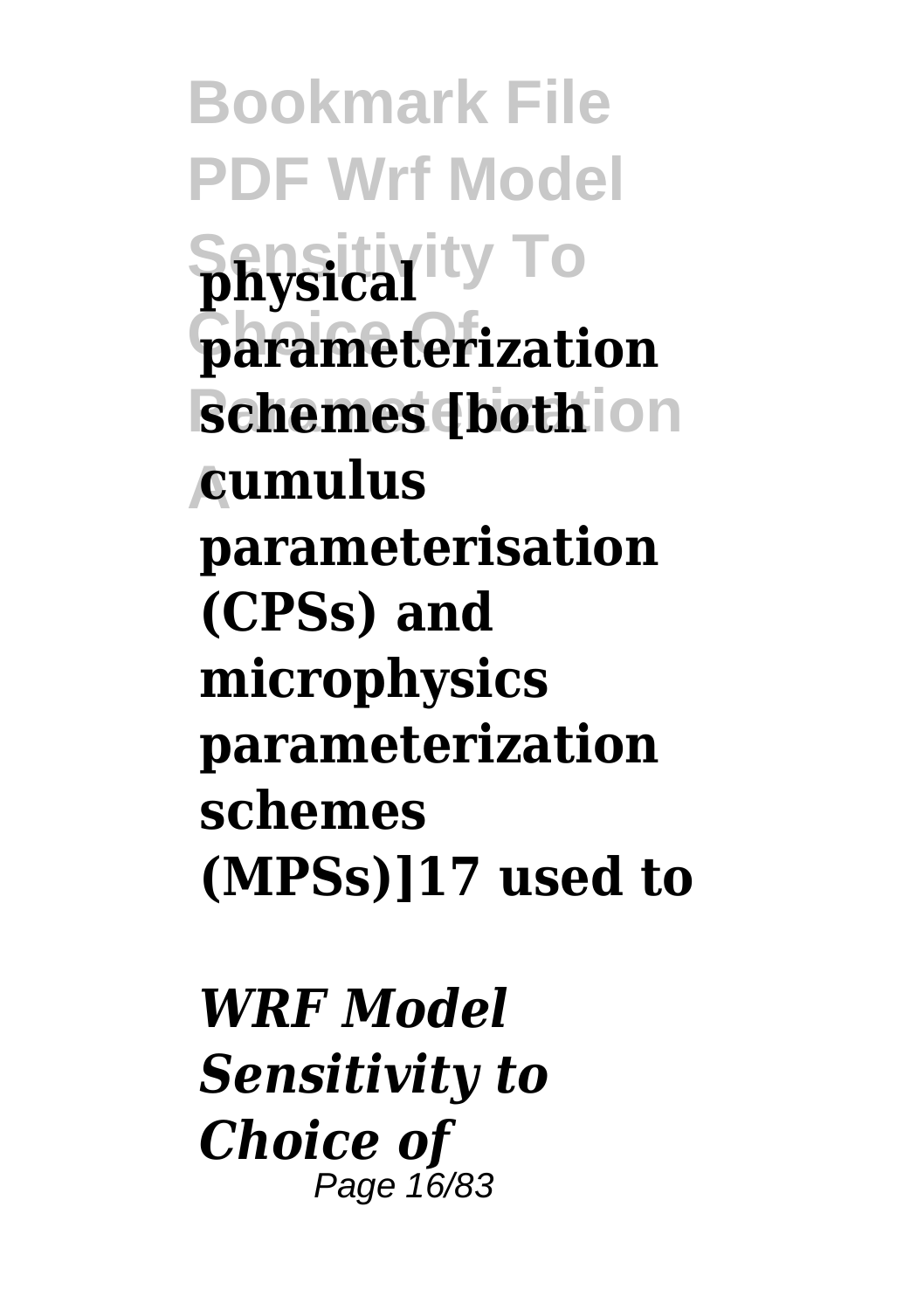**Bookmark File PDF Wrf Model**  $P$ arameterization: **Ghoice Of WRF-Chem istion A found to under predict the AODs in both configurations because of the misrepresentation of the dust coarse particle, as shown by the analysis of the relationship between the** Page 17/83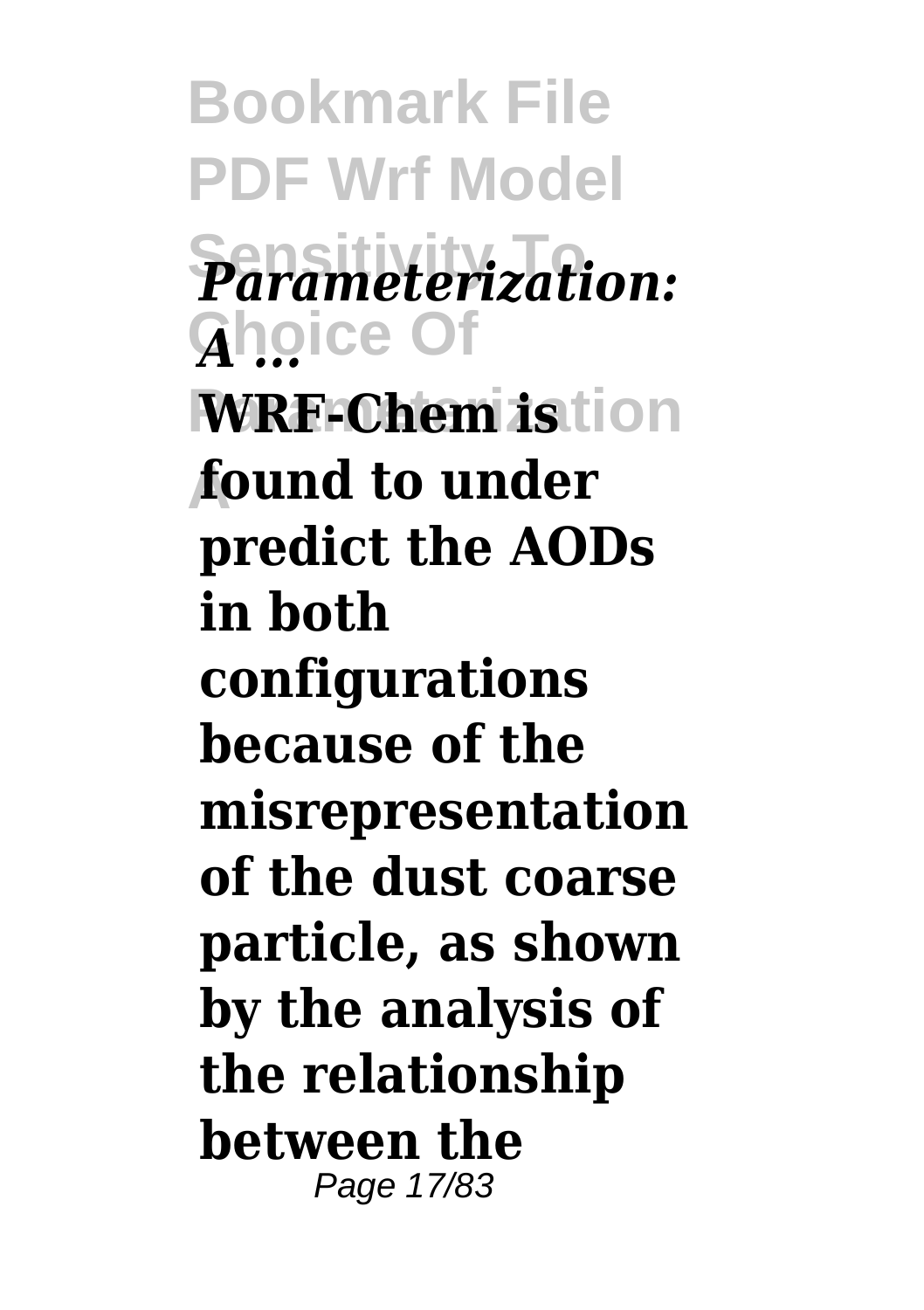**Bookmark File PDF Wrf Model Sensitivity To Angström exponent Choice Of and the AOD bias. Parameterization A** *WRF-Chem model sensitivity to chemical mechanisms choice ...* **This paper presents sensitivity analyses for the Weather Research Forecast (WRF) model with respect** Page 18/83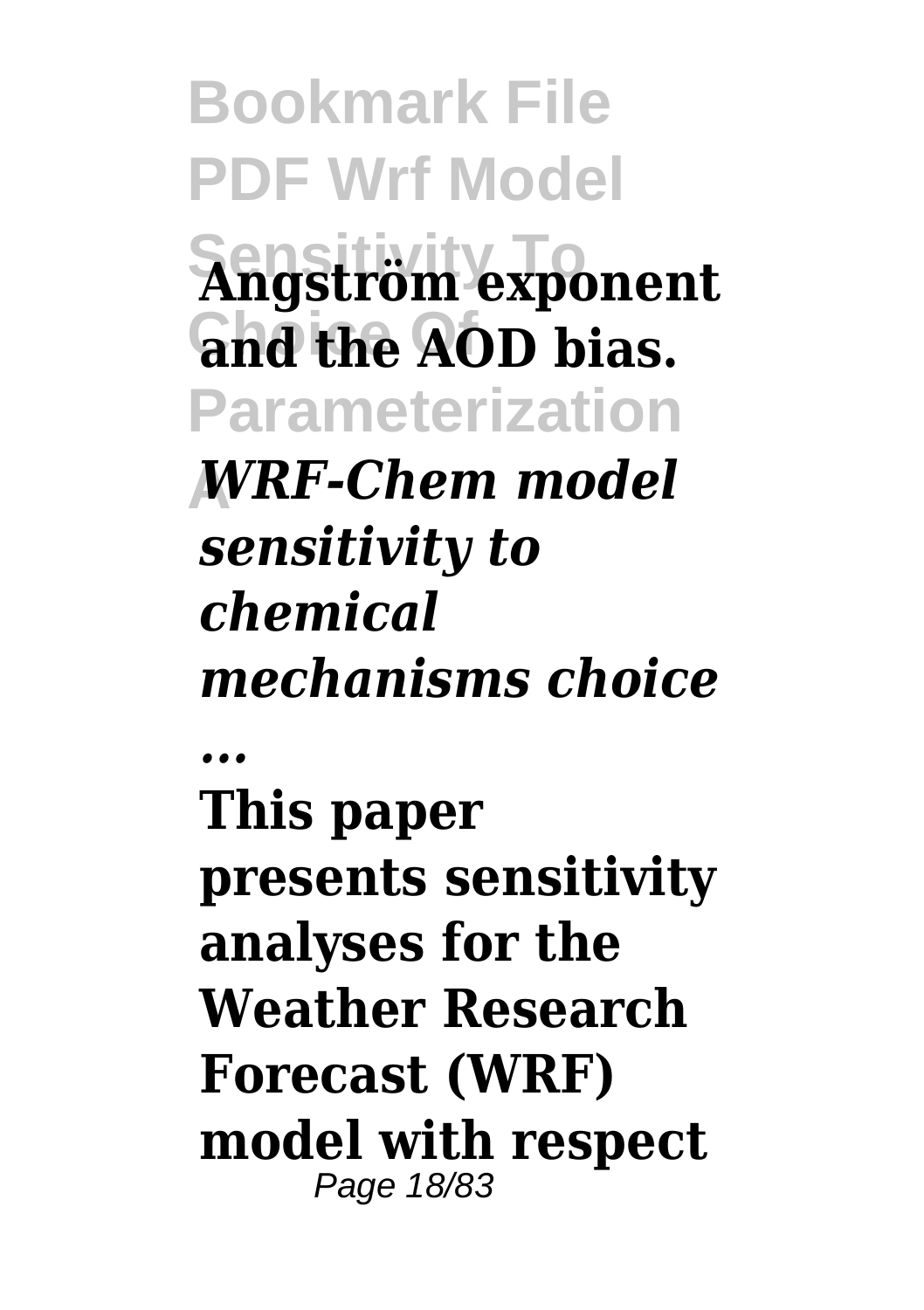**Bookmark File PDF Wrf Model Sensitivity To to the choice of Choice Of physical Parameterization parameterization A schemes (both cumulus parameterisation (CPSs) and microphysics parameterization schemes (MPSs)) used to represent the `1999 York Flood' event, which occurred over** Page 19/83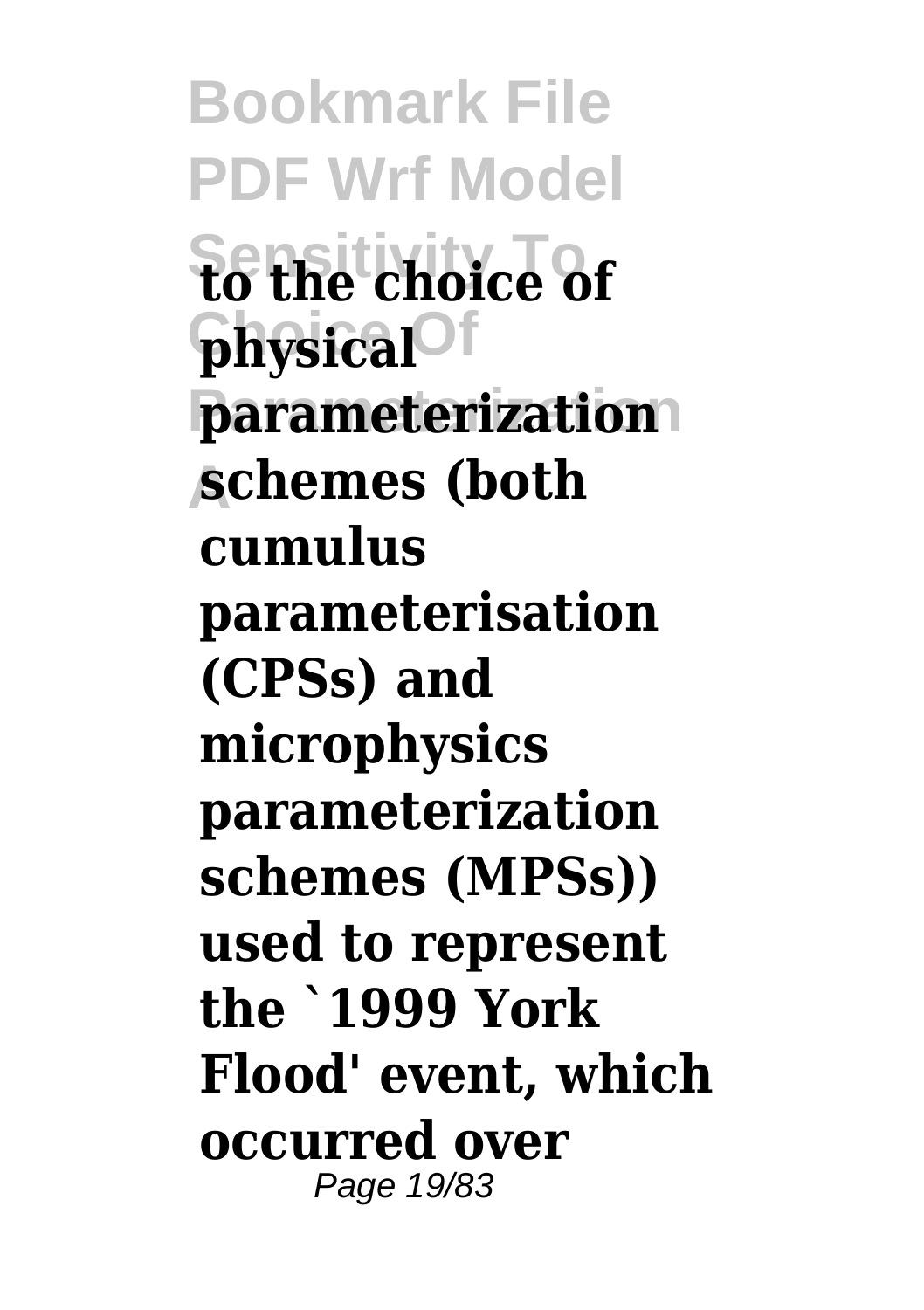**Bookmark File PDF Wrf Model Sensitivity To North Yorkshire, Choice Of UK, 1 st-14 th March 1999. Then A study assessed four CPSs (Kain-Fritsch (KF2), Betts-Miller-Janjic (BMJ), Grell-Devenyi ensemble (GD) and the old Kain-Fritsch (KF1)) and four ...**

*WRF model sensitivity to* Page 20/83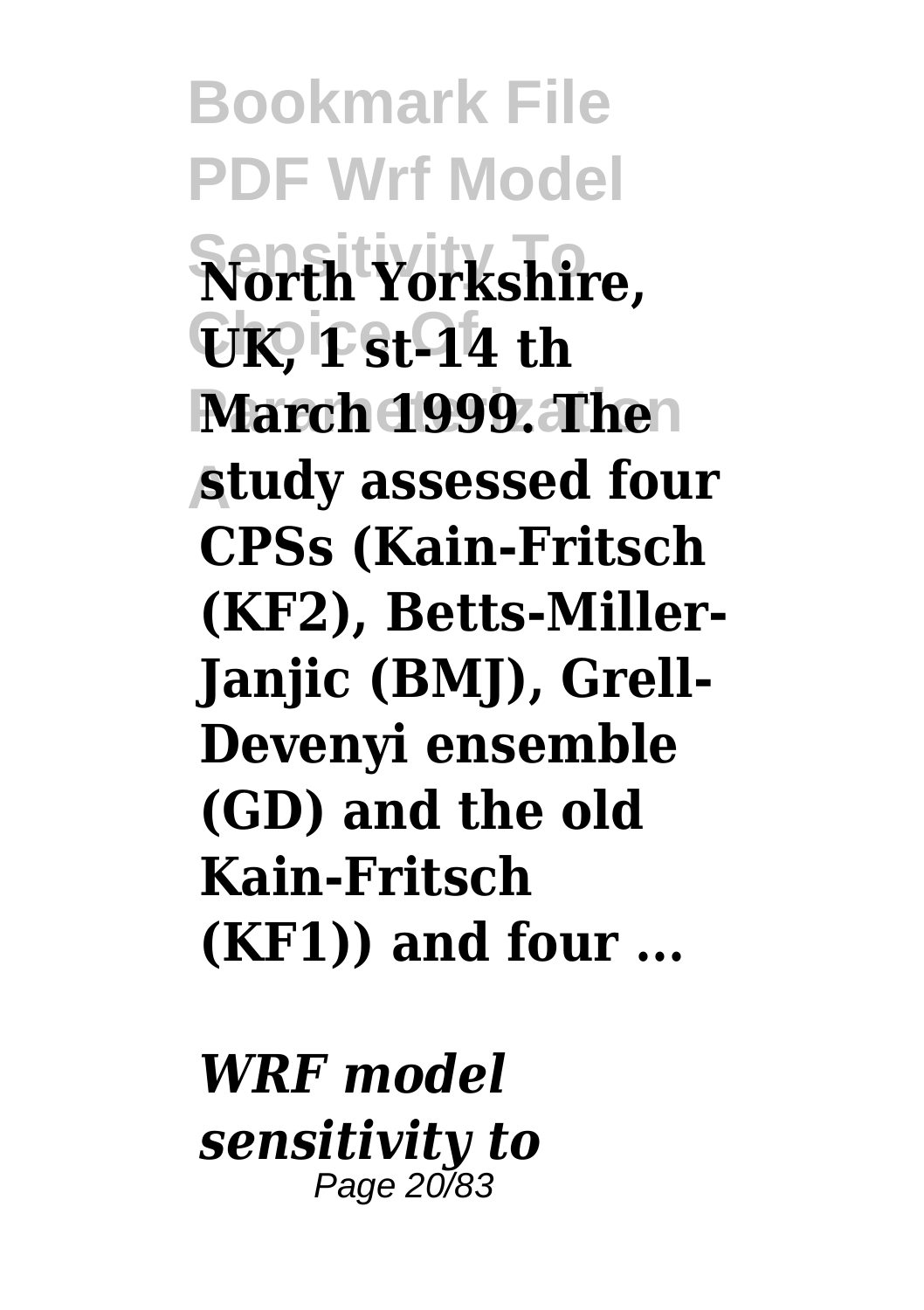**Bookmark File PDF Wrf Model Sensitivity To** *choice of*  $\epsilon$ *parameterization: <u>Rarameterization</u>* **A This paper presents sensitivity analyses for the Weather Research Forecast (WRF) model with respect to the choice of physical parameterization schemes (both cumulus** Page 21/83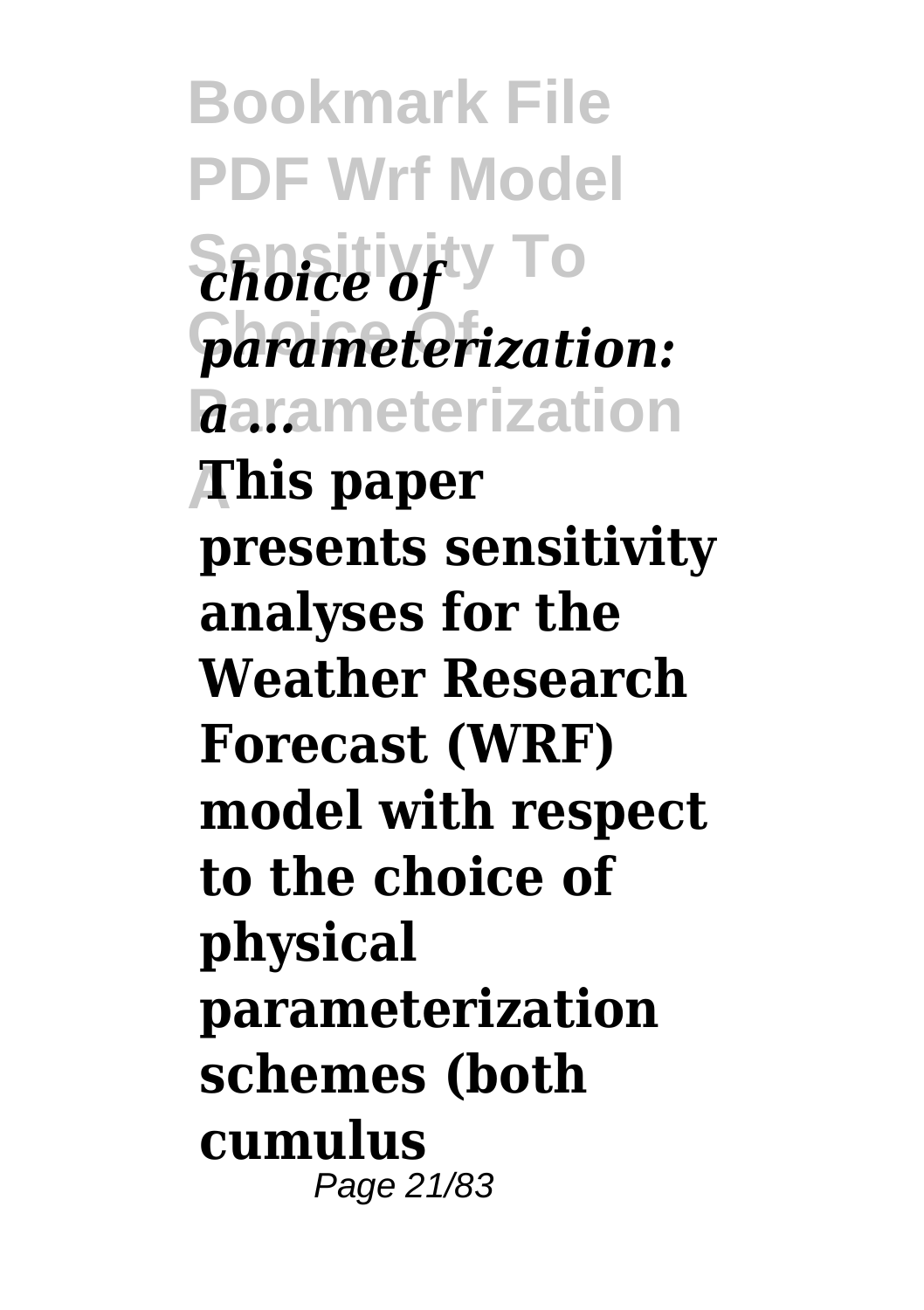**Bookmark File PDF Wrf Model Sensitivity To parameterisation Choice Of (CPSs) and microphysics**ation **A parameterization schemes (MPSs)) used to represent the '1999 York Flood' event, which occurred over North Yorkshire, UK, 1 st –14 th March 1999.**

*WRF model* Page 22/83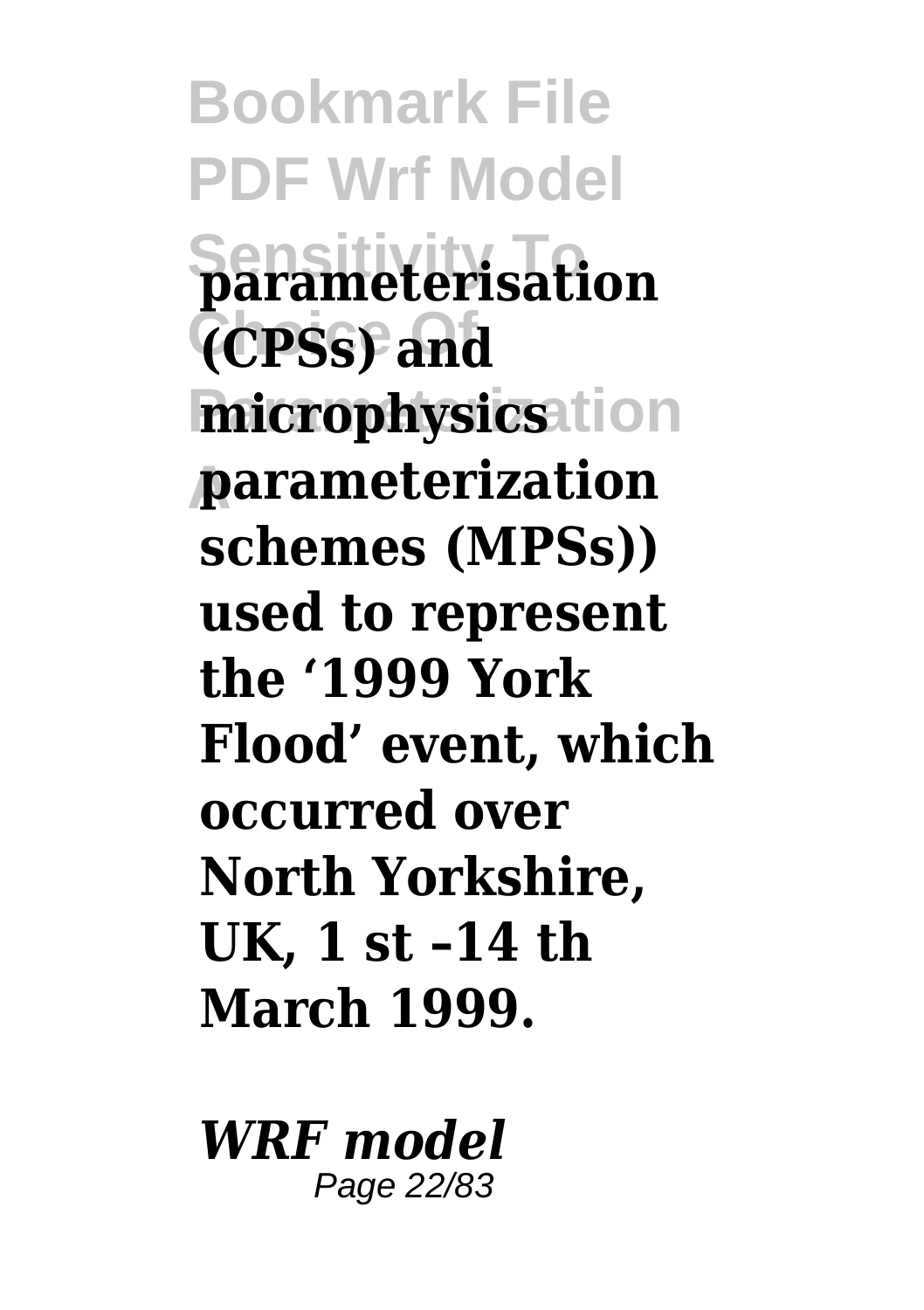**Bookmark File PDF Wrf Model**  $\overline{\text{Sensitivity}}$ <sup>o</sup> **Choice Of** *choice of* **Parameterization** *parameterization:* **A** *a ...* **WRF-Chem (version3.4.1, August 2012) has been used to investigate the modeling sensitivities of two different combinations of chemical** Page 23/83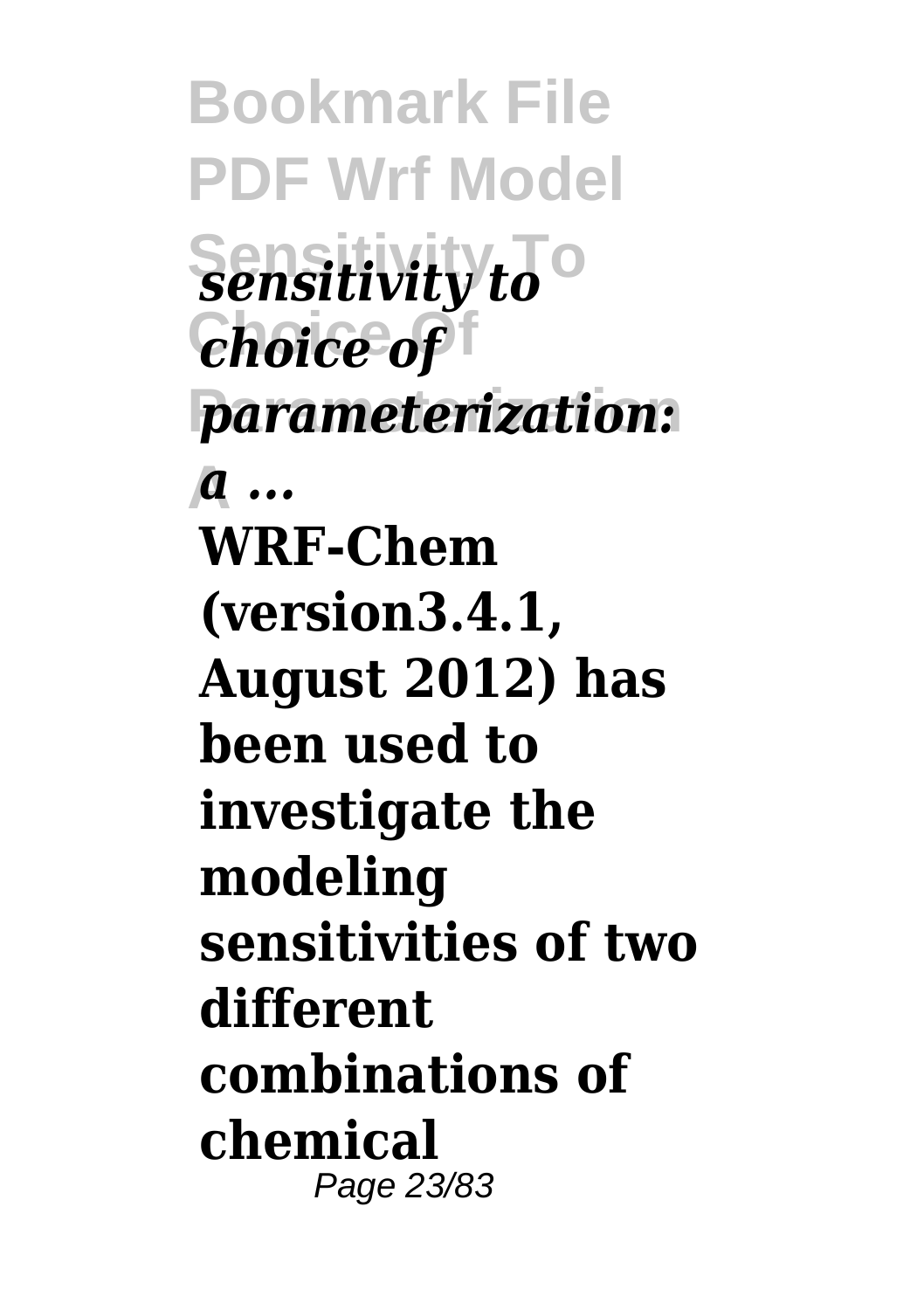**Bookmark File PDF Wrf Model Sensitivity To mechanisms and Choice Of aerosol modules. Parameterization A** *WRF-Chem model sensitivity to chemical mechanisms choice ...* **Surface variables are highly sensitive to the choice of land surface models. Surface temperature is well** Page 24/83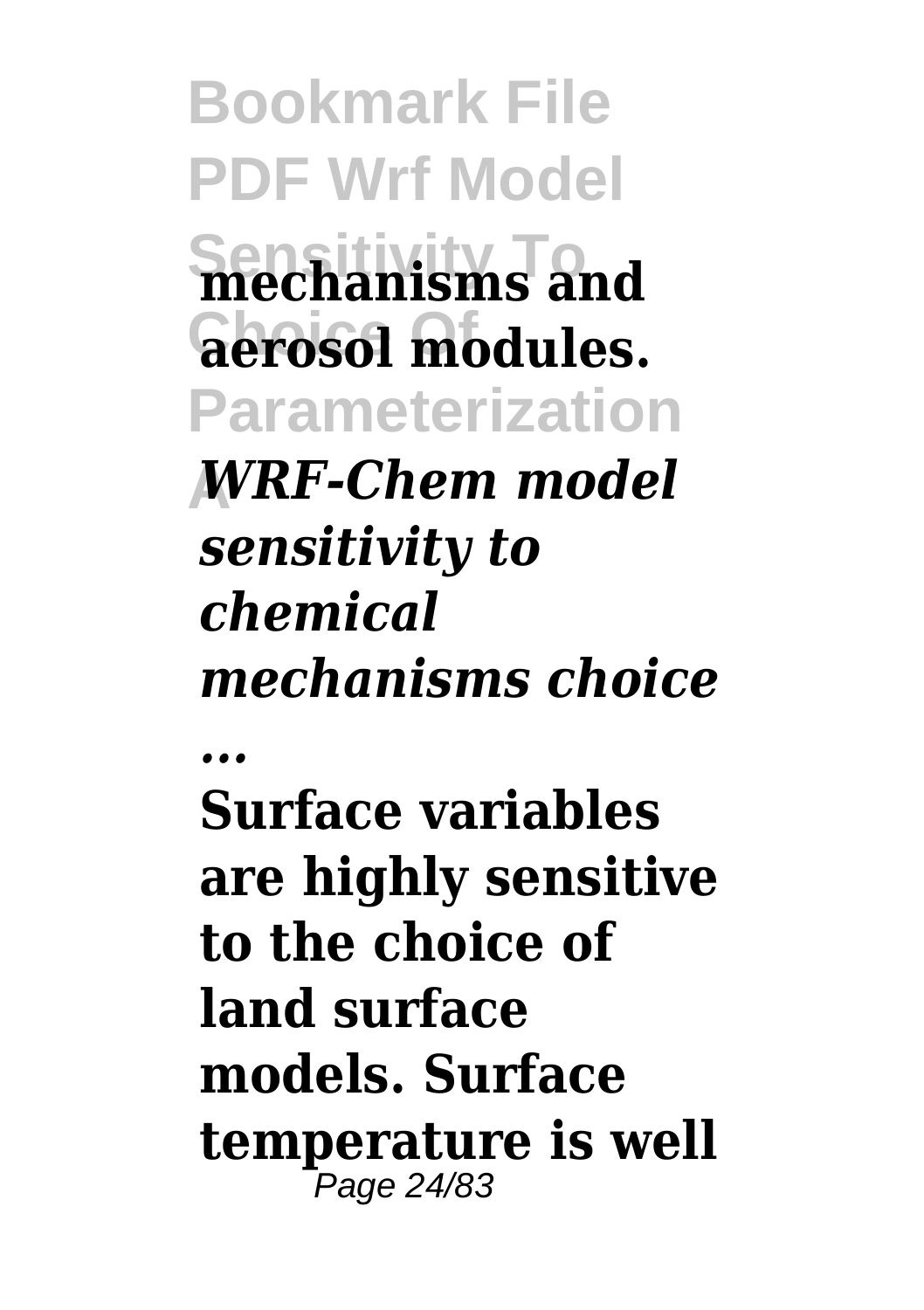**Bookmark File PDF Wrf Model Sensitivity To represented by the Choice Of Noah land model, but dewpointation A temperature is best estimated by the...**

*WRF Model Sensitivity to Choice of Parameterization over ...* **Biases in the WRF wind speed estimates were** Page 25/83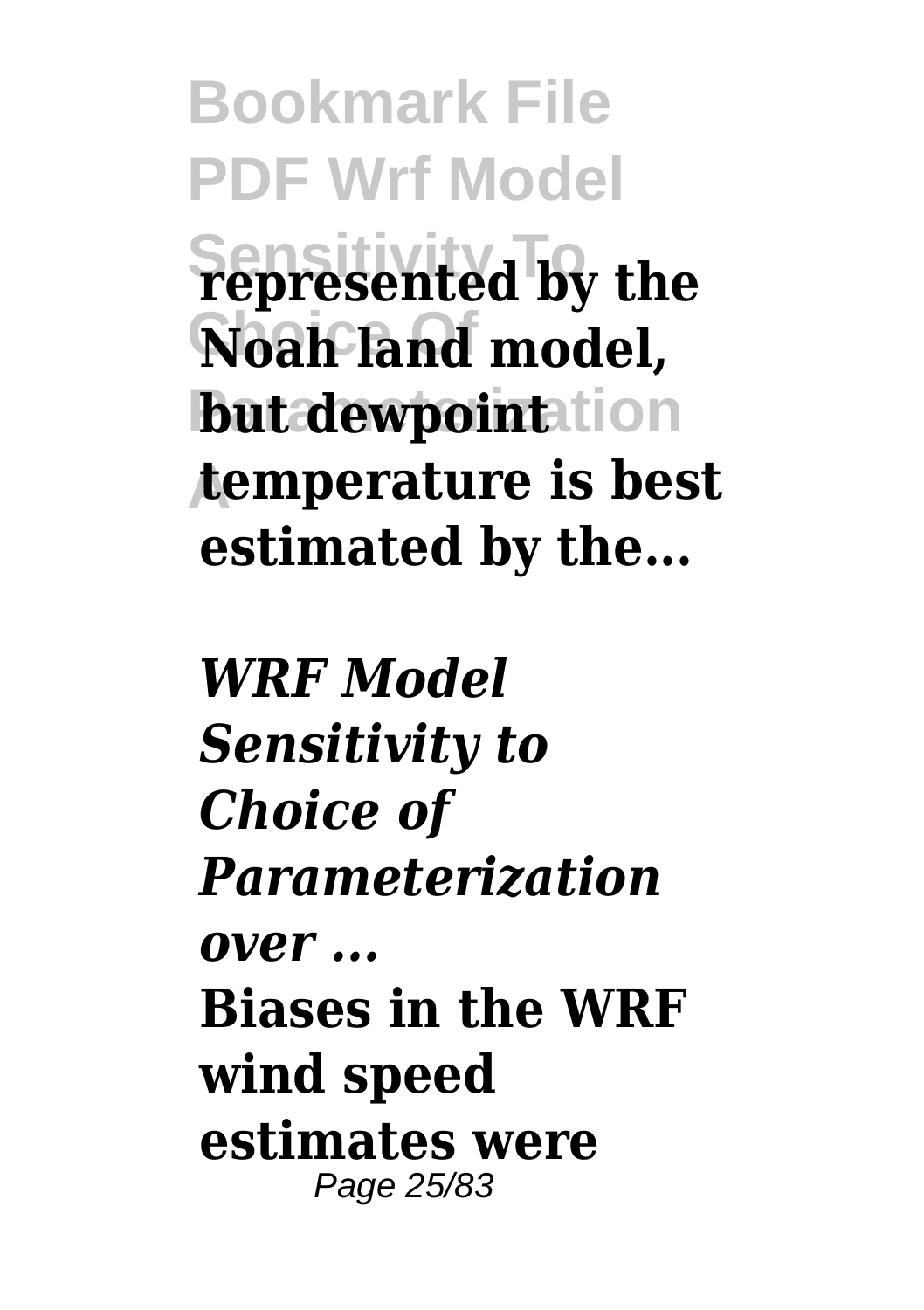**Bookmark File PDF Wrf Model**  $S$ ery sensitive to **Choice Of model spatial resolution. This A was mainly because higher resolution improved the representation of terrain elevation. The sign of the bias depended on terrain morphology and the spatial resolution, but** Page 26/83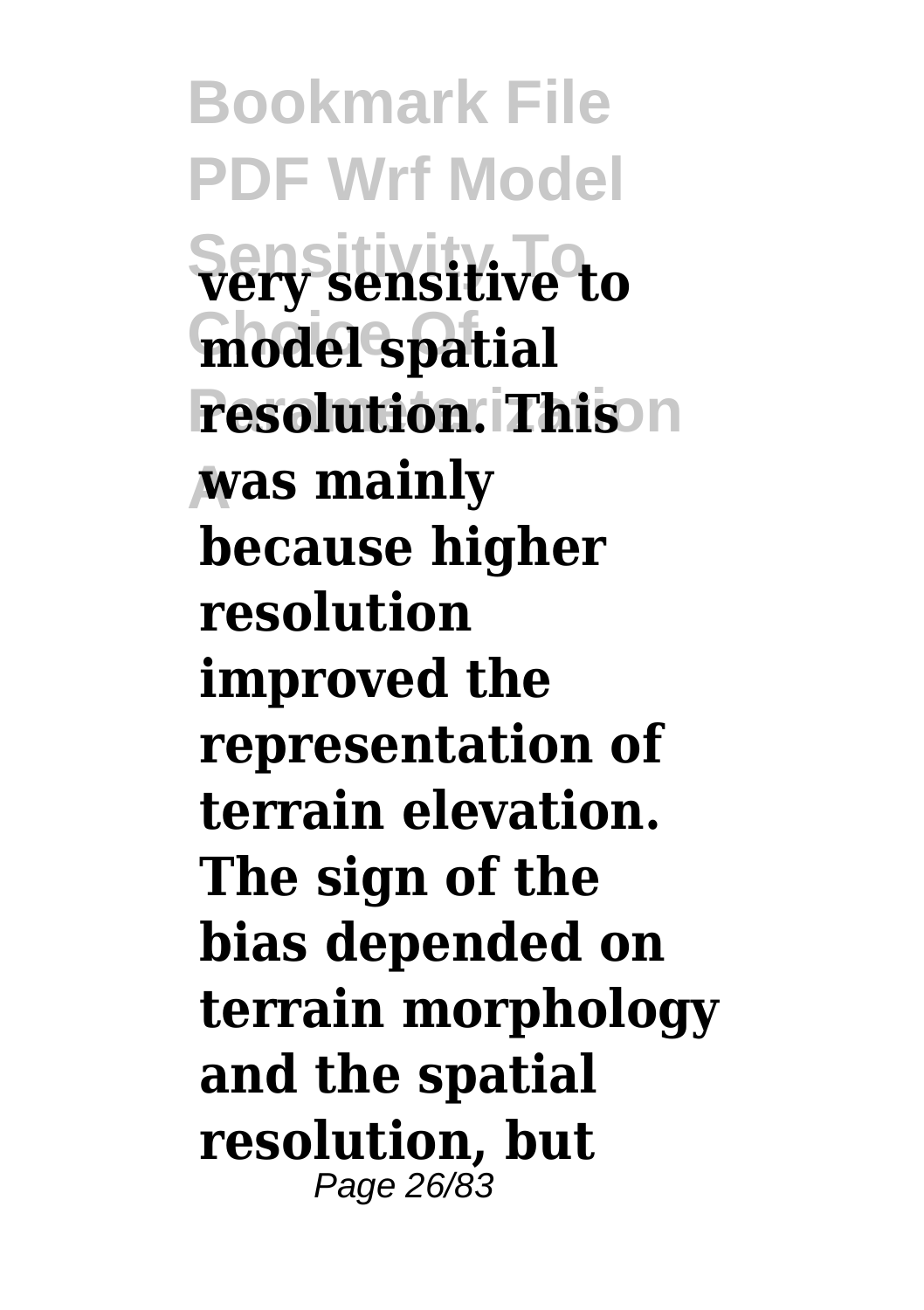**Bookmark File PDF Wrf Model Sensitivity To absolute values Choice Of tended to be much higher with coarser A spatial resolution (9 km).**

*Analysis of WRF Model Wind Estimate Sensitivity to Physics ...* **Wrf Model Sensitivity To Choice The WRF** Page 27/83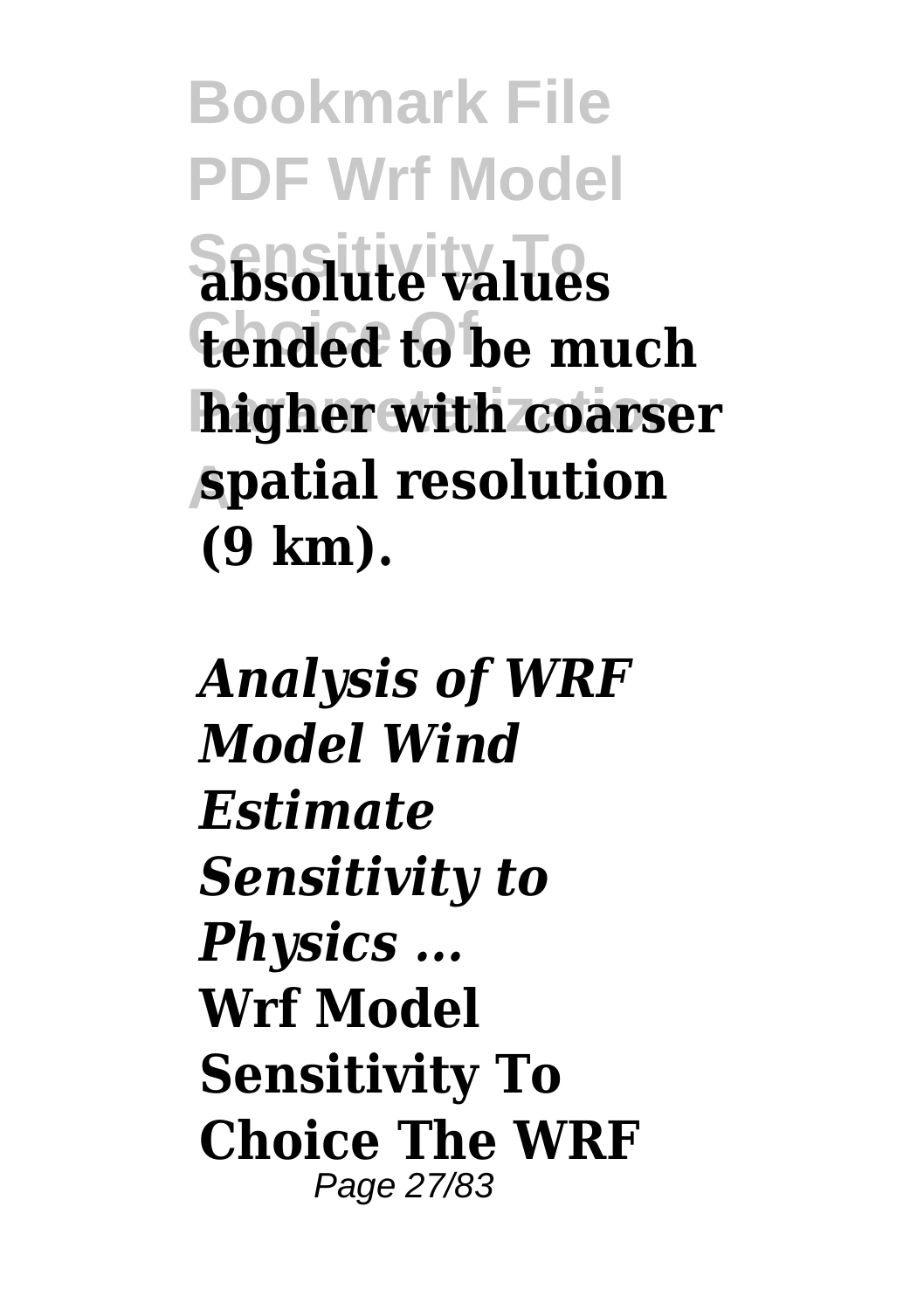**Bookmark File PDF Wrf Model Sensitivity To model is used and it is evaluated with Surface** terization **A observations that are independent of model integrations allowing us to study model representations of the diurnal cycle. The period chosen (December 2002–February 2003) provides a** Page 28/83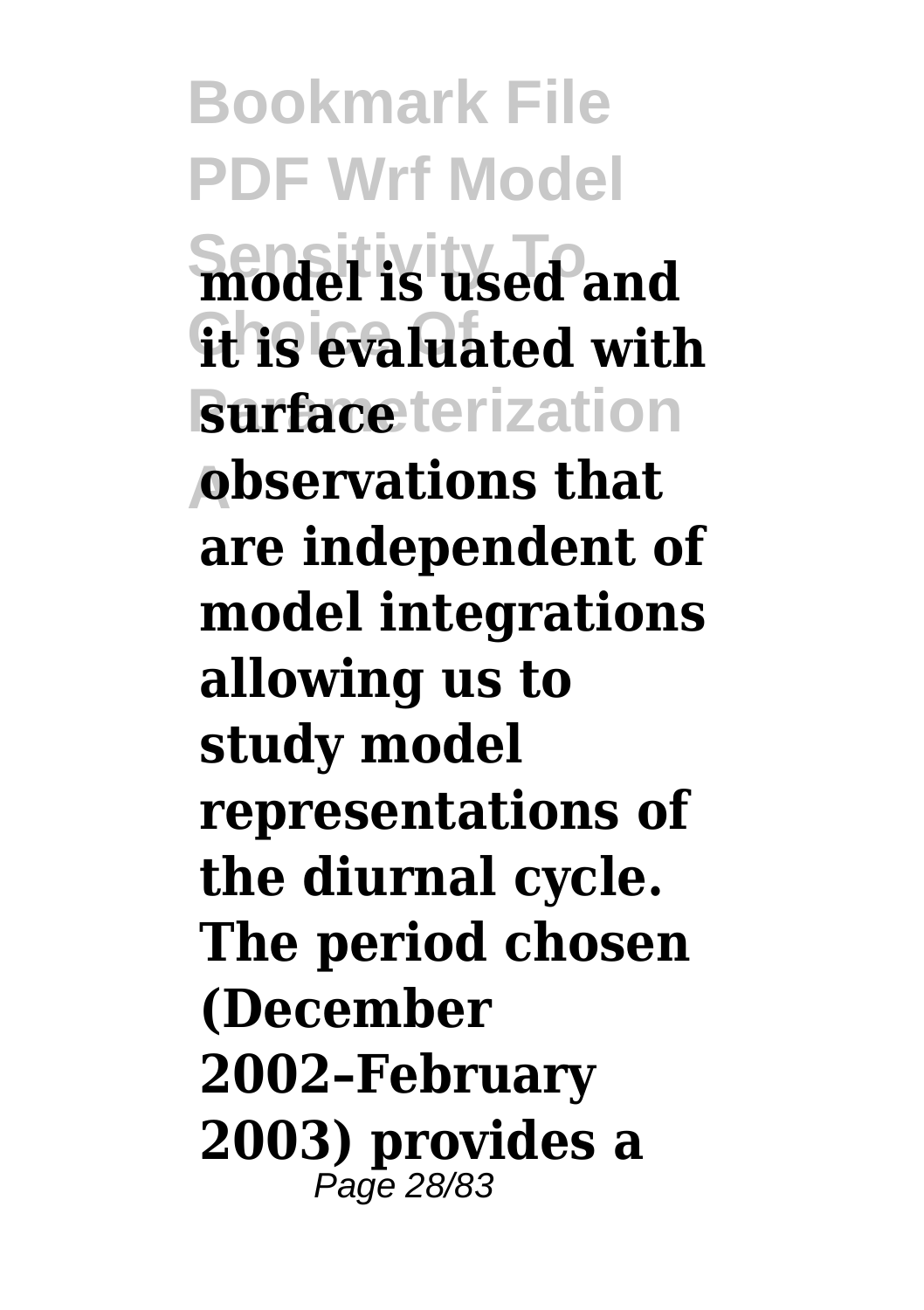**Bookmark File PDF Wrf Model Sensitivity To dense observation network over** *<u>central</u>* Southtion **A America obtained during the**

*Wrf Model Sensitivity To Choice Of Parameterization A* **This paper presents sensitivity analyses for the Weather Research** Page 29/83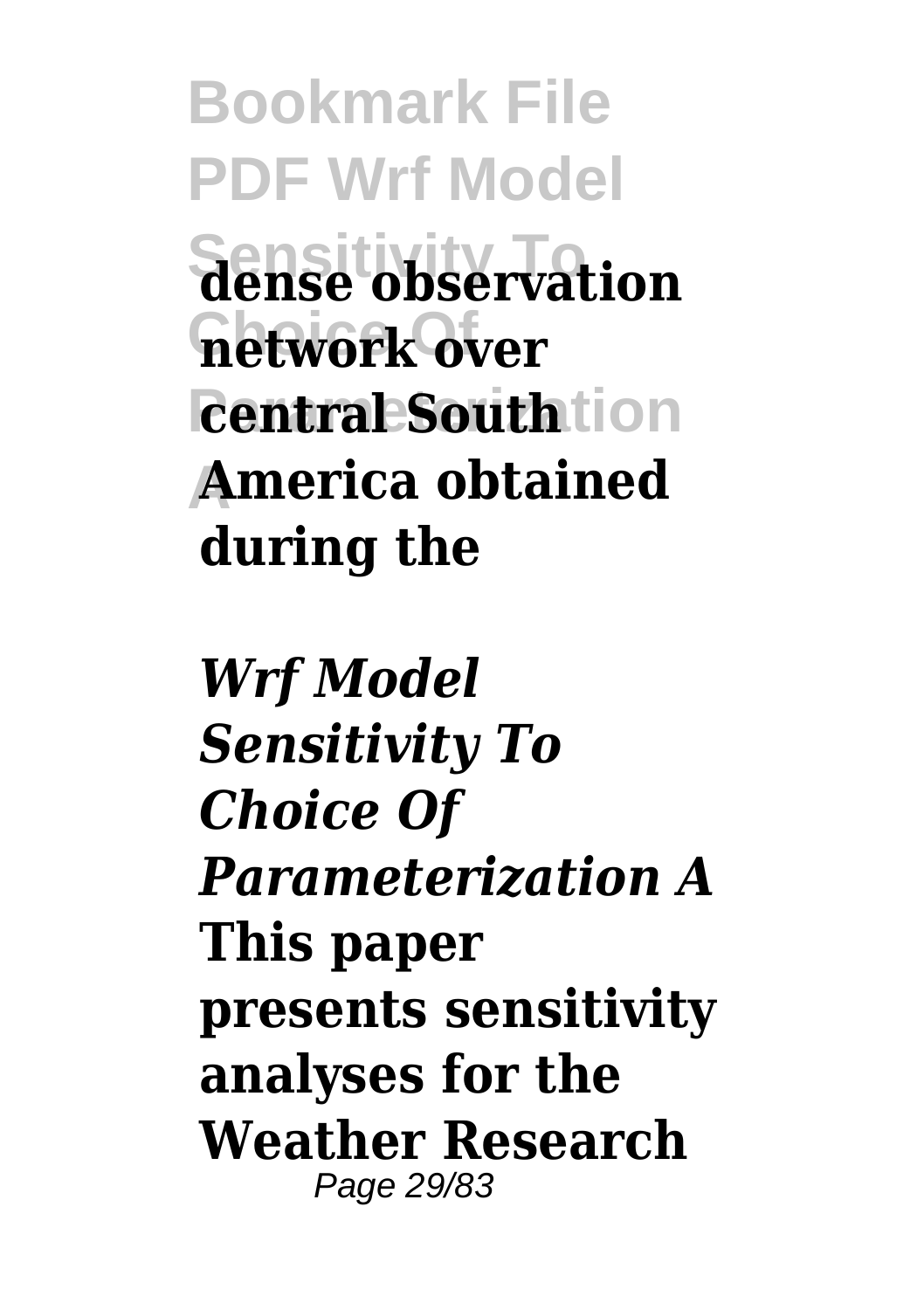**Bookmark File PDF Wrf Model Sensitivity To Forecast (WRF) model with respect to the choice of**  $\circ$ n **A physical parameterization schemes [both cumulus parameterisation (CPSs) and microphysics parameterization schemes (MPSs)] used to represent the '1999 York** Page 30/83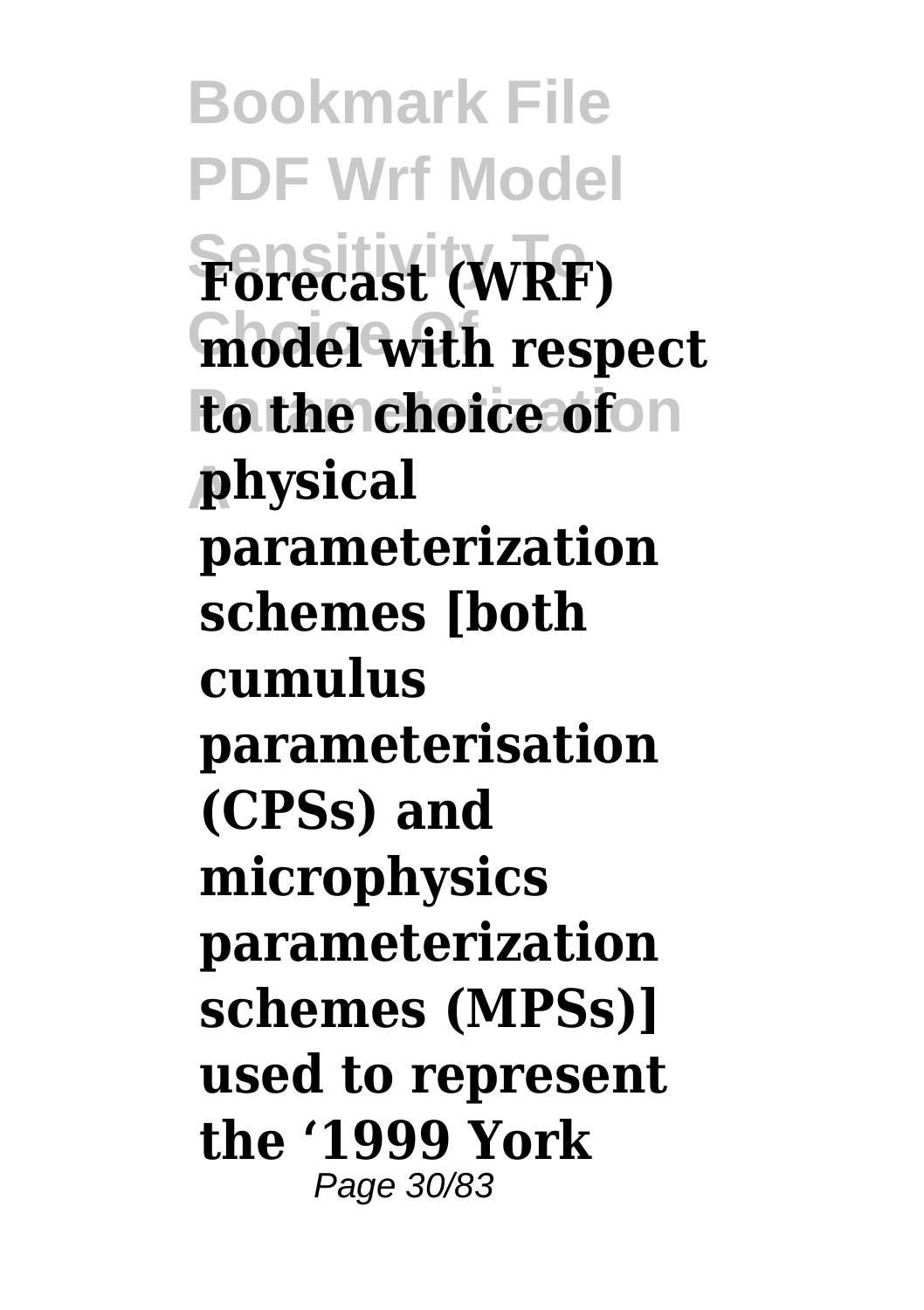**Bookmark File PDF Wrf Model Sensitivity To Flood' event, which Choice Of occurred over North Yorkshire, n A UK, 1st -14th March 1999.**

*WRF model sensitivity to choice of parametization : a*

*...*

**Abstract and Figures This paper reports on an** Page 31/83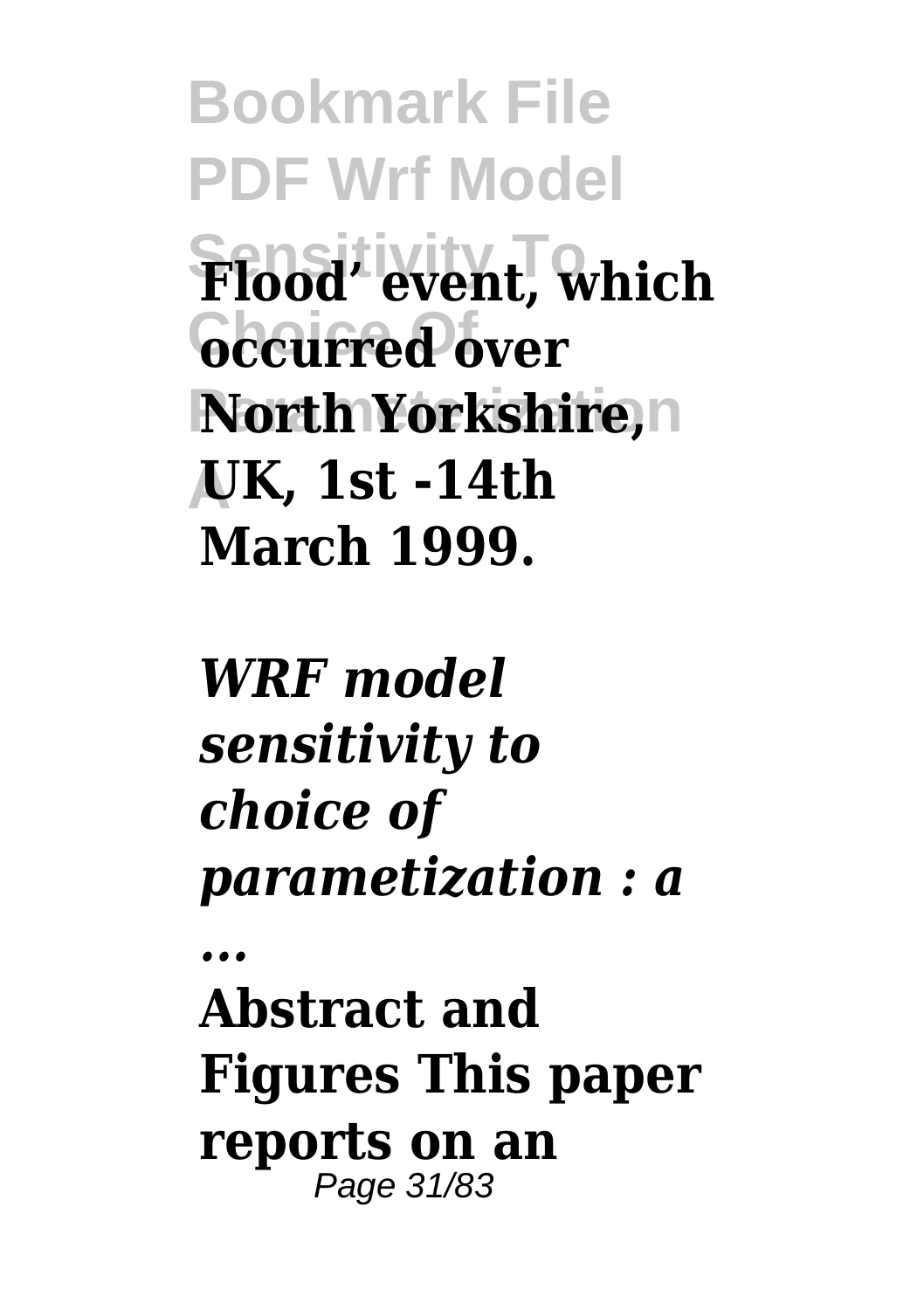**Bookmark File PDF Wrf Model**  $\frac{1}{2}$  waluation of the **relative roles of** *<u>choice</u>* oferization **A parameterization scheme and terrain representation in the Weather Research and Forecasting (WRF)...**

*(PDF) Analysis of WRF Model Wind Estimate* Page 32/83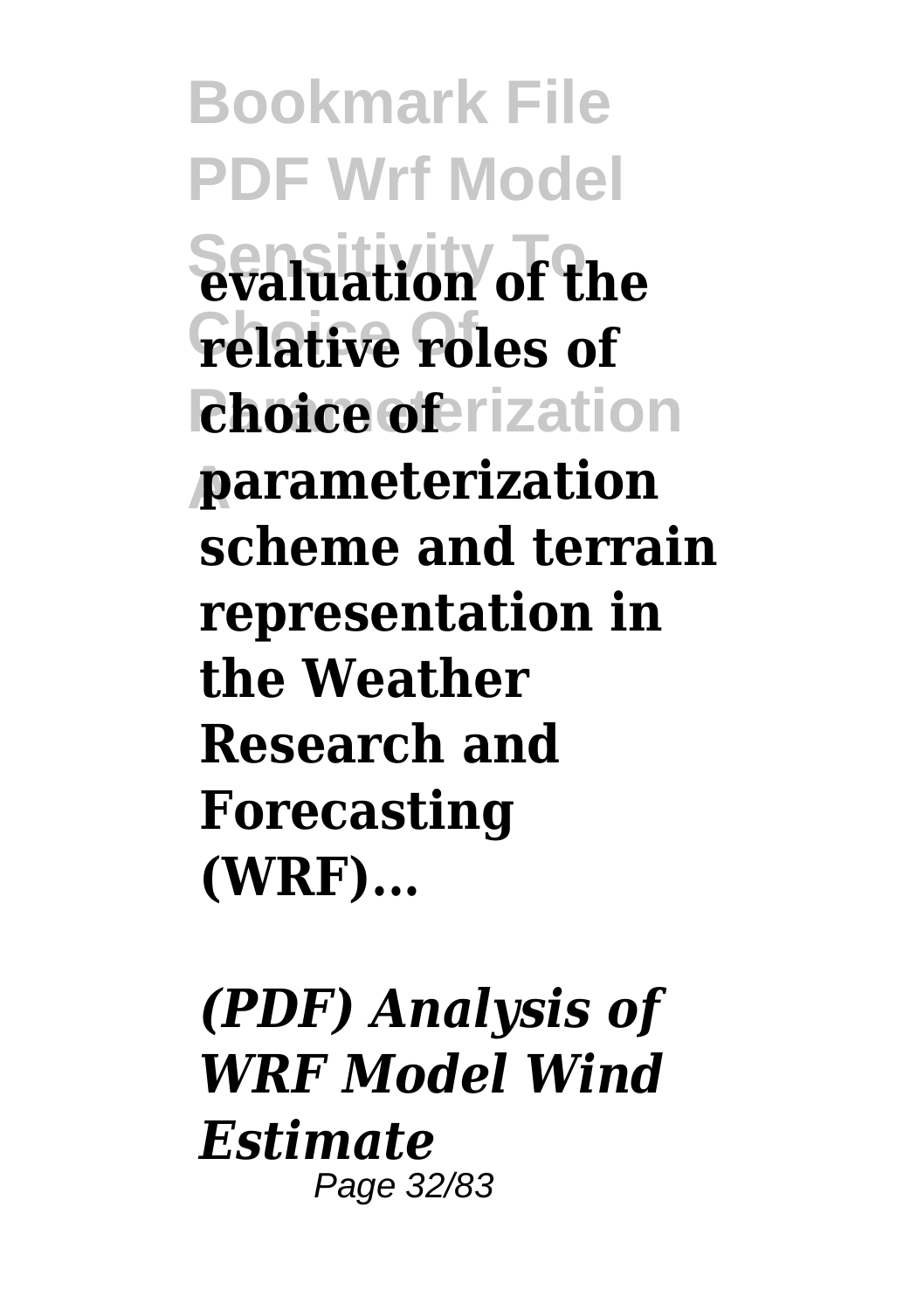**Bookmark File PDF Wrf Model Sensitivity to ... The WRF** model is  $\alpha$  **also sensitive to** $\alpha$ **A the choice of downscaling ratio. When one‐way nesting is used, a coarse‐to‐fine grid integer ratio of 5 or less is recommended (Powers et al., 2008 ). To avoid a steep downscaling** Page 33/83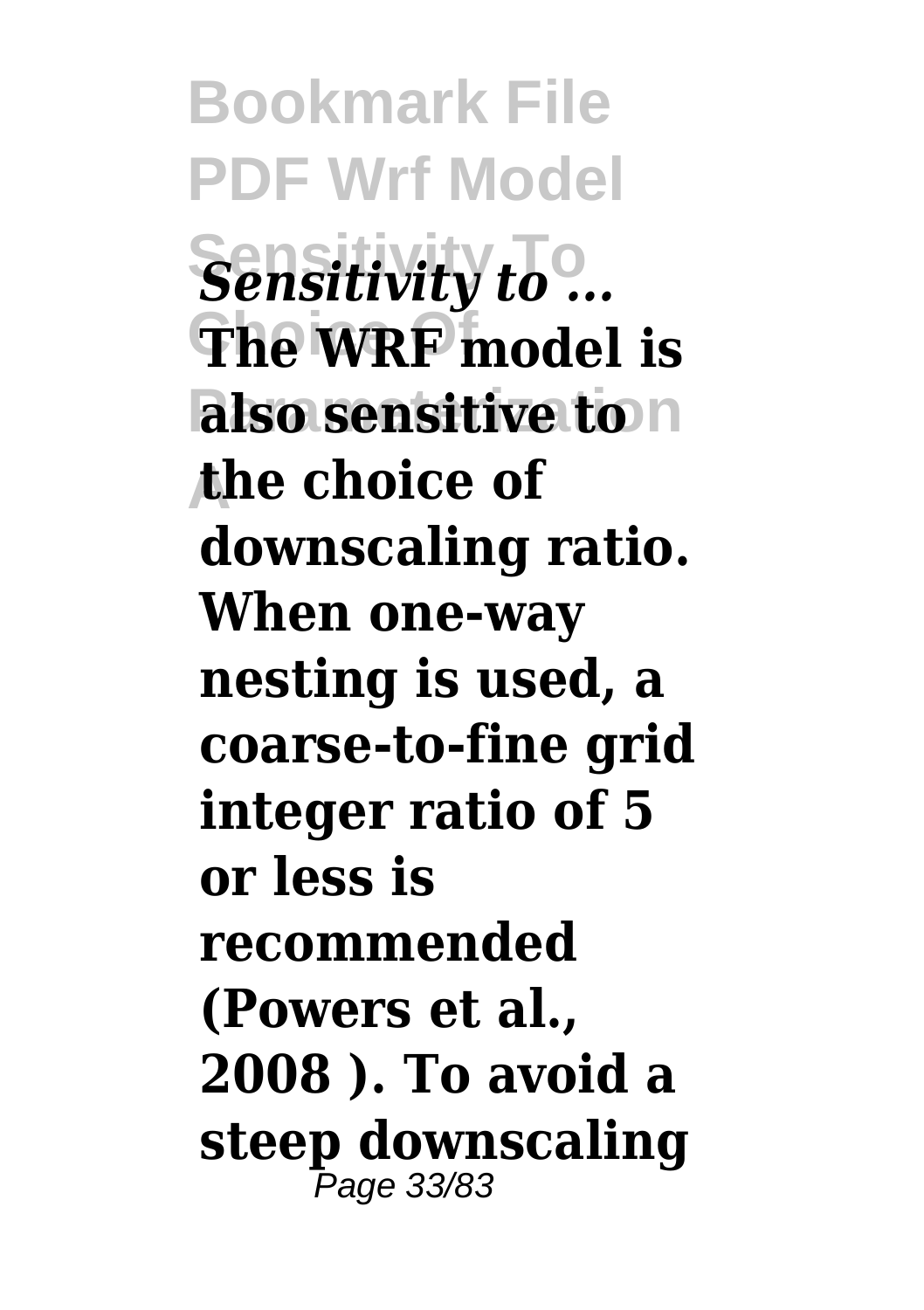**Bookmark File PDF Wrf Model Sensitivity To ratio which may** lead to poor **performance and A unstable model runs (Liu et al., 2012 ), the moderate downscaling ratio of 3 was picked.**

*Sensitivity of a weather research and forecasting model to ...* Page 34/83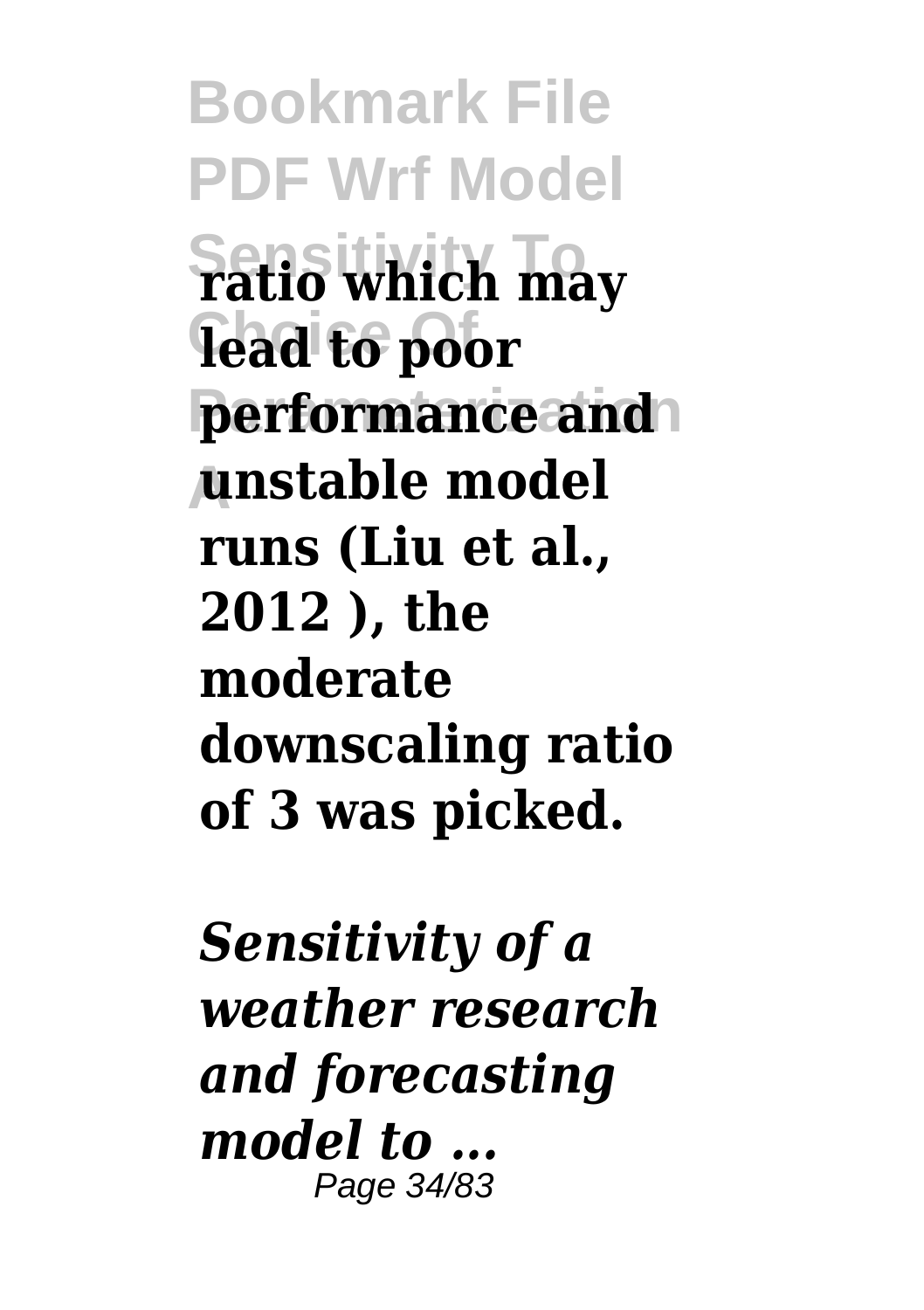**Bookmark File PDF Wrf Model**  $\widehat{\textbf{WRF}}$  Model<sup>To</sup> **Sensitivity to Choice of Prization A Parameterization over South America: Validation against Surface Variables**

*WRF Model Sensitivity to Choice of Parameterization over ...* Page 35/83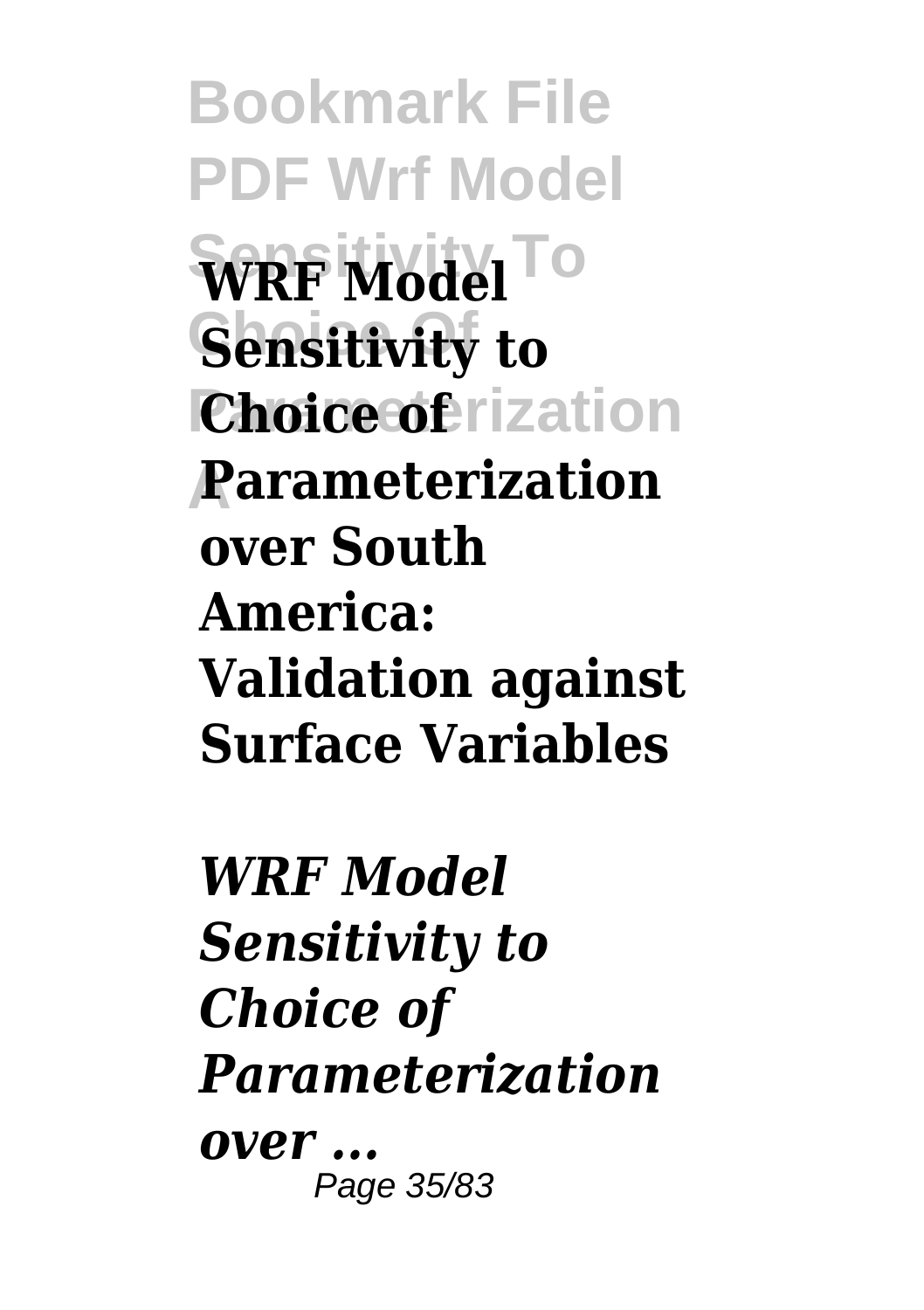**Bookmark File PDF Wrf Model** Wrf Model<sup> To</sup> **Sensitivity To Choice The WRF**n **A model is used and it is evaluated with surface observations that are independent of model integrations allowing us to study model representations of the diurnal cycle. The period chosen** Page 36/83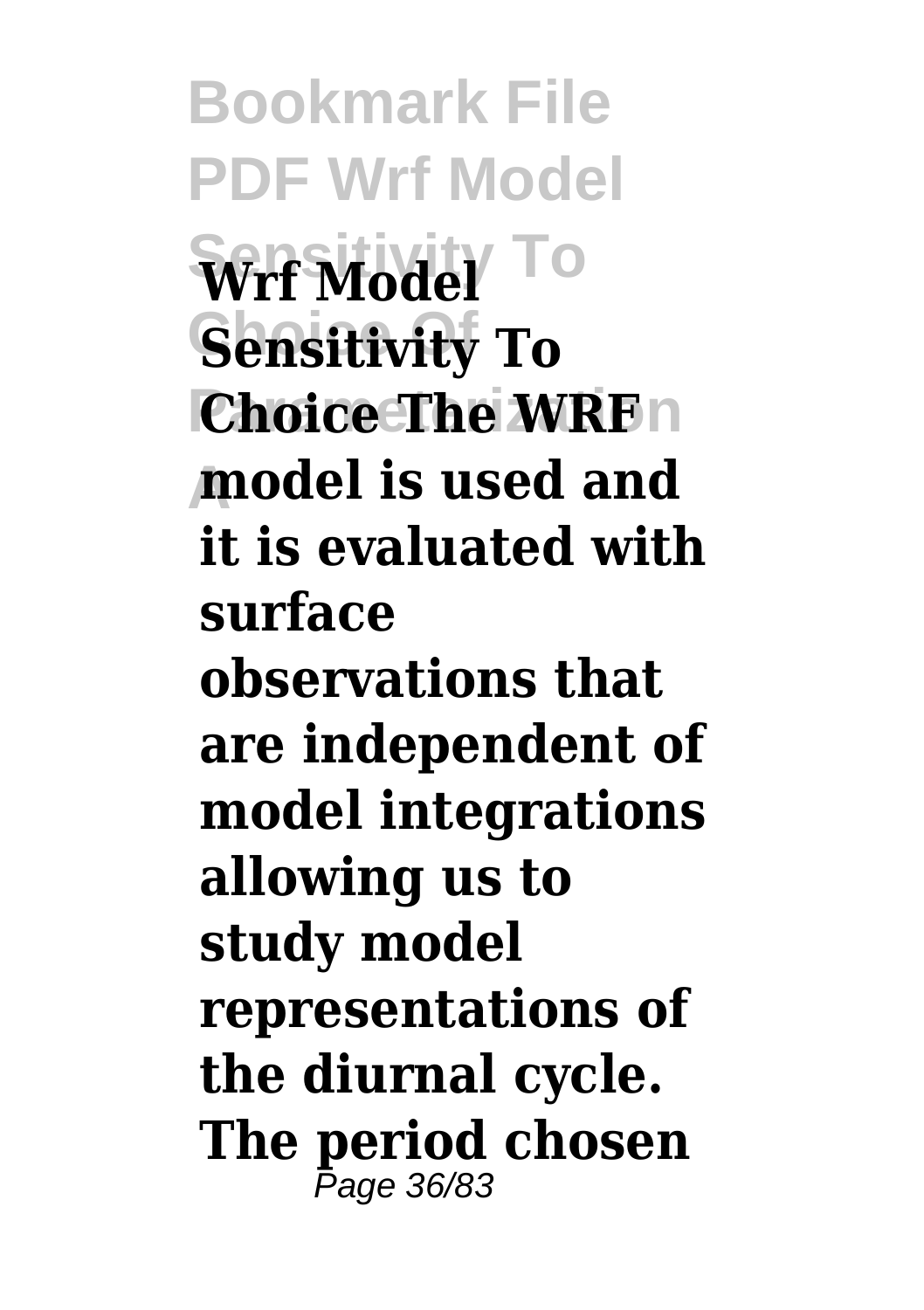**Bookmark File PDF Wrf Model Sensitivity To (December Choice Of 2002–February 2003) provides an A dense observation network over central South America**

*Wrf Model Sensitivity To Choice Of Parameterization A* **The choice to simulate the near-**Page 37/83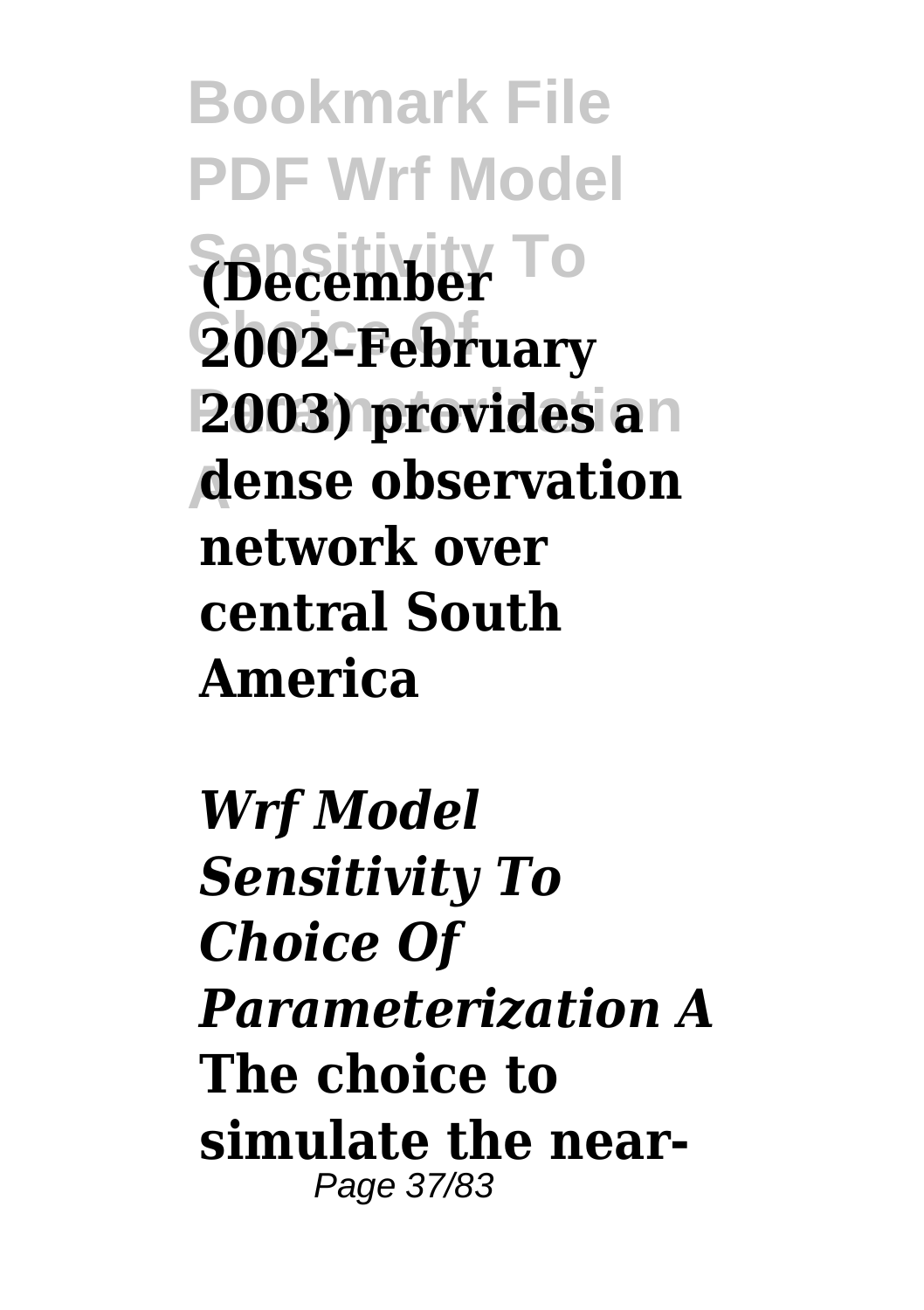**Bookmark File PDF Wrf Model Sensitivity To surface wind in one Choice Of area with typical features for wind A energy exploration will allow the assess-ment of the WRF model performance at an area and wind heights that are normally out ofthescope traditional meteorological** Page 38/83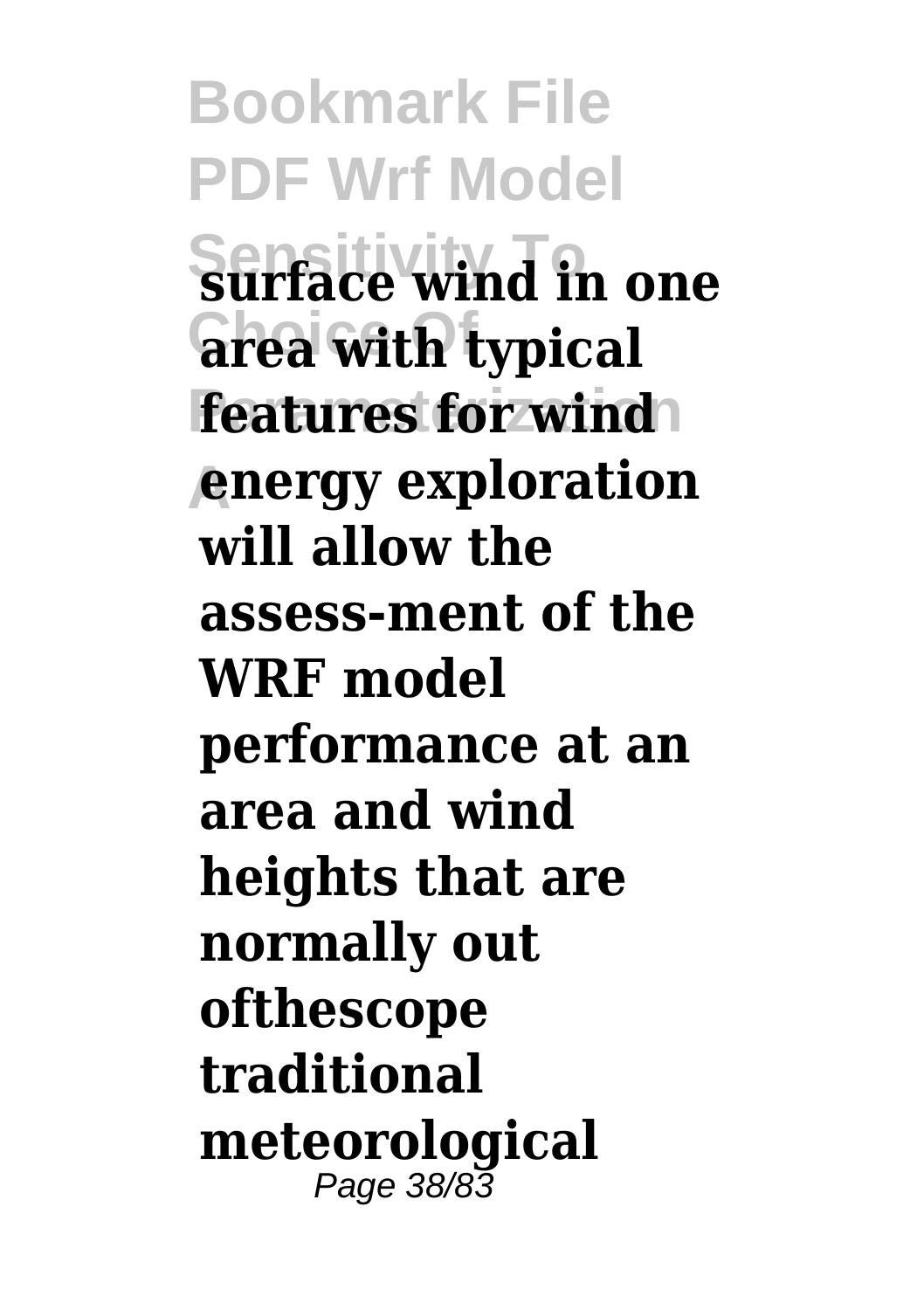**Bookmark File PDF Wrf Model Sensitivity To studies, but that**  $\overline{\text{can}}$  become highly **attractive for wind A power agents.**

*A sensitivity study of the WRF model in wind simulation*

*...*

**In conclusion, the WRF WFP is sensitive to certain model settings, particularly (1) the** Page 39/83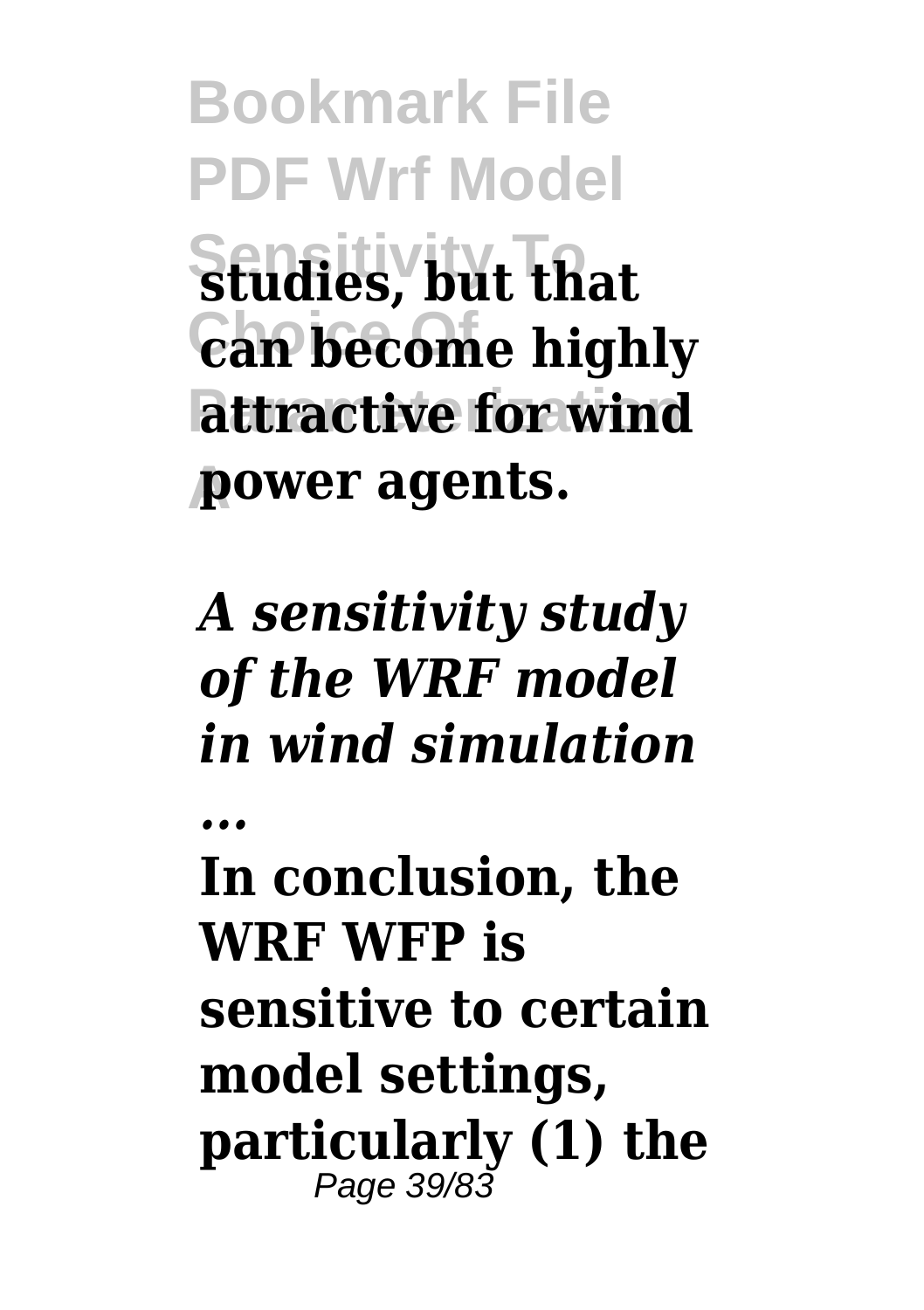**Bookmark File PDF Wrf Model Sensitivity To horizontal resolution** in **Parameterization producing accurate A intensity and coverage of the wind speed deficit and surface temperature change and (2) the vertical resolution and (3) turbine turbulence option in producing the correct surface** Page 40/83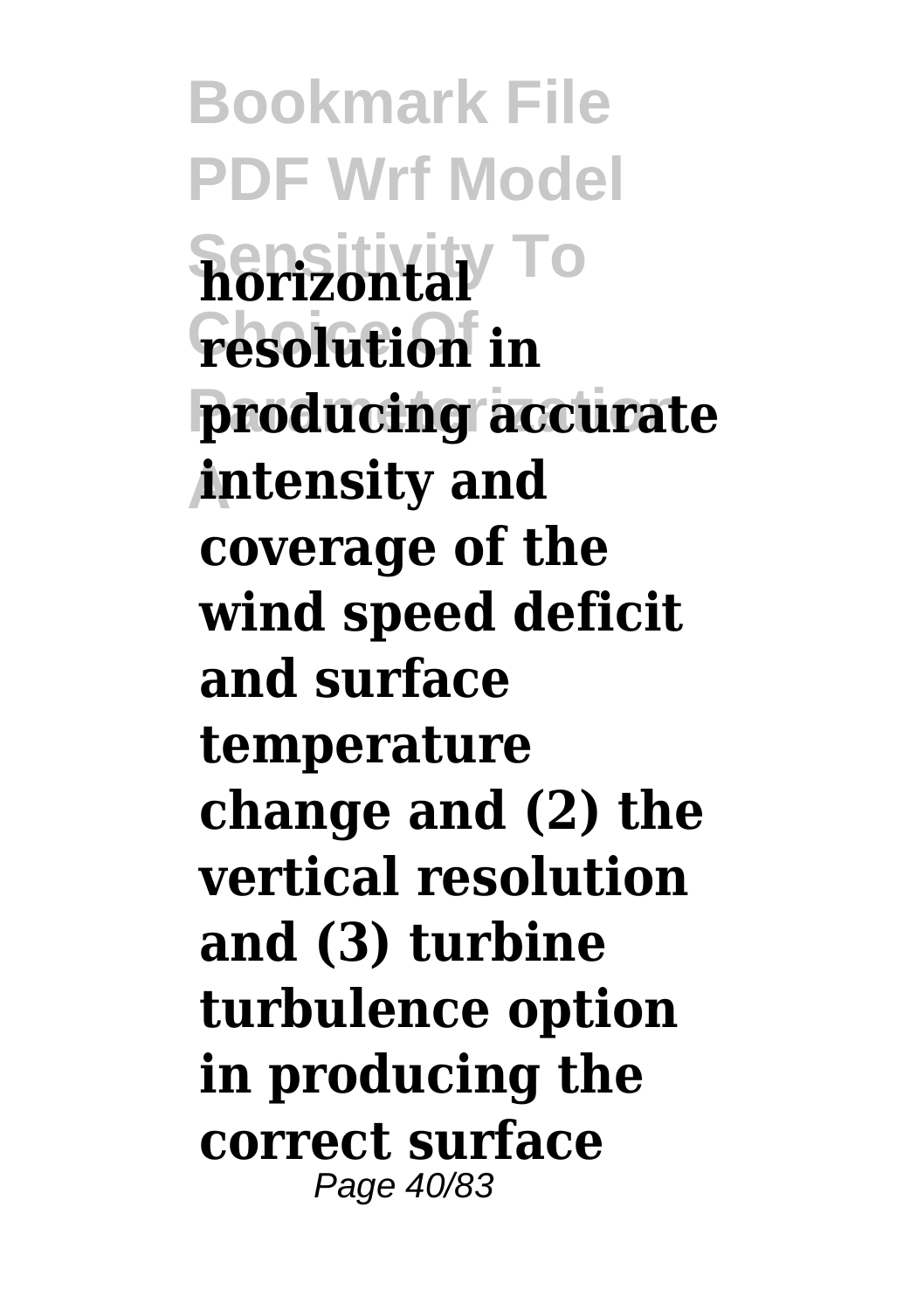**Bookmark File PDF Wrf Model Sensitivity To warming signal.** Choice O  $GMD$  - Simulated **A** *wind farm wake sensitivity to ...* **wrf model sensitivity to choice of parameterization a is available in our book collection an online access to it is set as public so you can get it**

Page 41/83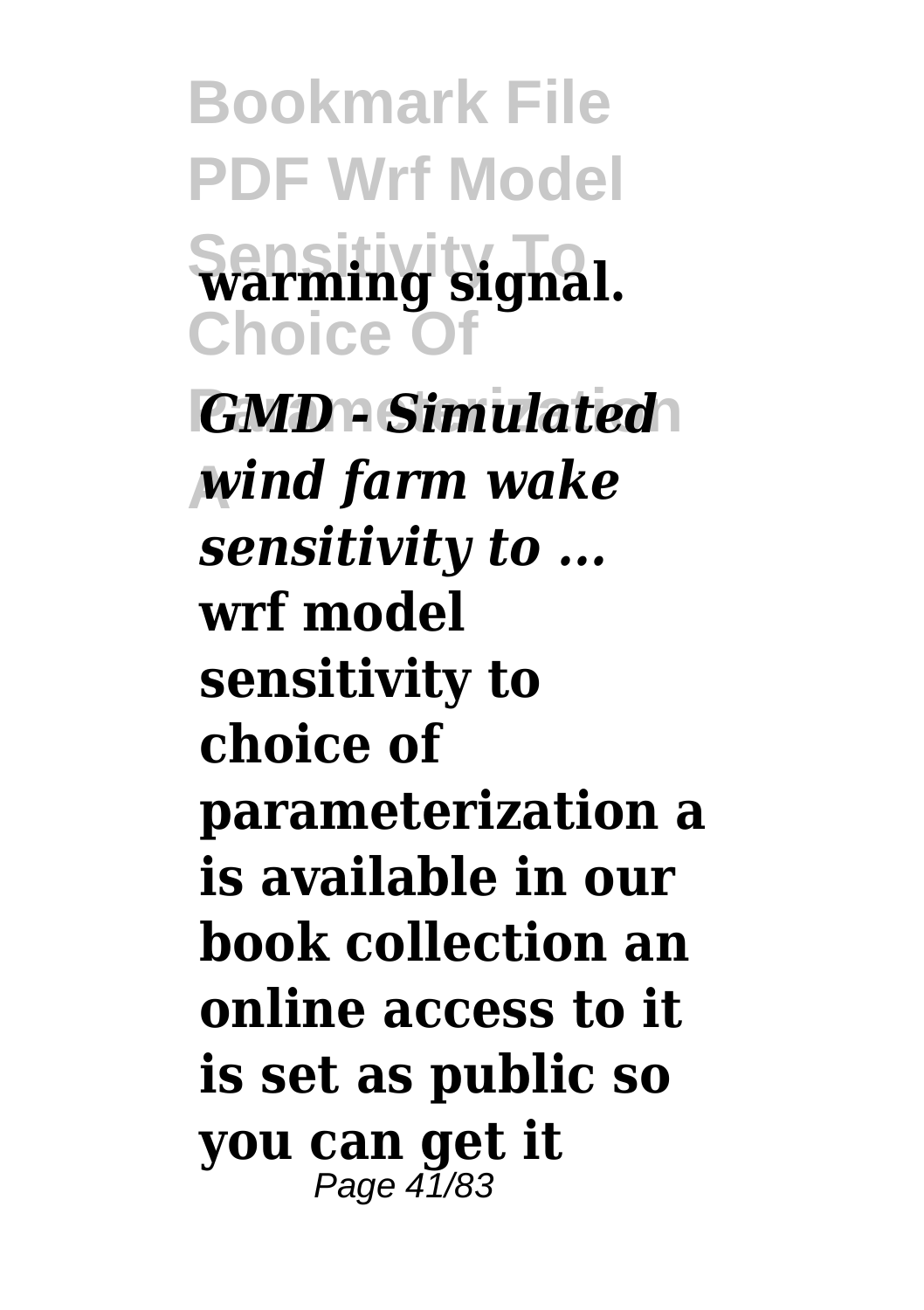**Bookmark File PDF Wrf Model Sensitivity To instantly. Our book Servers** spans in **Parameterization multiple locations, A allowing you to get the most less latency time to download any of our books like this one.**

## *Meteomodel theory WRF‐ARW. DRIHM* Page 42/83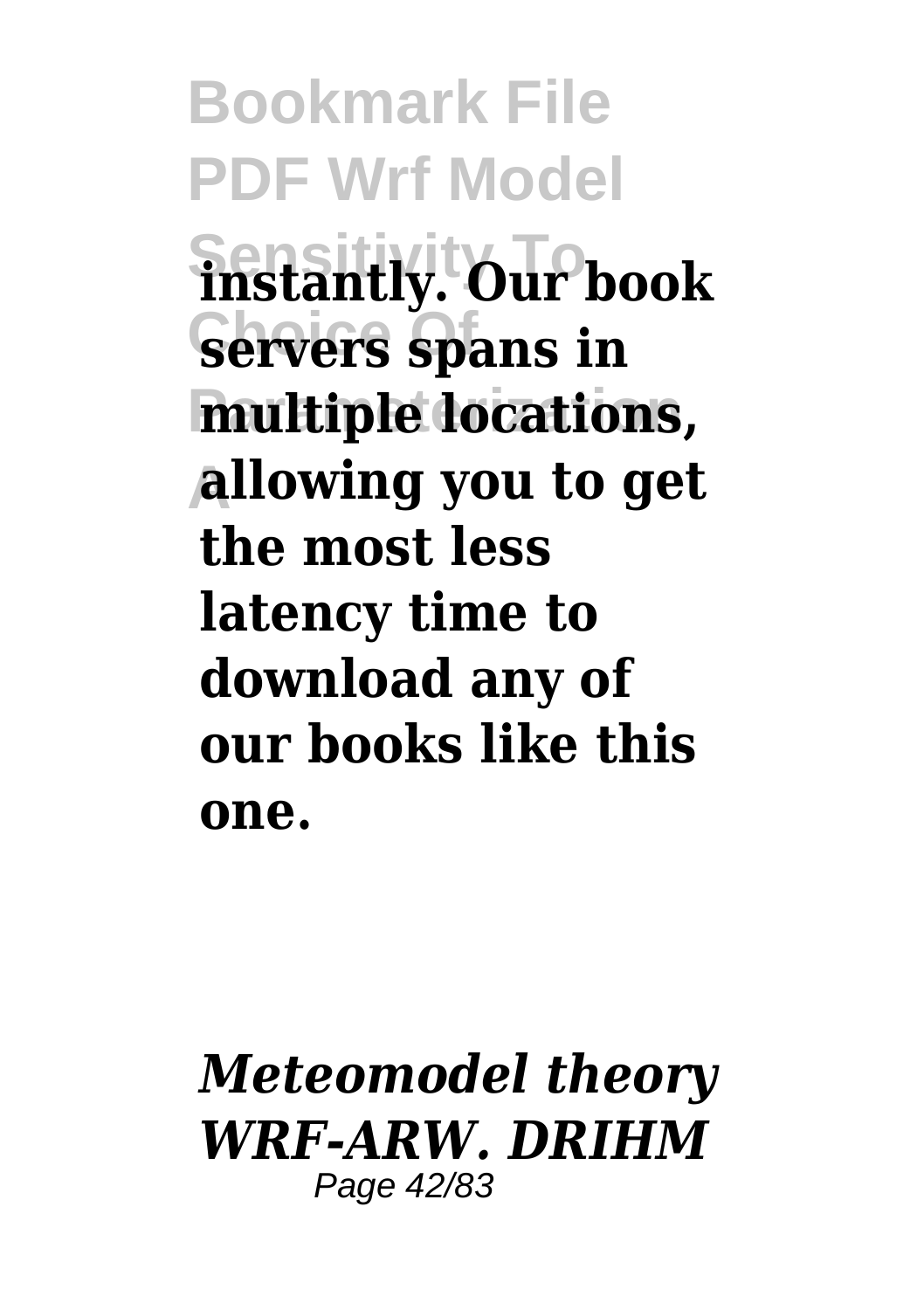**Bookmark File PDF Wrf Model**  $5/17$  *Control*<sup>o</sup> **Choice Of** *Bootcamp:* **Sensitivity and on A** *Complementary Sensitivity useR! 2020: sensemakr: Sensitivity Analysis Tools for OLS (C.Cinelli), regular Sensitivity, Specificity, PPV, and NPV Interestrate Risk for Banks Part 1/2* **01.** Page 43/83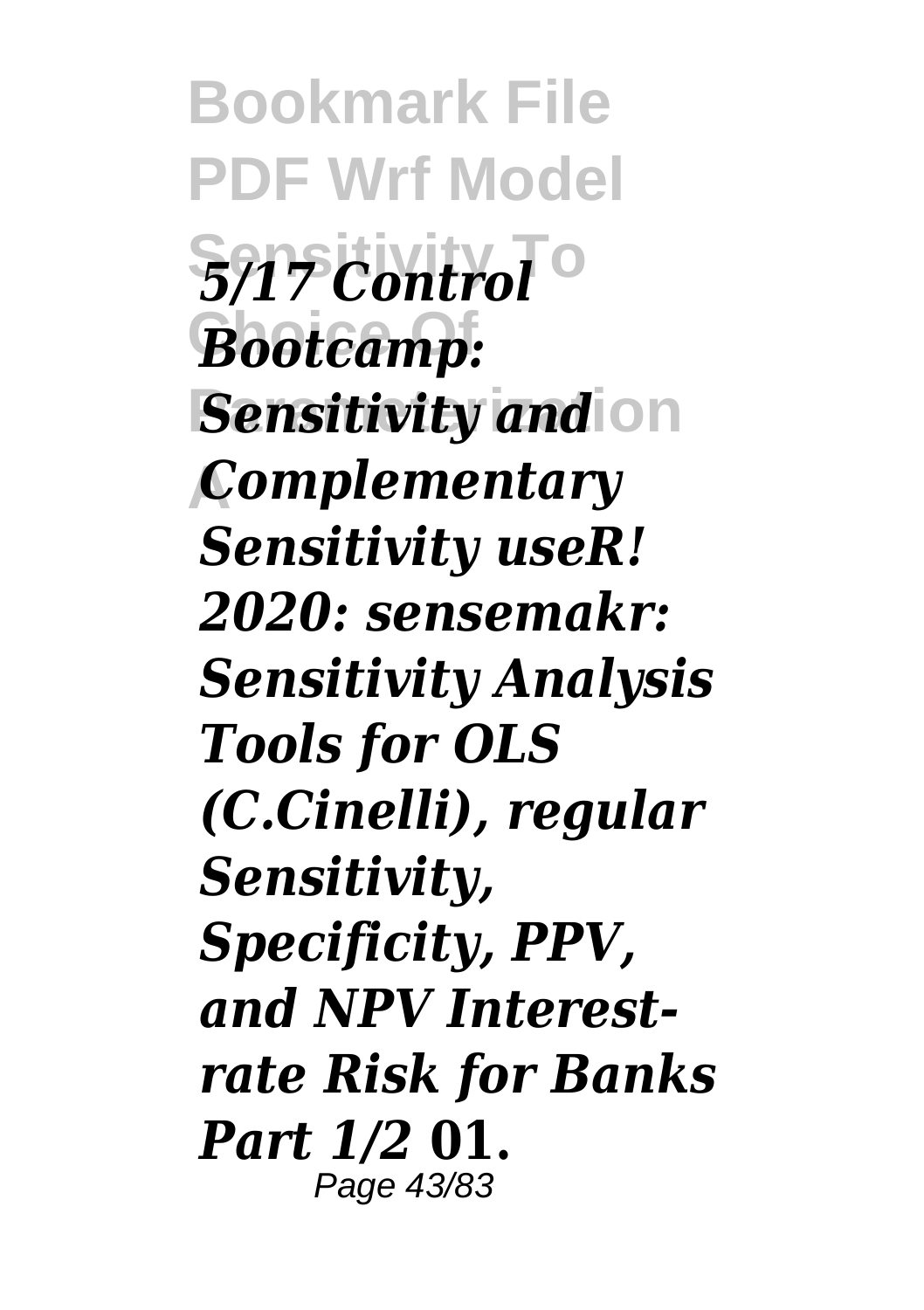**Bookmark File PDF Wrf Model Sensitivity To Introduction to** Weather Research and **Forecasting**<sup>n</sup> **A series Control Bootcamp: Sensitivity and Complementary Sensitivity (Part 2) 3. Sensitivity Analysis - Using Allowable Changes in Objective Coefficients Medicine Grand** Page 44/83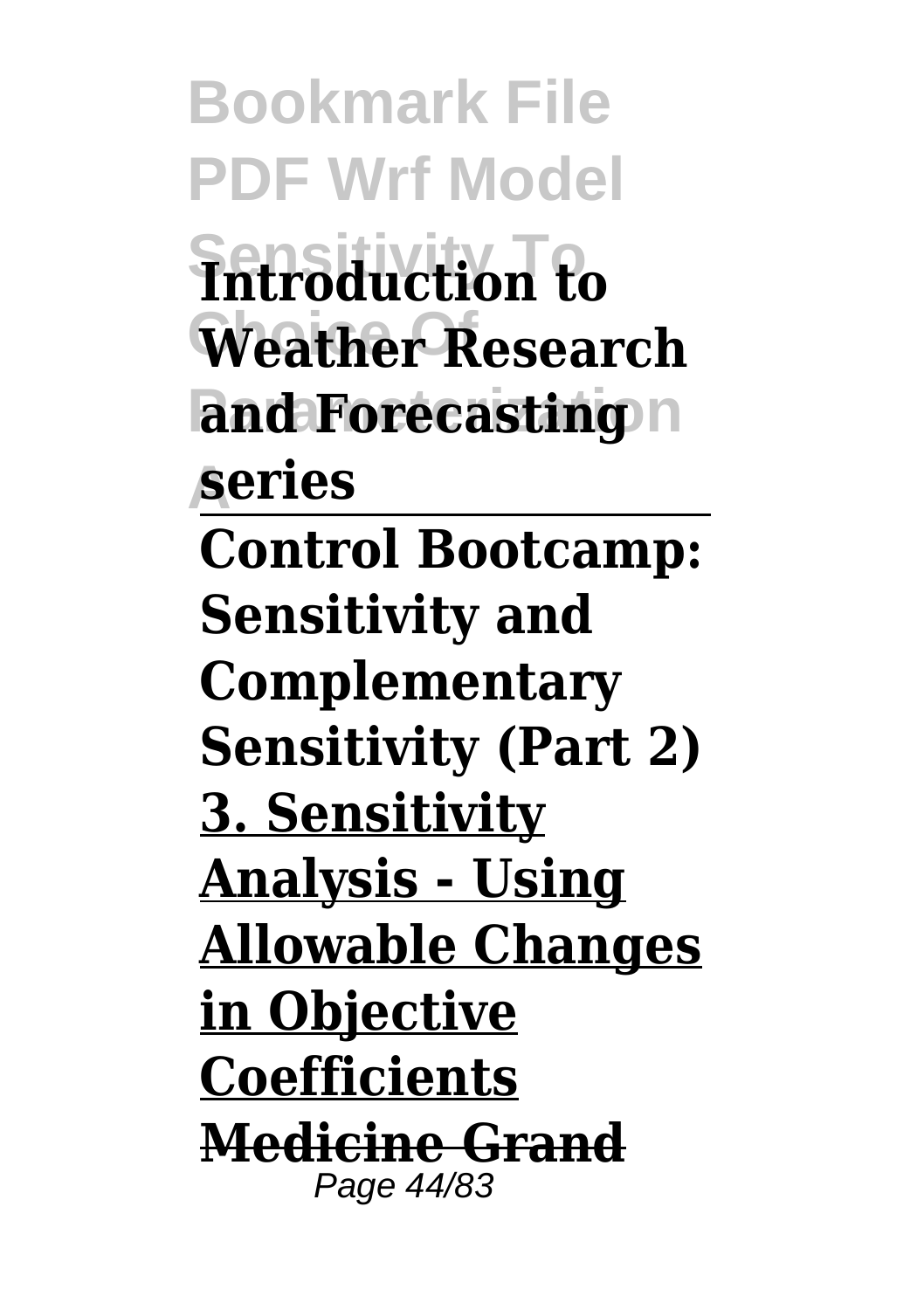**Bookmark File PDF Wrf Model Sensitivity To Rounds: Optimization of Cardiometabolic**n **A Care for Diabetic Patients 10/1/19 AHP Sensitivity AnalysisSensitivity analysis Martyn Clark: Advances in continental-domain hydrologic modeling and prediction How Not To Die by Michael** Page 45/83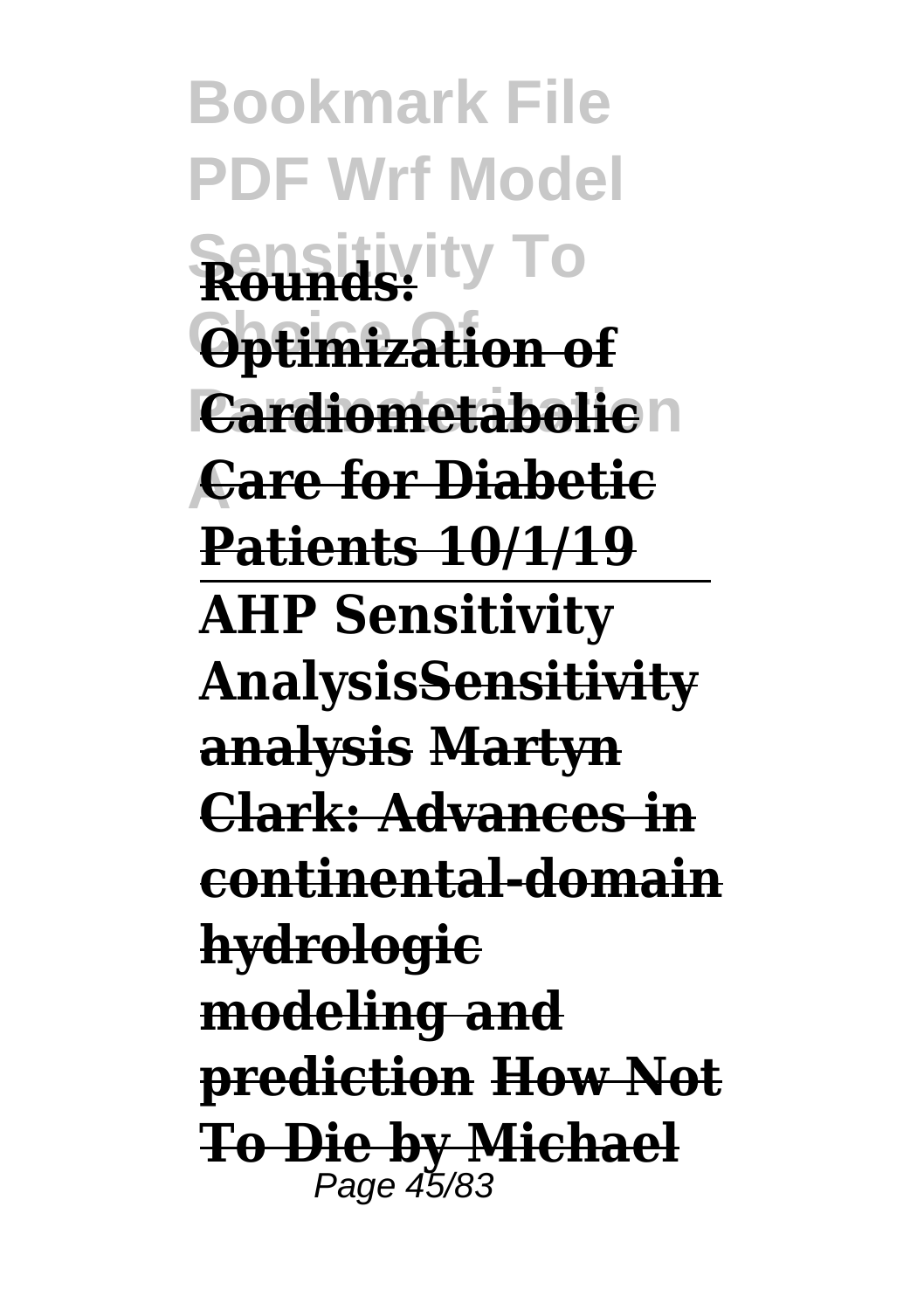**Bookmark File PDF Wrf Model Sensitivity To Greger | Interview Choice Of with Dr. Michael Greger How to** Ion **A calculate IRR by calculator** *Cultural sensitivity* **Introduction to Sensitivity Analysis**

**Sensitivity Analysis - Microsoft Excel TERRESTRIAL HABITAT 7.3 Sensitivity Analysis** Page 46/83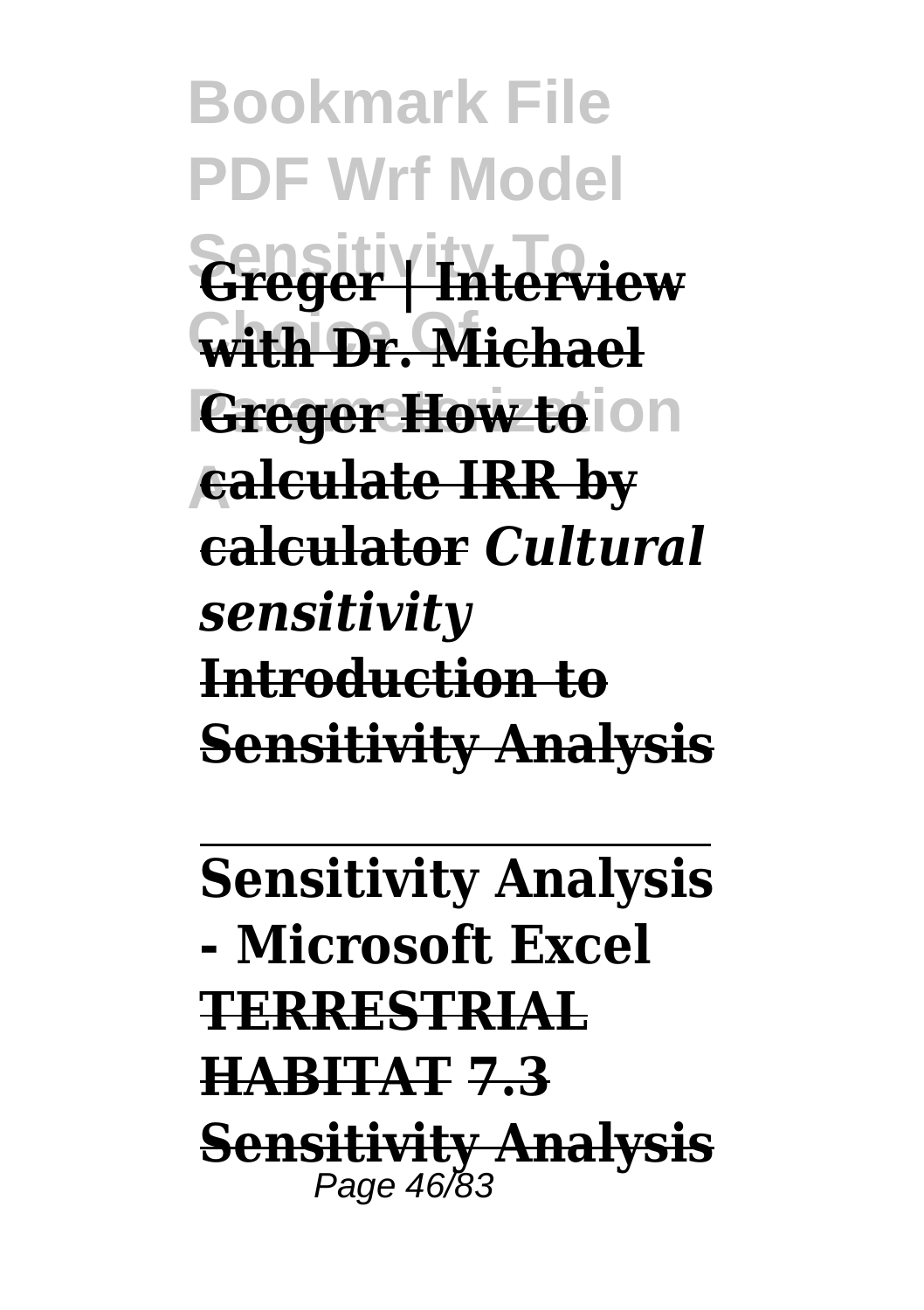**Bookmark File PDF Wrf Model Sensitivity To Sensitivity Meaning Sensitivity and on A specificity explained in 3 minutes WRF Tutorial - Step 1 - Setup How Not to Die - Michael Greger, MD**  *Sensitivity and Specificity - Advanced* **The Magic Pill** Page 47/83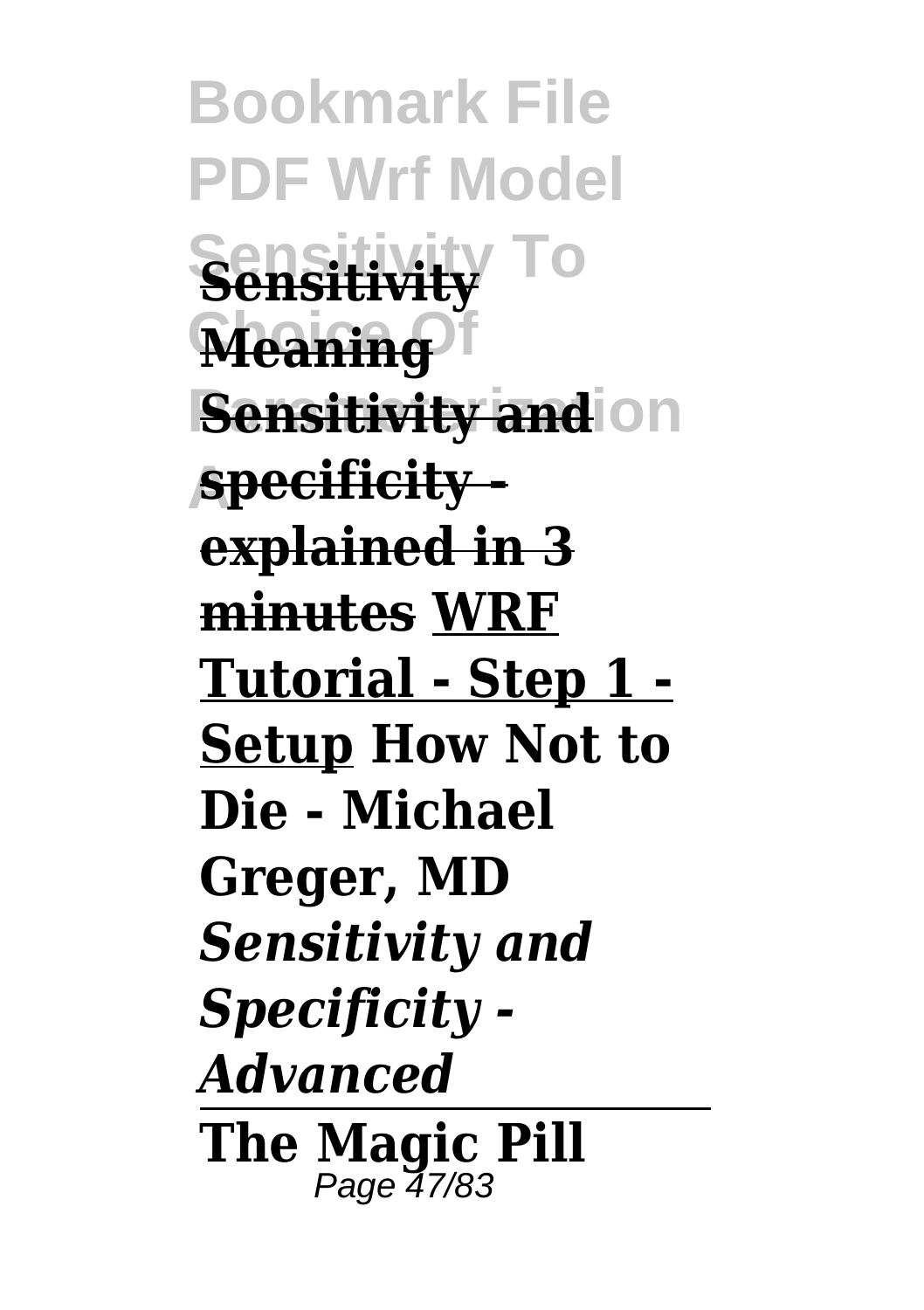**Bookmark File PDF Wrf Model Sensitivity To Debunked | Keto Netflix** Of *<u>Documentarytion</u>* **A** *Michael Greger, MD, FACLM: How Not to Die: Preventing and Treating Disease with Diet Opportunities with Very Large High Resolution Climate Model Datasets - Michael Wehner* Page 48/83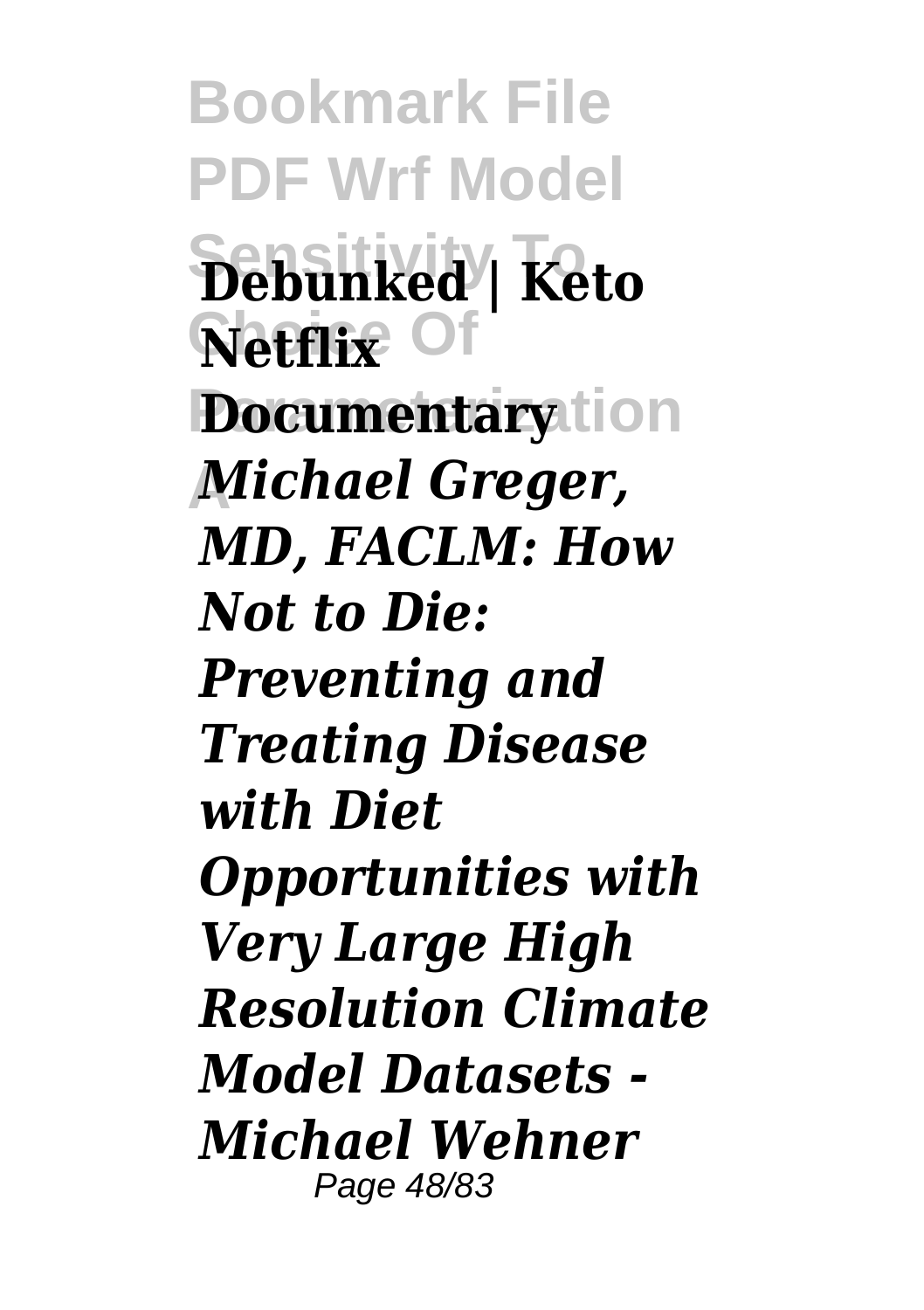**Bookmark File PDF Wrf Model Sensitivity To Stratocumulus, Towering Cumulus during**eterization **A Undisturbed Weather - T N Krishnamurti** *Land surface processes: role in future climate (Andy Pitman)* **Building Clouds: Worldwide Building Typology Modeling from Images: Purdue** Page 49/83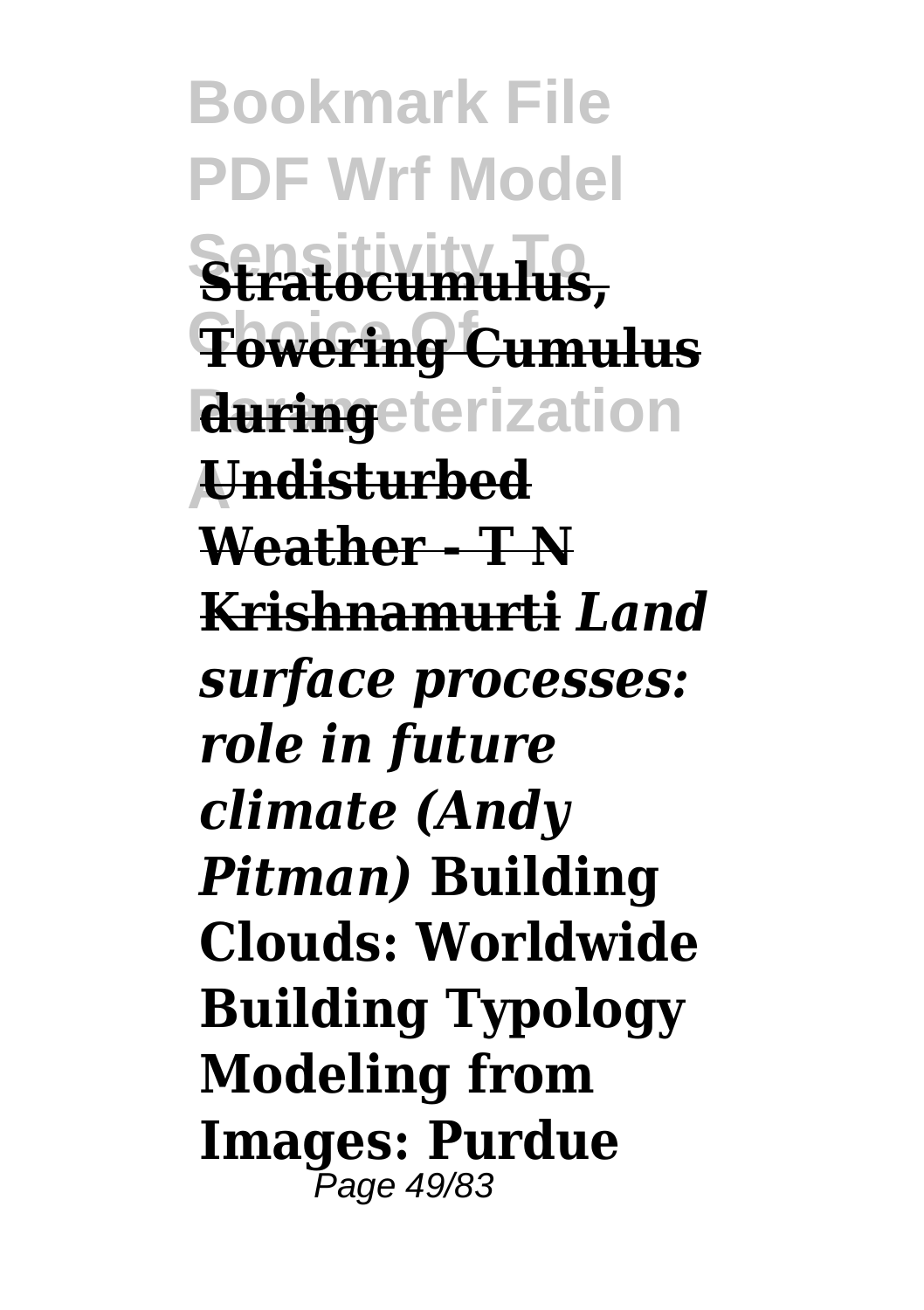**Bookmark File PDF Wrf Model**  $\overline{\text{University}}$ *Wrf* **Model Sensitivity** *To Choice* rization **A The WRF model is used and it is evaluated with surface observations that are independent of model integrations allowing us to study model representations of the diurnal cycle.** Page 50/83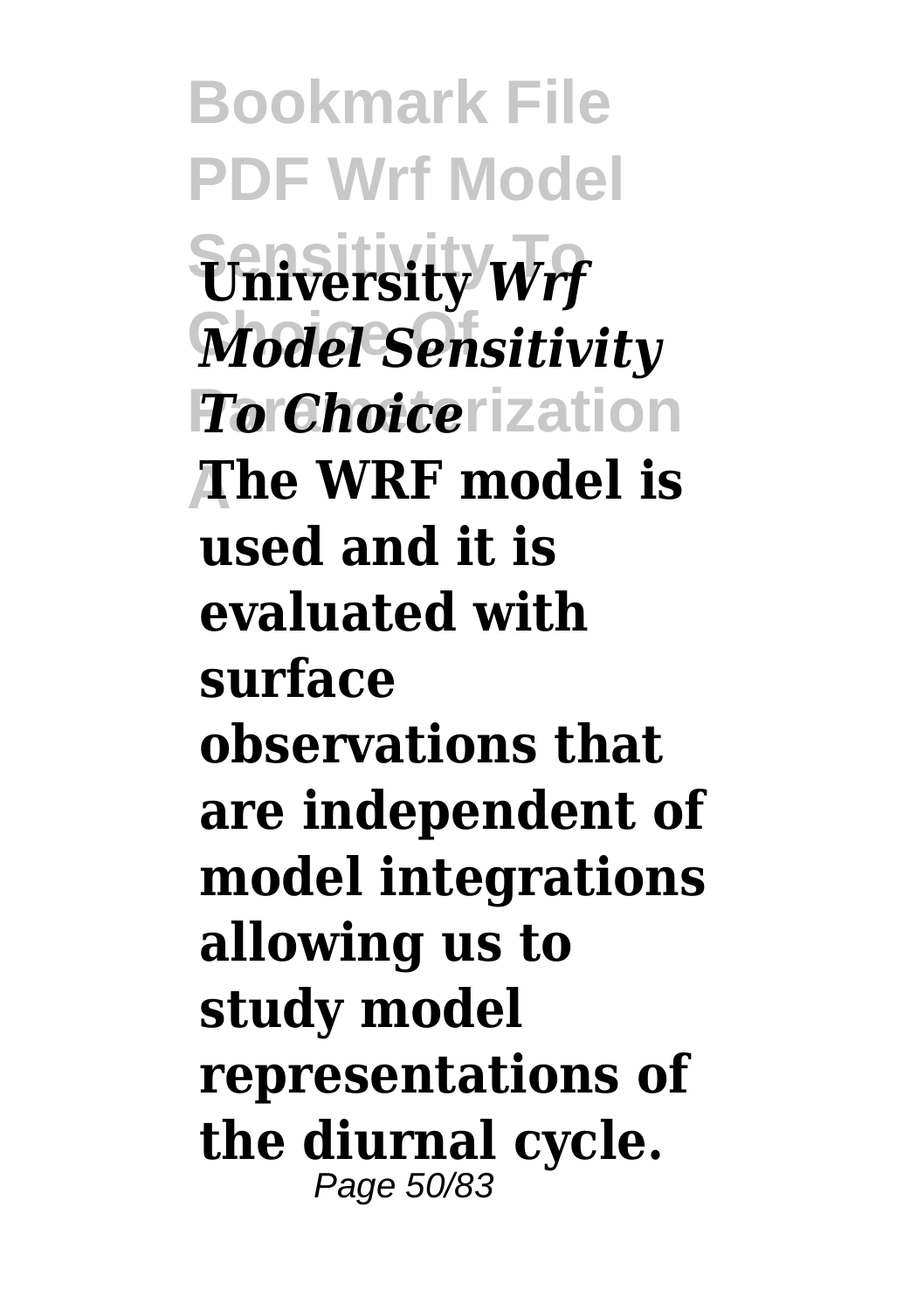**Bookmark File PDF Wrf Model Sensitivity To The period chosen Choice Of (December Parameterization 2002–February A 2003) provides a dense observation network over central South America obtained during the South America Low-Level Jet Experiment (SALLJEX; Vera et al. 2006 ).**

Page 51/83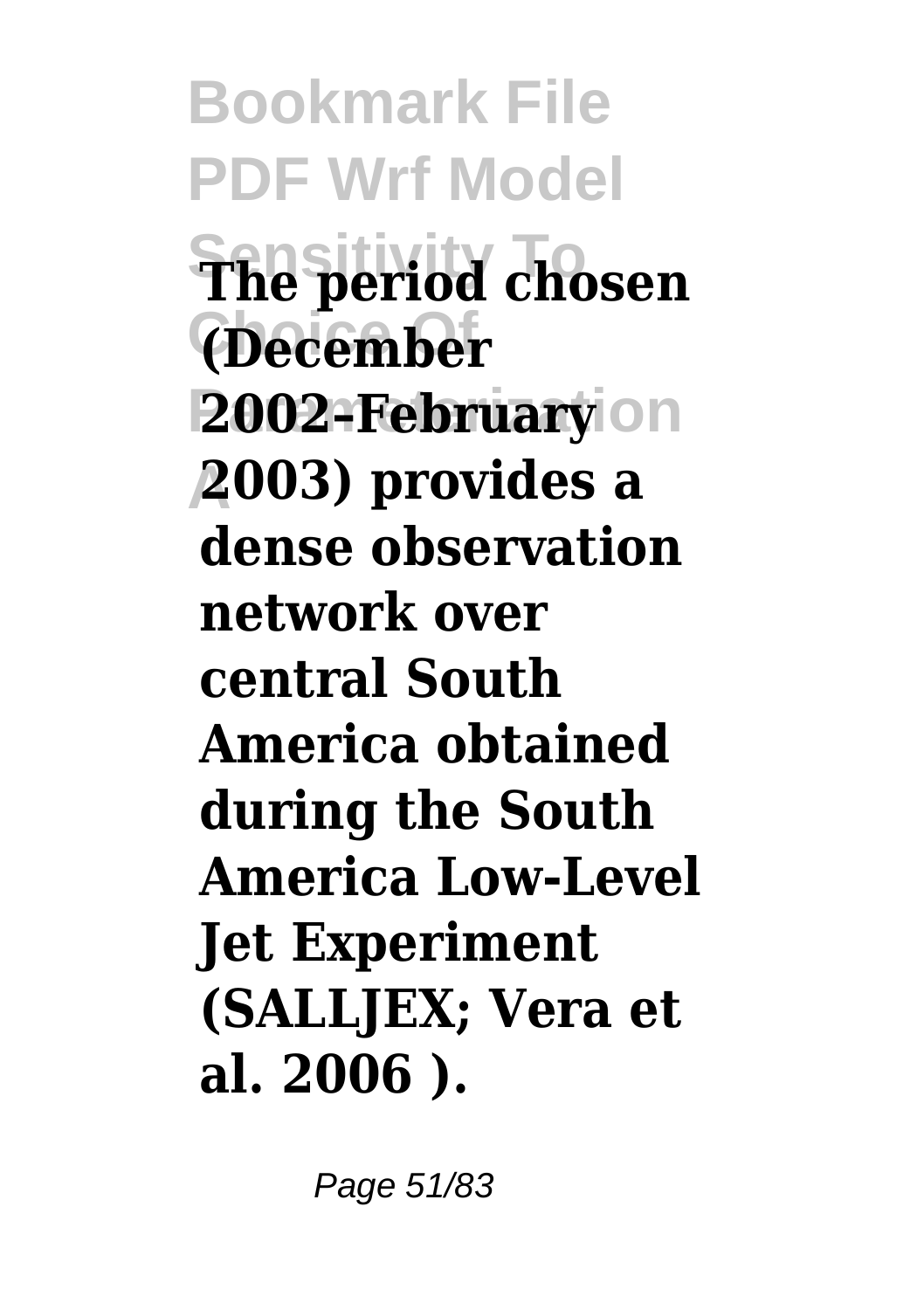**Bookmark File PDF Wrf Model**  $\widehat{\text{WRF}}$  Model<sup>To</sup> **Sensitivity to** *Choice* of **Fixation A** *Parameterization over ...* **WRF model sensitivity to choice of PBL and microphysics parameterization for an advection fog event at Barkachha, rural site in the Indo-**Page 52/83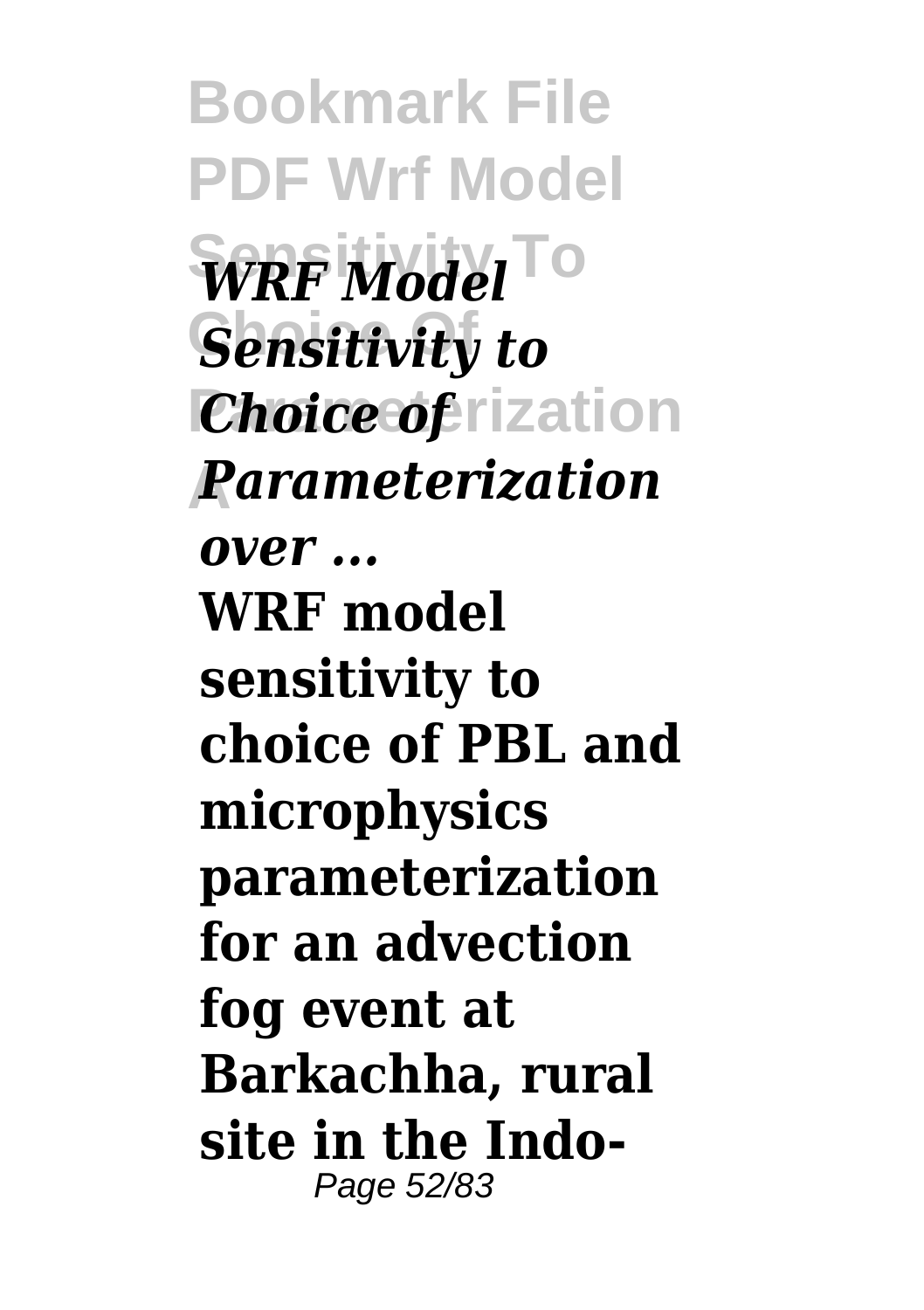**Bookmark File PDF Wrf Model Sensitivity To Gangetic basin, Choice Of India. Prakash Parameterization Pithani 1,2, Sachin A D. Ghude 1, Thara Prabhakaran 1, Anand Karipot 3, Anupam Hazra 1, Rachana Kulkarni 1,3, Subharthi Chowdhuri 1,**

*WRF model sensitivity to choice of PBL and* Page 53/83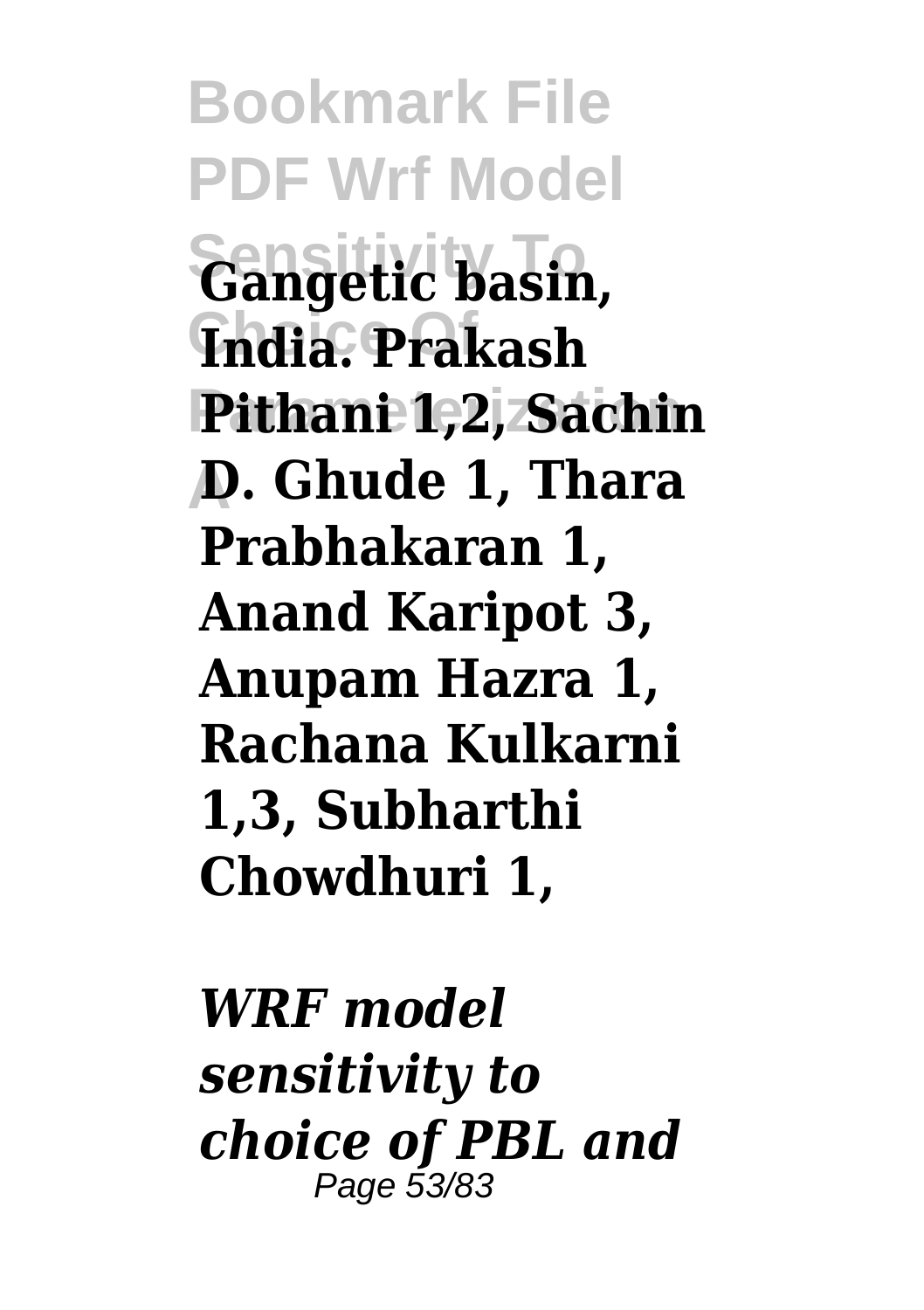**Bookmark File PDF Wrf Model**  $\overline{\text{microphysics}}$ ... **Choice Of This paper Parameterization presents sensitivity A analyses for the Weather Research Forecast (WRF) model with respect to the choice of physical parameterization schemes (both cumulus parameterisation (CPSs) and** Page 54/83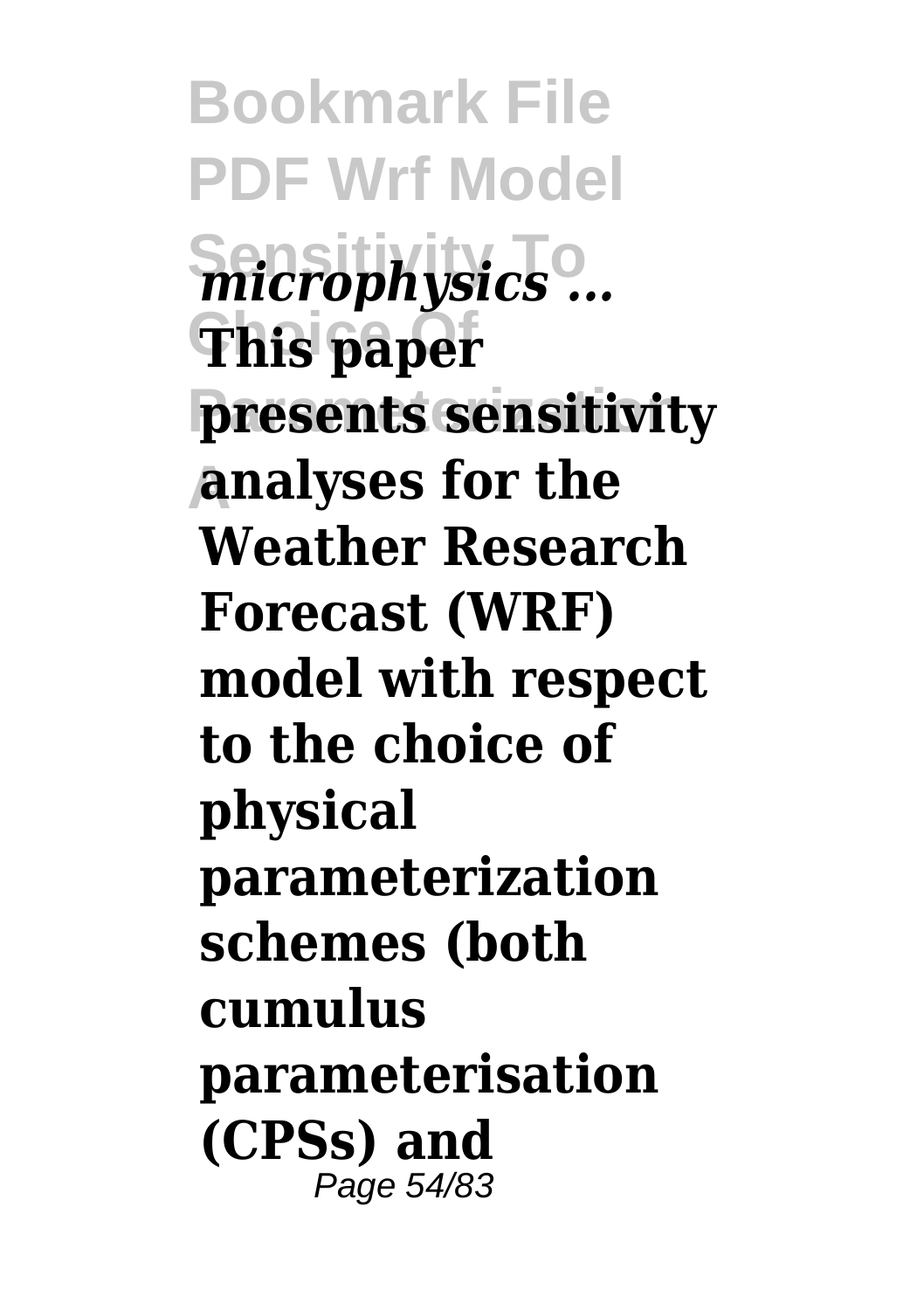**Bookmark File PDF Wrf Model Sensitivity To microphysics Choice Of parameterization schemes (MPSs)**) **A used to represent the '1999 York Flood' event, which occurred over North Yorkshire, UK, 1 st –14 th March 1999. The study assessed four CPSs (Kain–Fritsch (KF2), Betts–Miller–Janjic** Page 55/83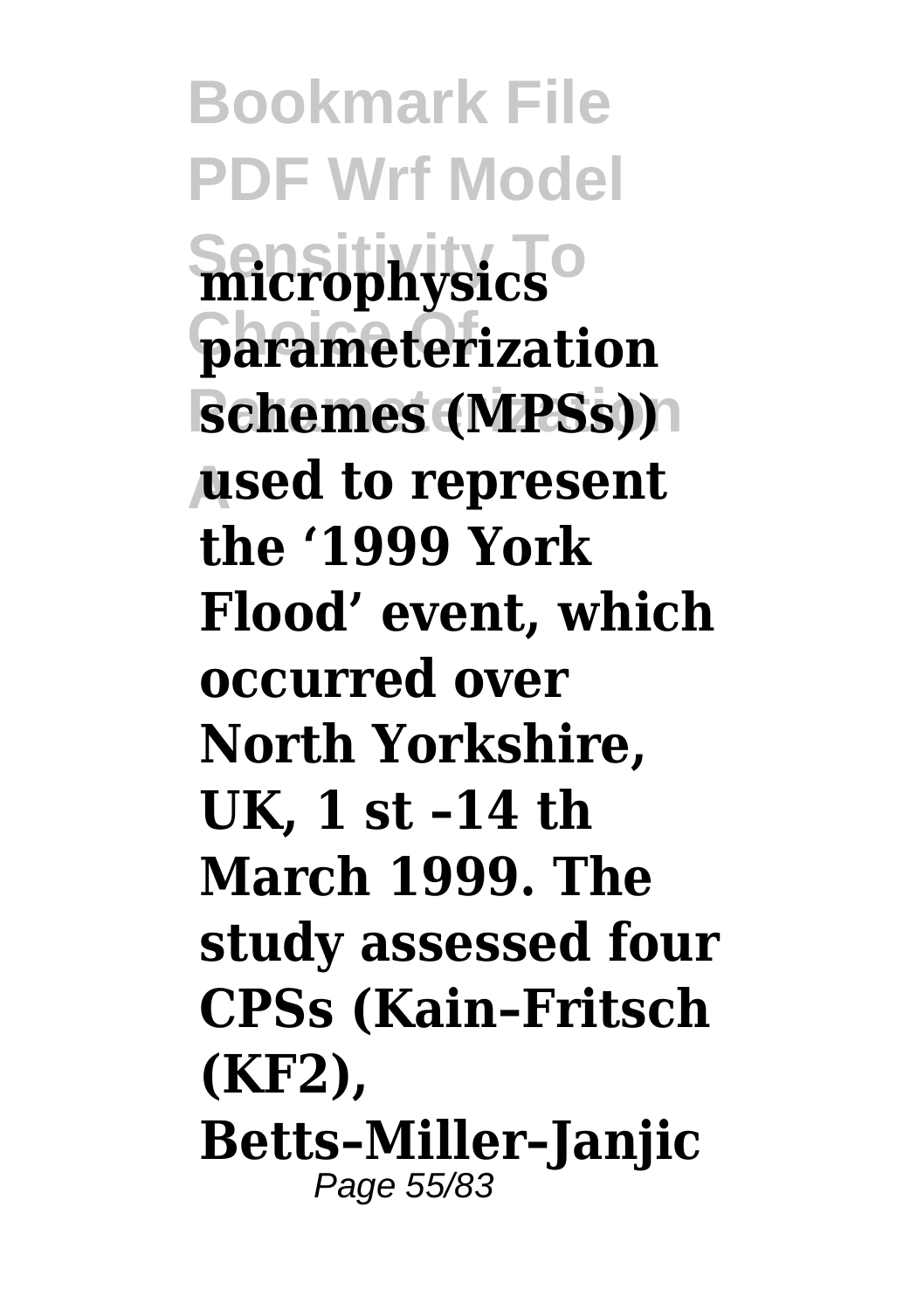**Bookmark File PDF Wrf Model Sensitivity To (BMJ), Choice Of Grell–Devenyi ensemble (GD)** and **A the old Kain–Fritsch ...**

*WRF model sensitivity to choice of parameterization: a ...* **This paper presents sensitivity analyses for the** Page 56/83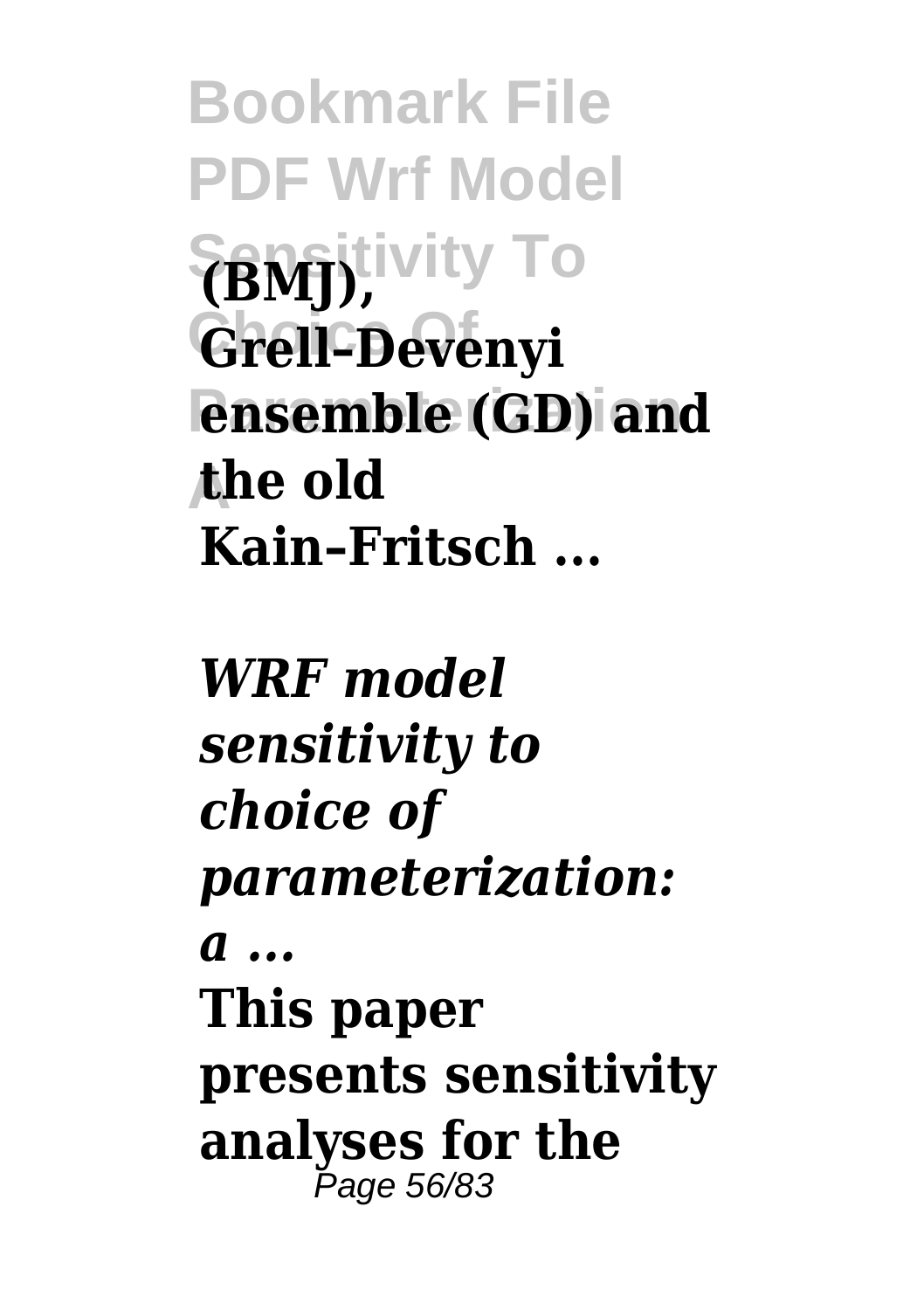**Bookmark File PDF Wrf Model Sensitivity To Weather Research** Forecast 16 (WRF) **model with respect A to the choice of physical parameterization schemes [both cumulus parameterisation (CPSs) and microphysics parameterization schemes (MPSs)]17 used to** Page 57/83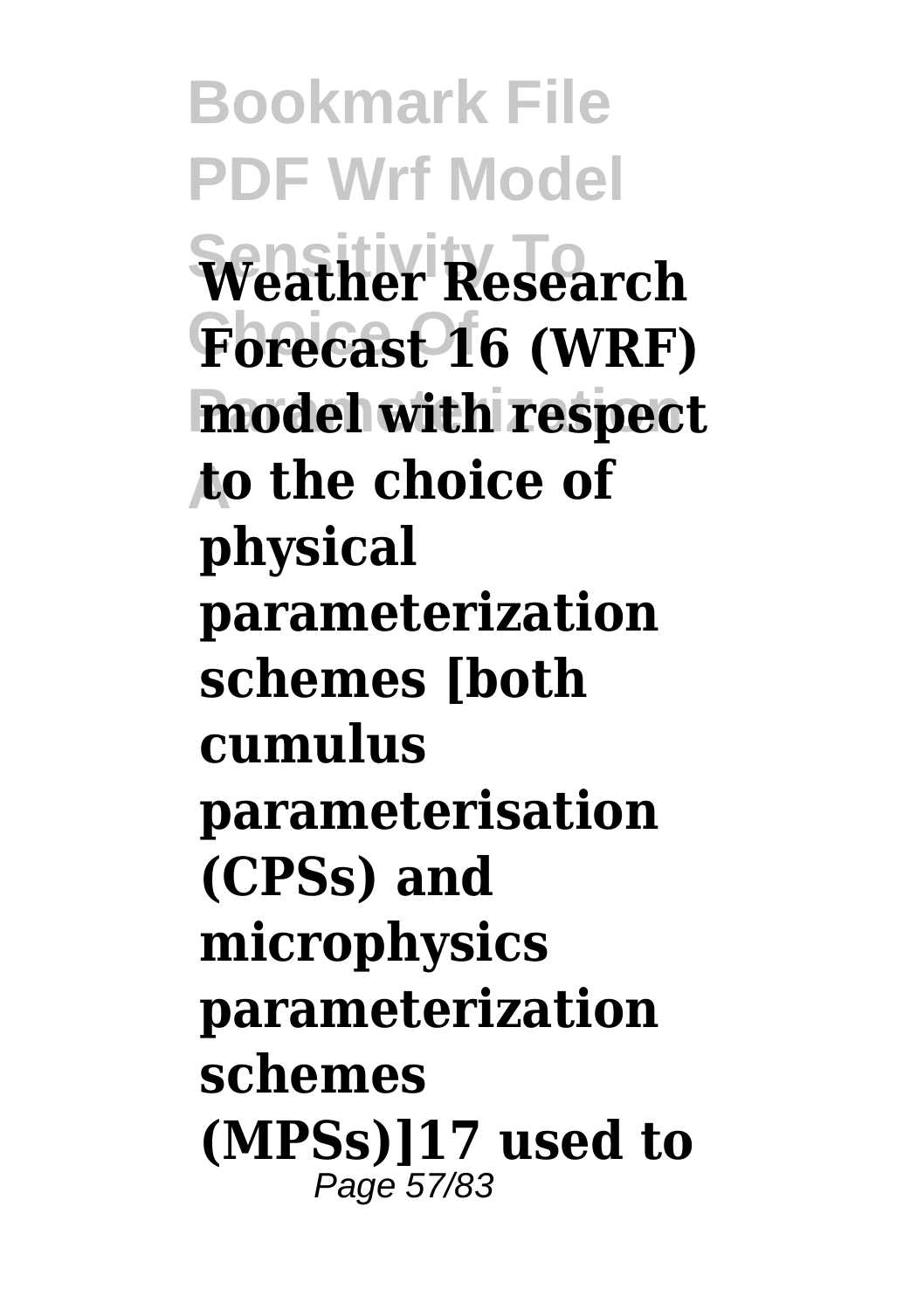**Bookmark File PDF Wrf Model Sensitivity To**  $WRF$ *Model Sensitivity toation* **A** *Choice of Parameterization: A ...* **WRF-Chem is found to under predict the AODs in both configurations because of the misrepresentation of the dust coarse** Page 58/83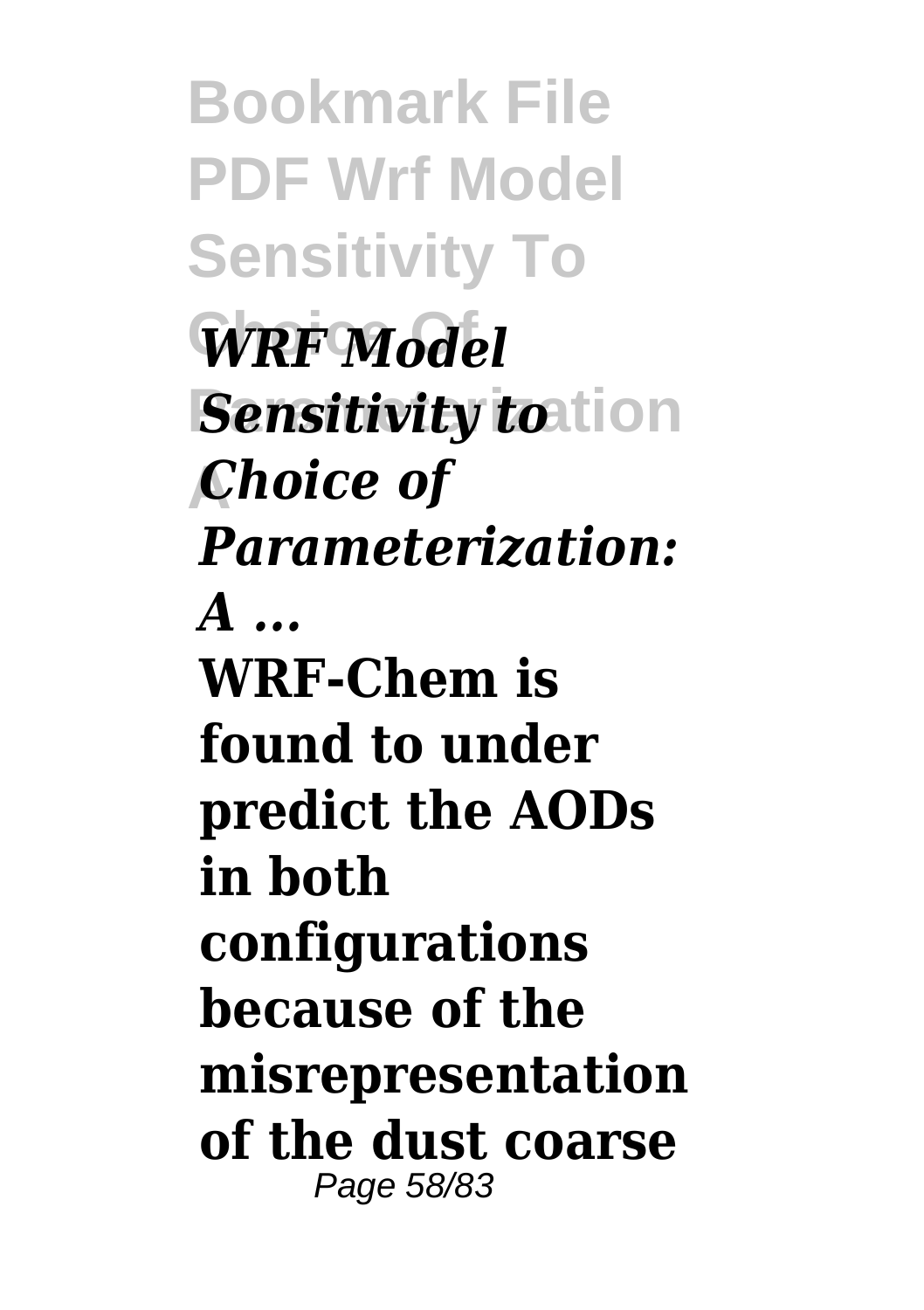**Bookmark File PDF Wrf Model Sensitivity To particle, as shown by the analysis of the relationship**<sup>n</sup> **A between the Angström exponent and the AOD bias.**

## *WRF-Chem model sensitivity to chemical mechanisms choice*

*...*

**This paper presents sensitivity** Page 59/83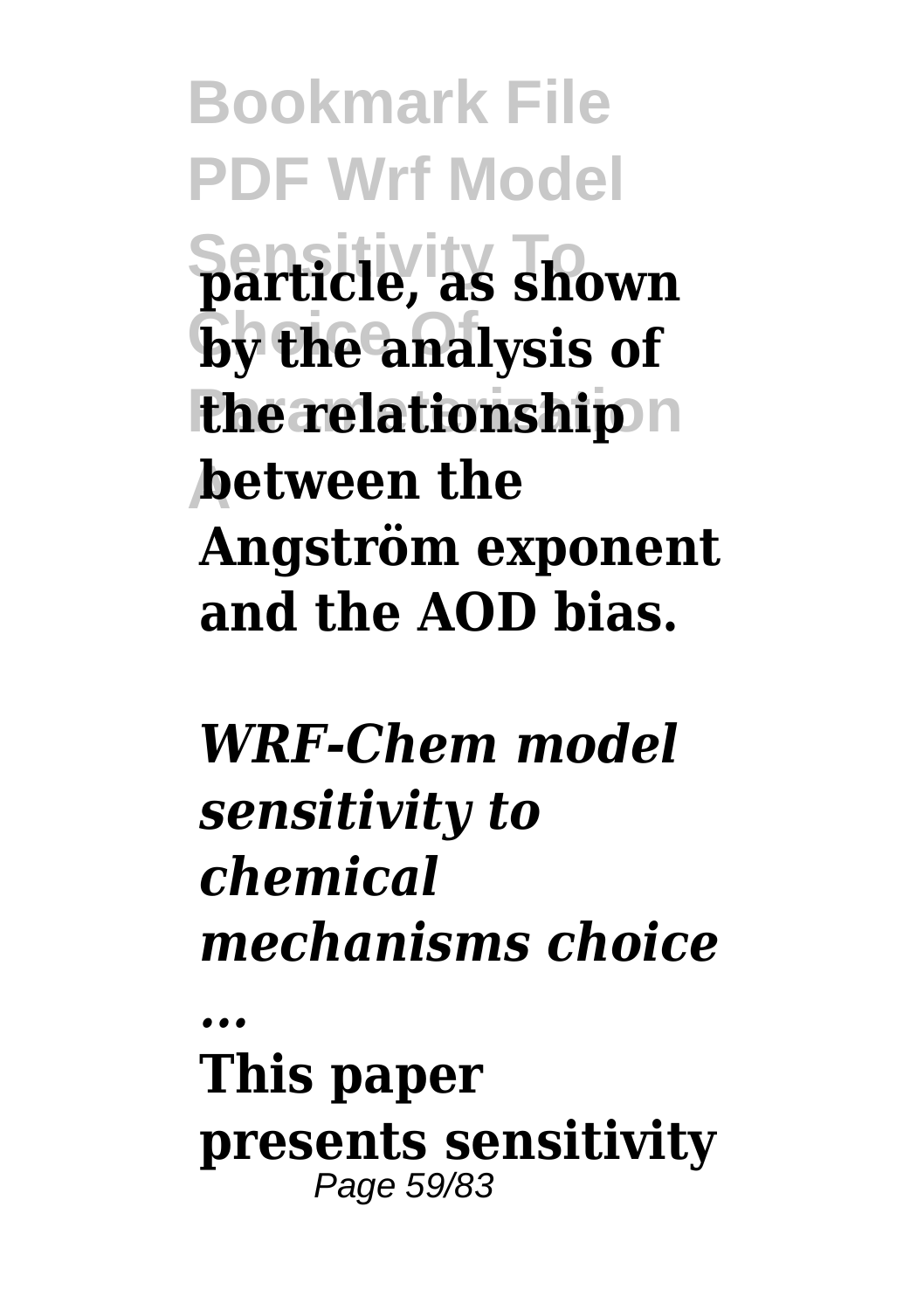**Bookmark File PDF Wrf Model Sensitivity To analyses for the** Weather Research **Forecast (WRF)**on **A model with respect to the choice of physical parameterization schemes (both cumulus parameterisation (CPSs) and microphysics parameterization schemes (MPSs))** Page 60/83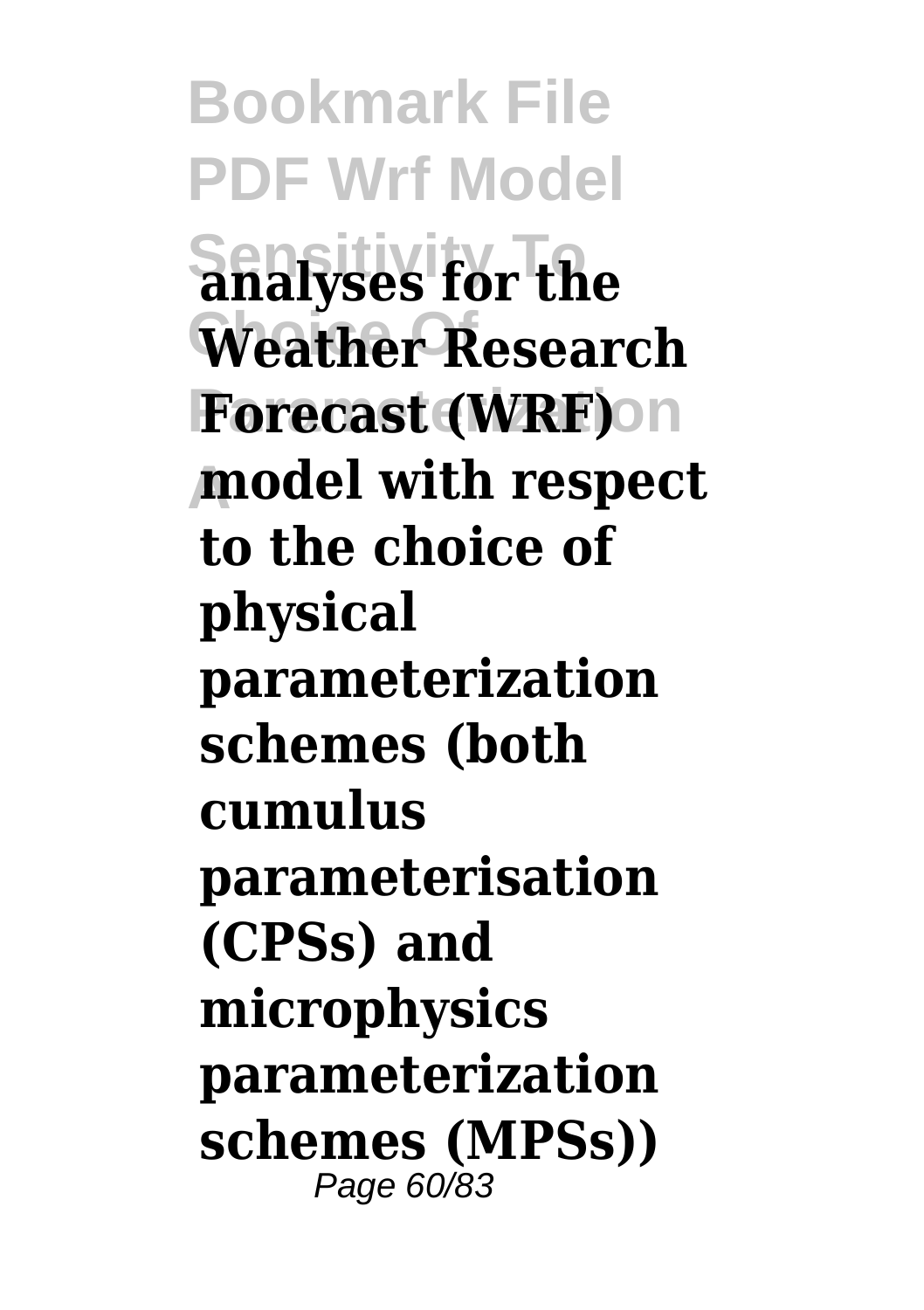**Bookmark File PDF Wrf Model Sensitivity To used to represent Choice Of the `1999 York Parameterization Flood' event, which A occurred over North Yorkshire, UK, 1 st-14 th March 1999. The study assessed four CPSs (Kain-Fritsch (KF2), Betts-Miller-Janjic (BMJ), Grell-Devenyi ensemble (GD) and the old Kain-Fritsch** Page 61/83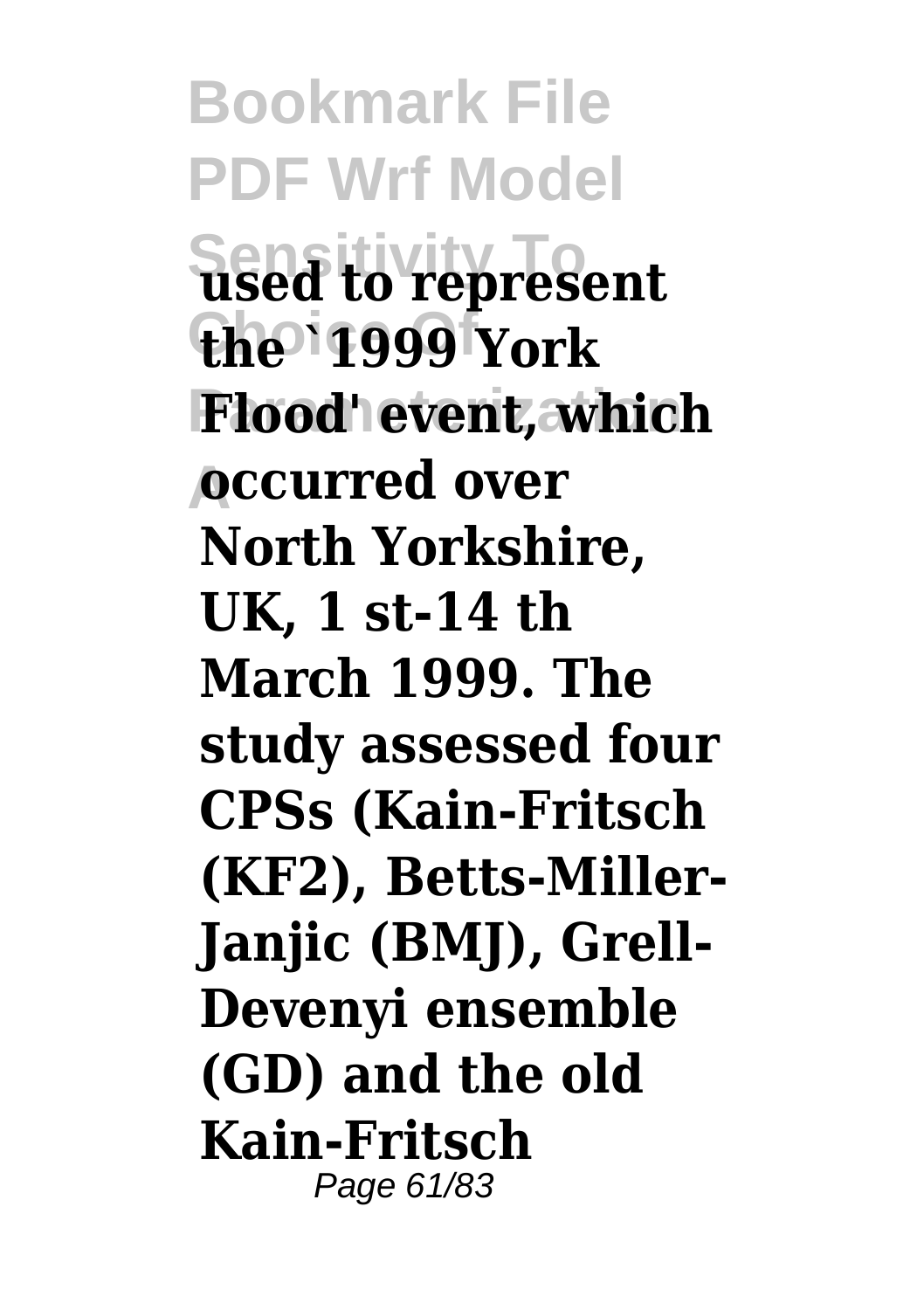**Bookmark File PDF Wrf Model Sensitivity To (KF1)) and four ... Choice Of WRF** model zation **A** *sensitivity to choice of parameterization: a ...* **This paper presents sensitivity analyses for the Weather Research Forecast (WRF) model with respect to the choice of** Page 62/83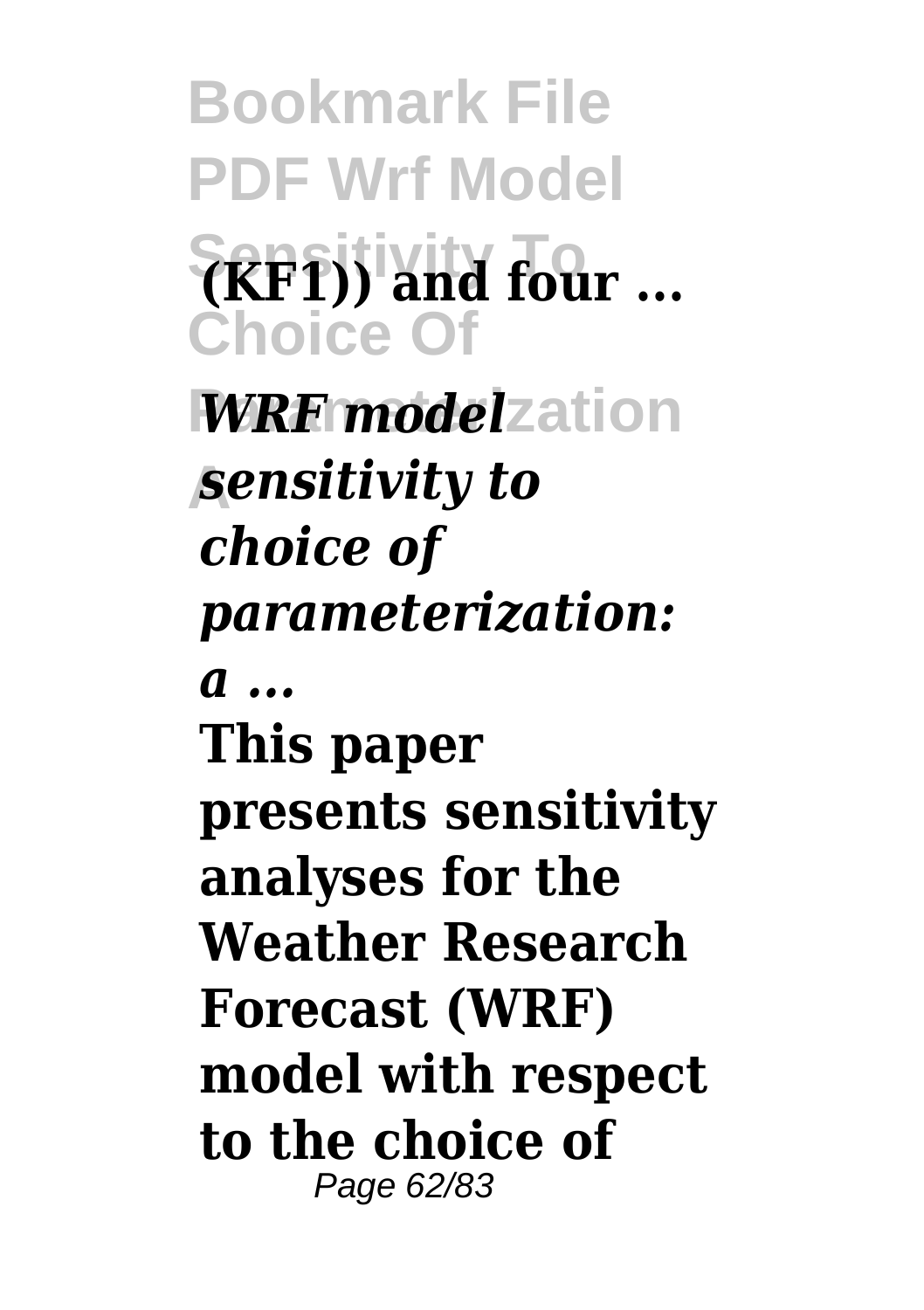**Bookmark File PDF Wrf Model Sensitivity To physical Choice Of parameterization schemes (bothion A cumulus parameterisation (CPSs) and microphysics parameterization schemes (MPSs)) used to represent the '1999 York Flood' event, which occurred over North Yorkshire,** Page 63/83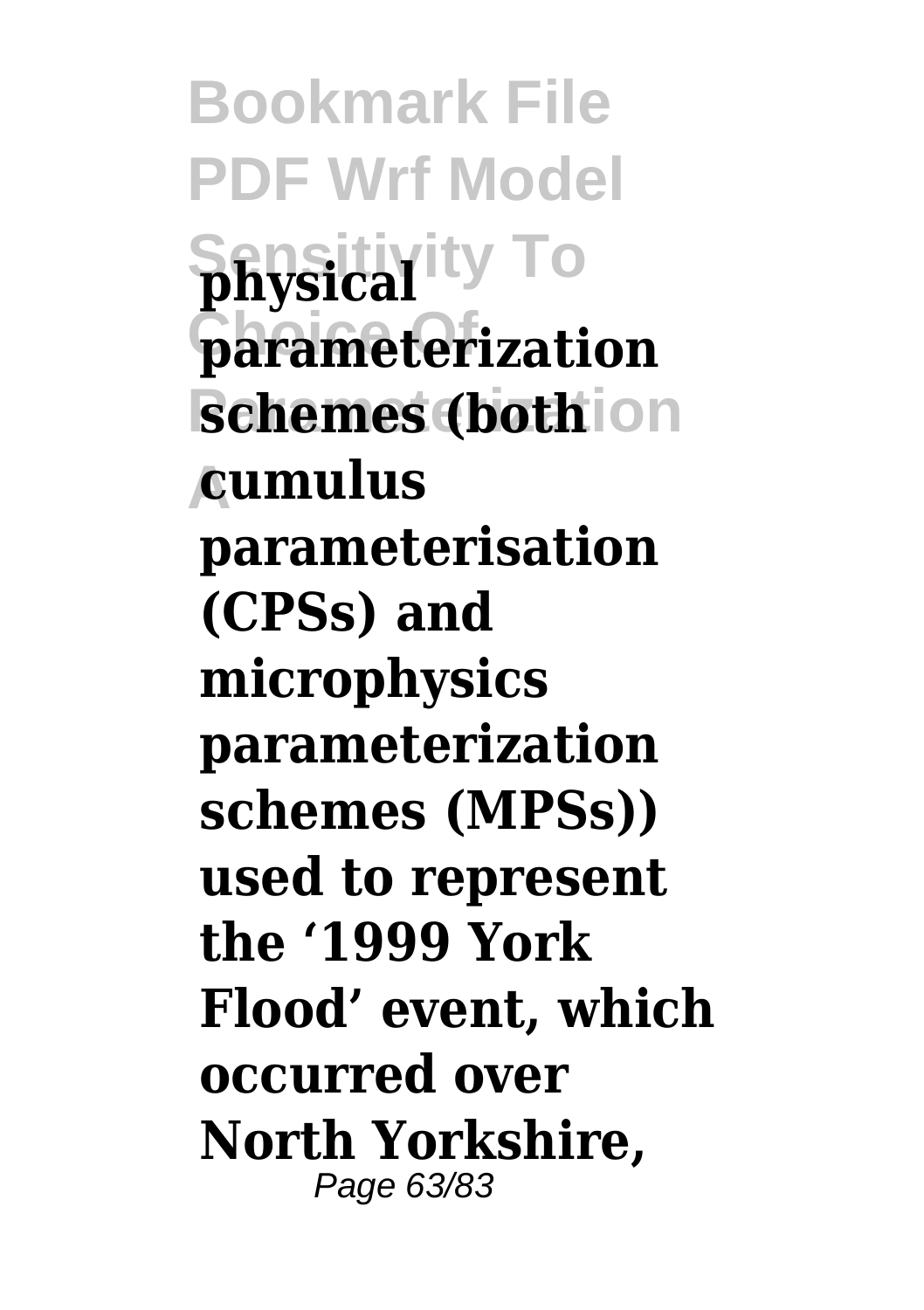**Bookmark File PDF Wrf Model**  $\frac{1}{2}$ **EK, 9 st st –14 th March 1999. Parameterization A** *WRF model sensitivity to choice of parameterization: a ...* **WRF-Chem (version3.4.1, August 2012) has been used to investigate the modeling** Page 64/83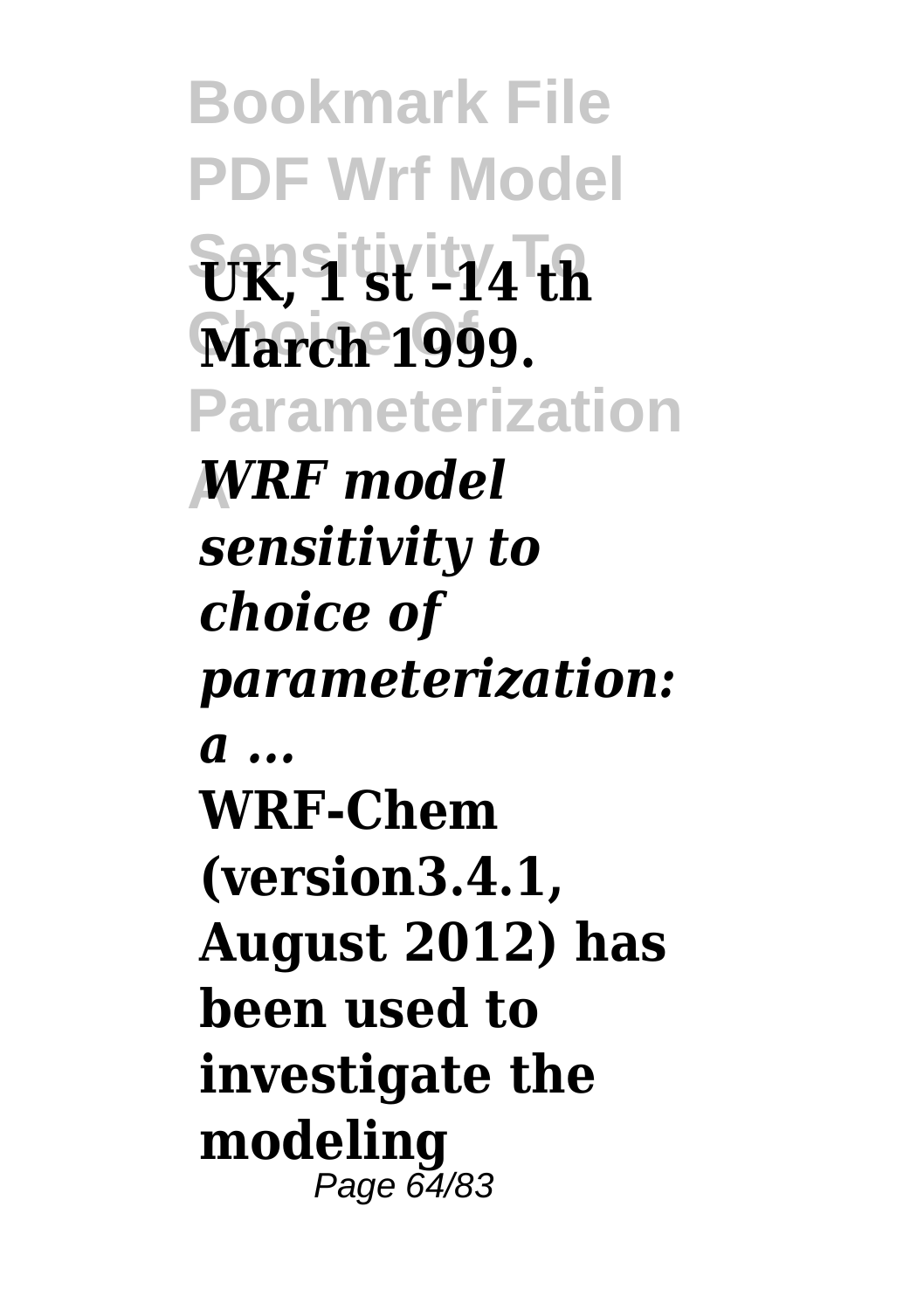**Bookmark File PDF Wrf Model Sensitivity To sensitivities of two**  $differenF$ **combinations of** n **A chemical mechanisms and aerosol modules.**

*WRF-Chem model sensitivity to chemical mechanisms choice*

*...*

**Surface variables are highly sensitive** Page 65/83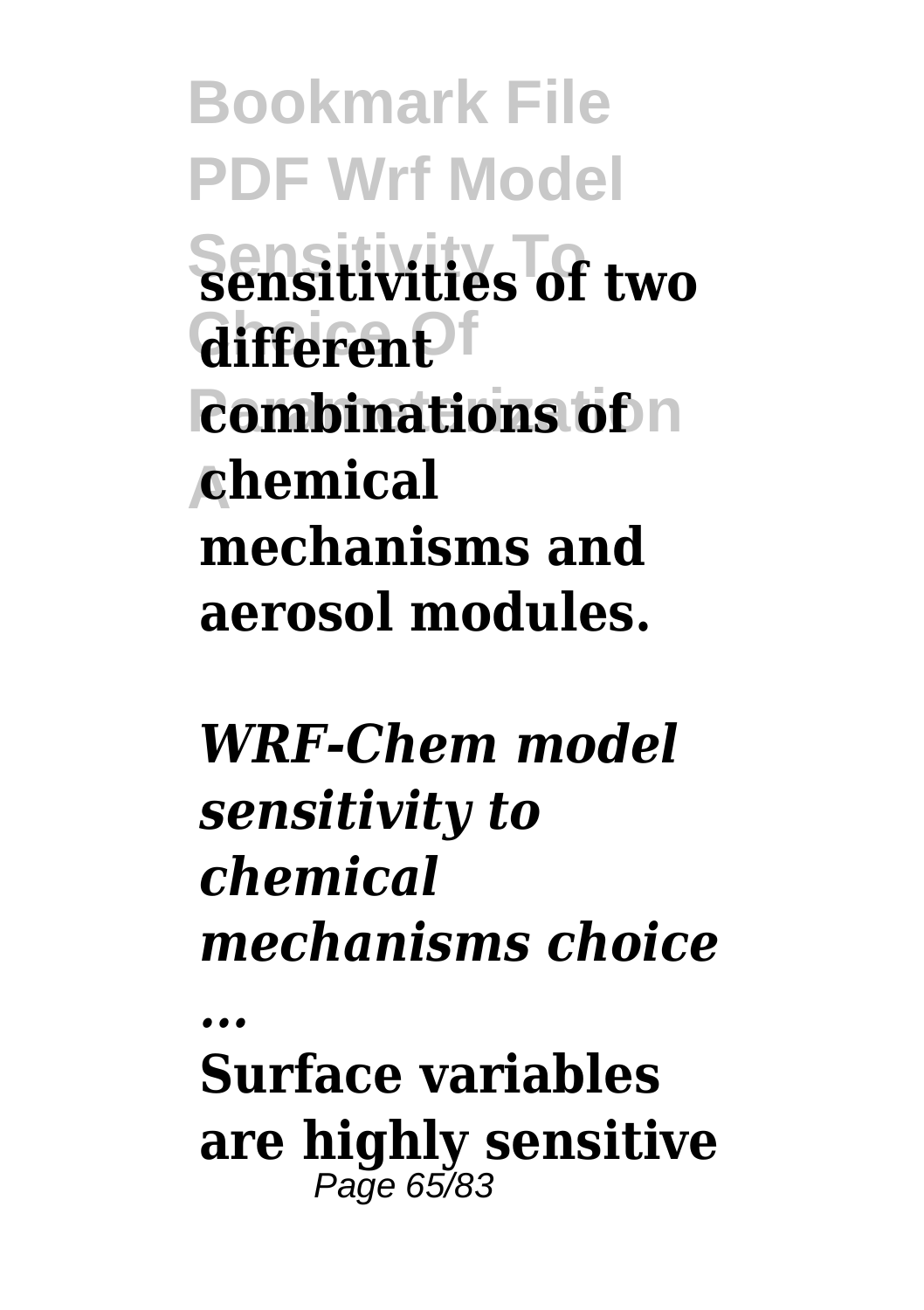**Bookmark File PDF Wrf Model Sensitivity To to the choice of Choice Of land surface models. Surface**<sup>n</sup> **A temperature is well represented by the Noah land model, but dewpoint temperature is best estimated by the...**

*WRF Model Sensitivity to Choice of Parameterization* Page 66/83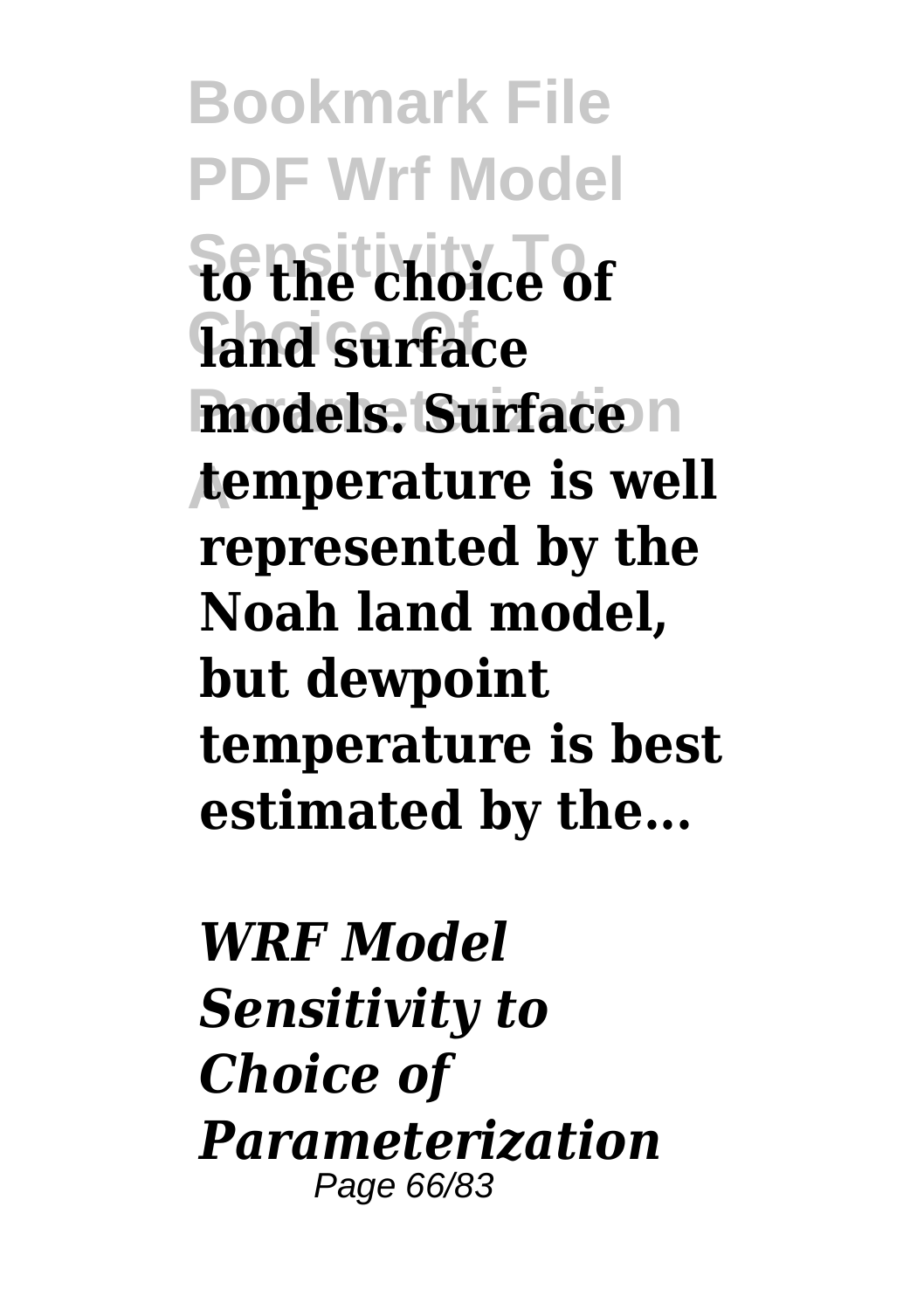**Bookmark File PDF Wrf Model Sensitivity To** *over ...* **Biases in the WRF wind speed** zation **A estimates were very sensitive to model spatial resolution. This was mainly because higher resolution improved the representation of terrain elevation. The sign of the** Page 67/83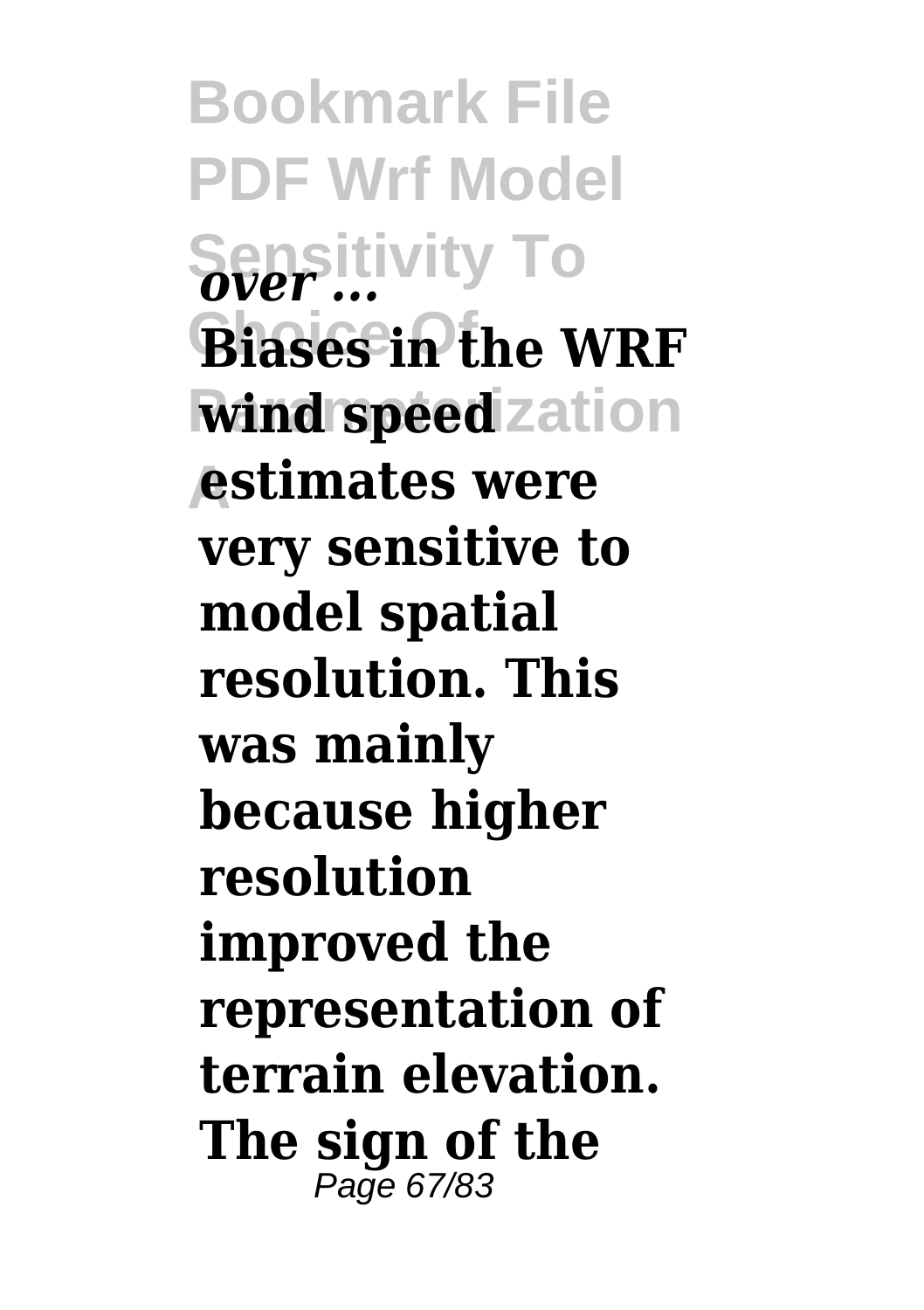**Bookmark File PDF Wrf Model Sensitivity To bias depended on terrain morphology and the spatial** on **A resolution, but absolute values tended to be much higher with coarser spatial resolution (9 km).**

*Analysis of WRF Model Wind Estimate Sensitivity to* Page 68/83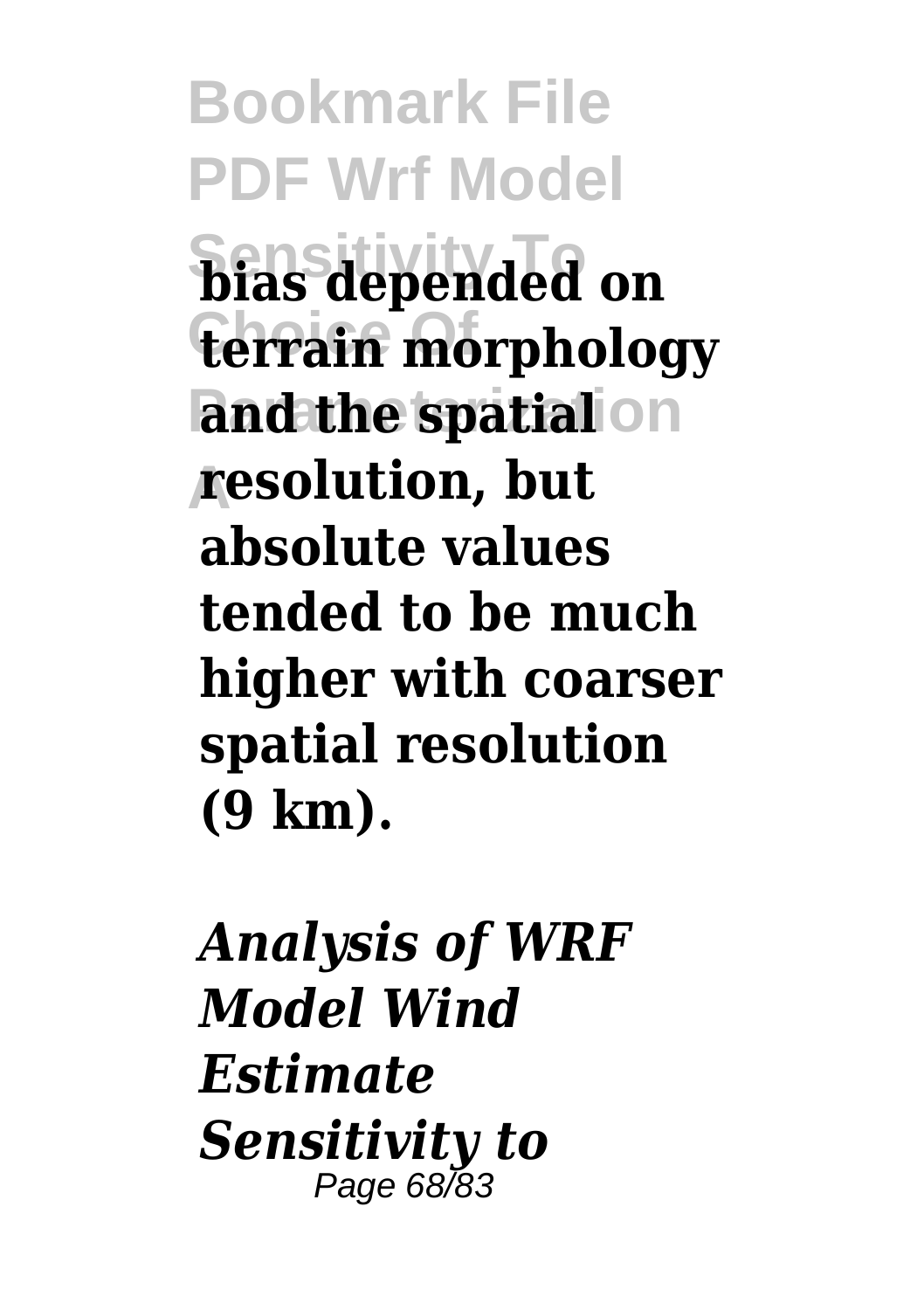**Bookmark File PDF Wrf Model Sensitivity To** *Physics ...* Wrf Model **Sensitivity Totion A Choice The WRF model is used and it is evaluated with surface observations that are independent of model integrations allowing us to study model representations of the diurnal cycle.** Page 69/83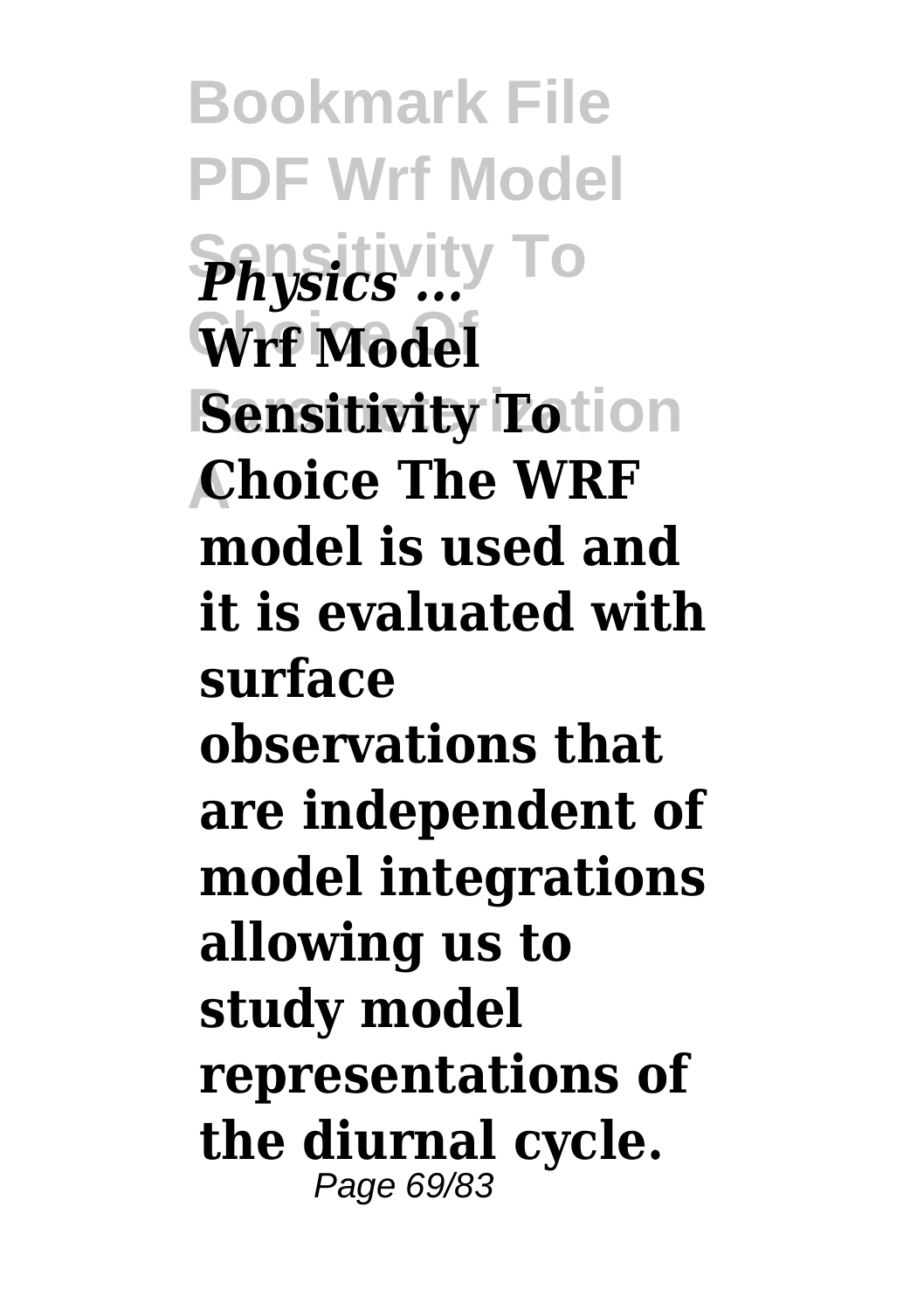**Bookmark File PDF Wrf Model Sensitivity To The period chosen Choice Of (December Parameterization 2002–February A 2003) provides a dense observation network over central South America obtained during the**

*Wrf Model Sensitivity To Choice Of Parameterization A* Page 70/83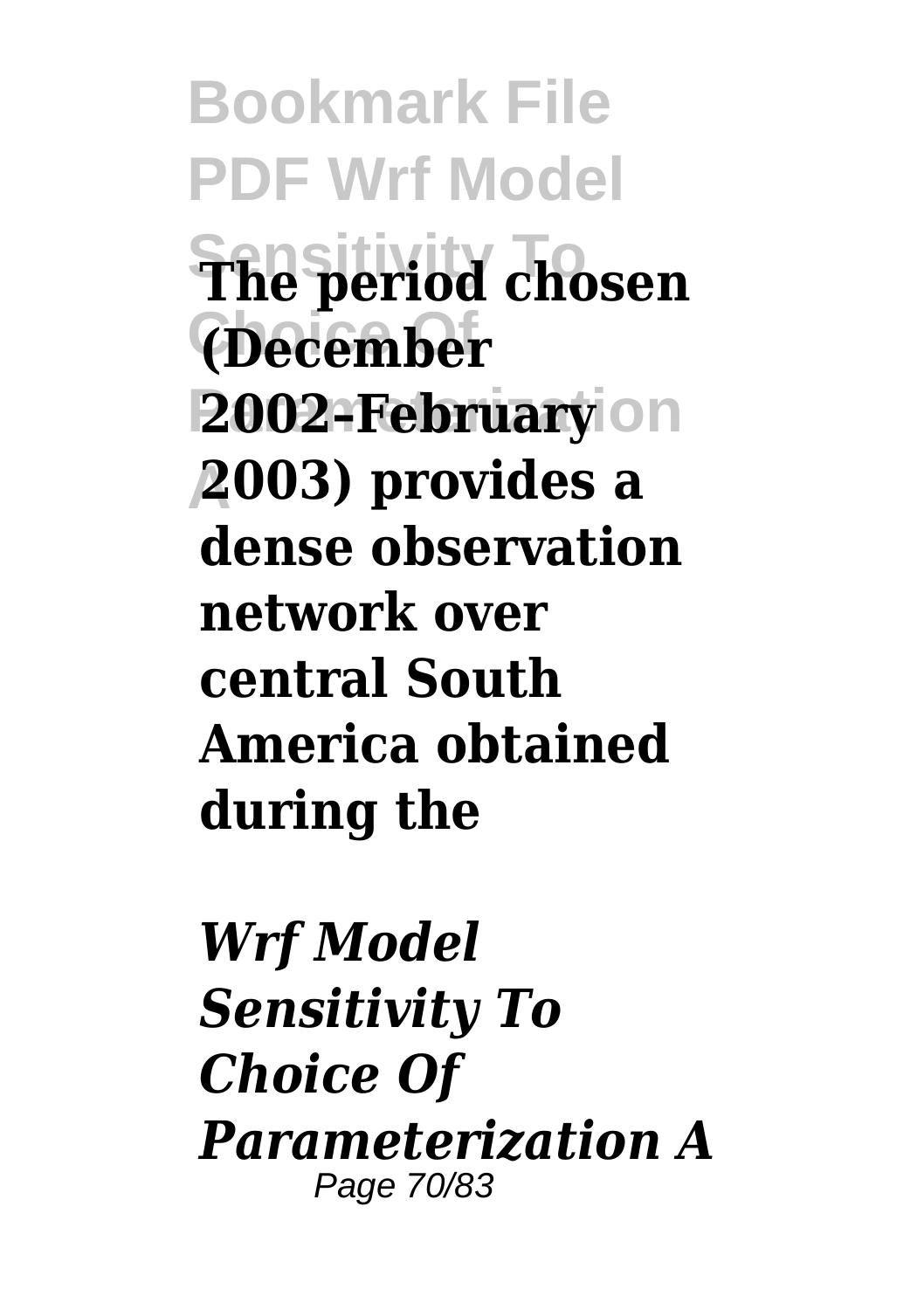**Bookmark File PDF Wrf Model Sensitivity To This paper** presents sensitivity **analyses for the n A Weather Research Forecast (WRF) model with respect to the choice of physical parameterization schemes [both cumulus parameterisation (CPSs) and microphysics** Page 71/83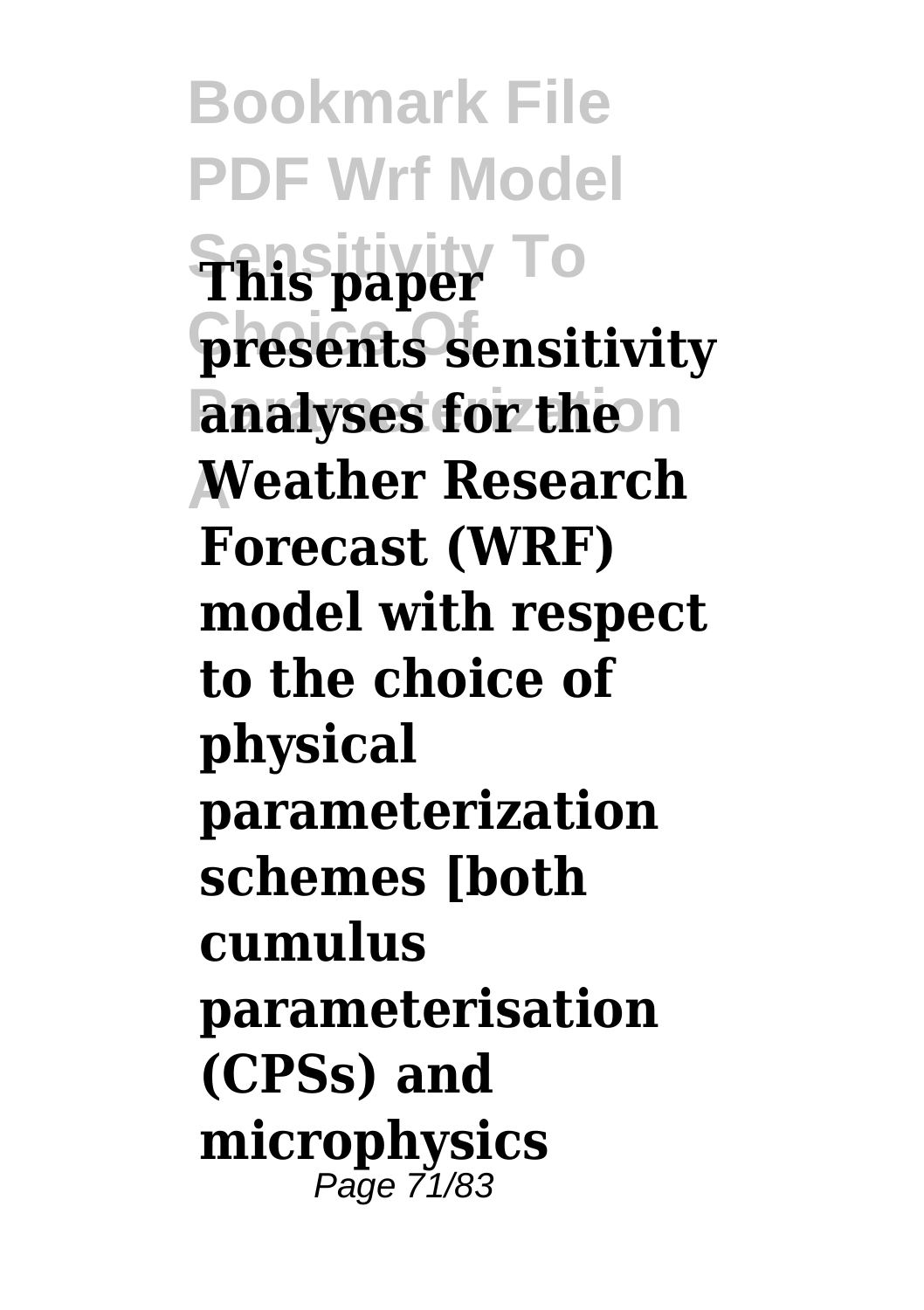**Bookmark File PDF Wrf Model Sensitivity To parameterization**  $Schemes(MPSs)$ ] **used to represent A the '1999 York Flood' event, which occurred over North Yorkshire, UK, 1st -14th March 1999.**

*WRF model sensitivity to choice of parametization : a* Page 72/83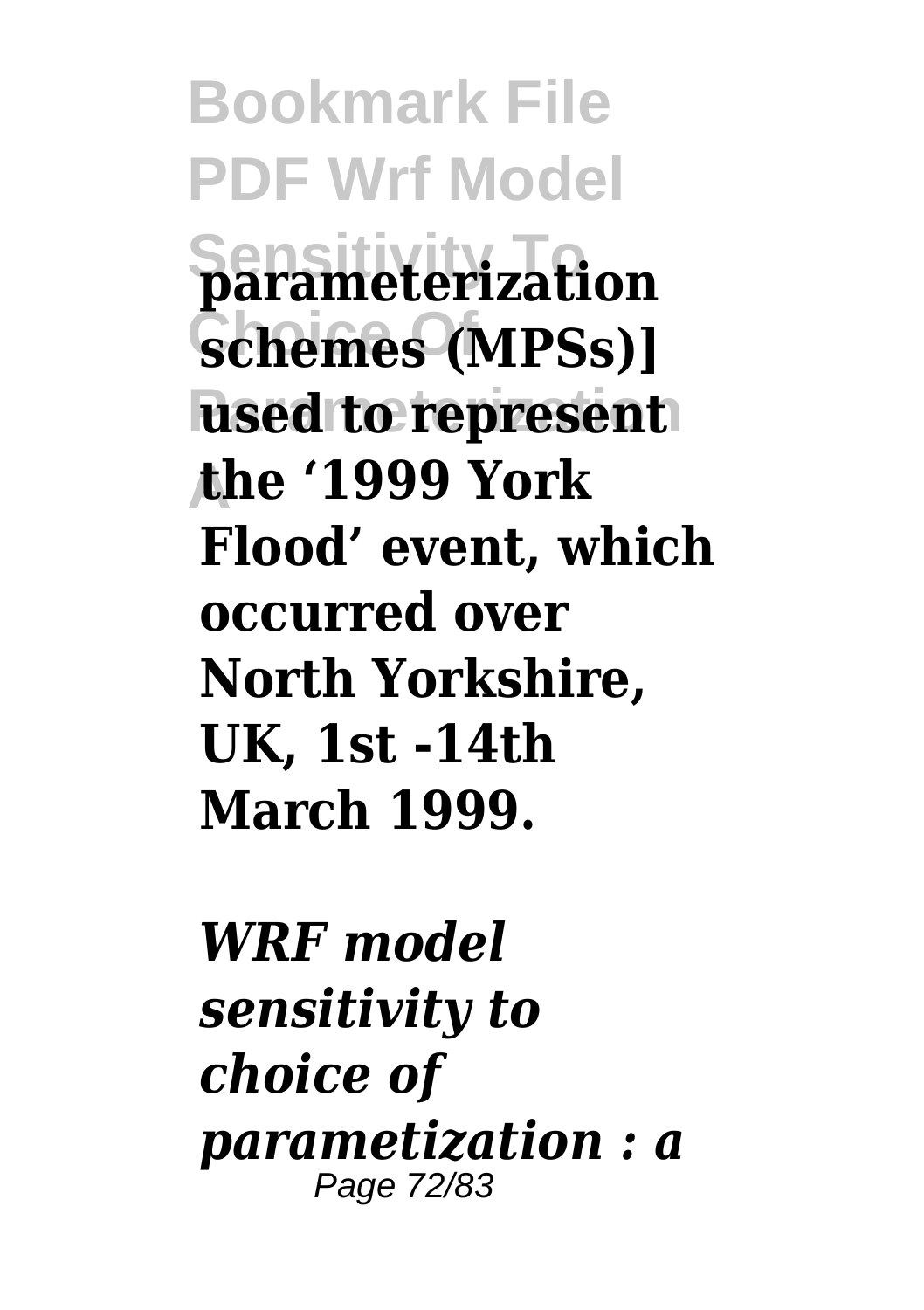**Bookmark File PDF Wrf Model Sensitivity To** *...* **Abstract and Figures This paper A reports on an evaluation of the relative roles of choice of parameterization scheme and terrain representation in the Weather Research and Forecasting (WRF)...** Page 73/83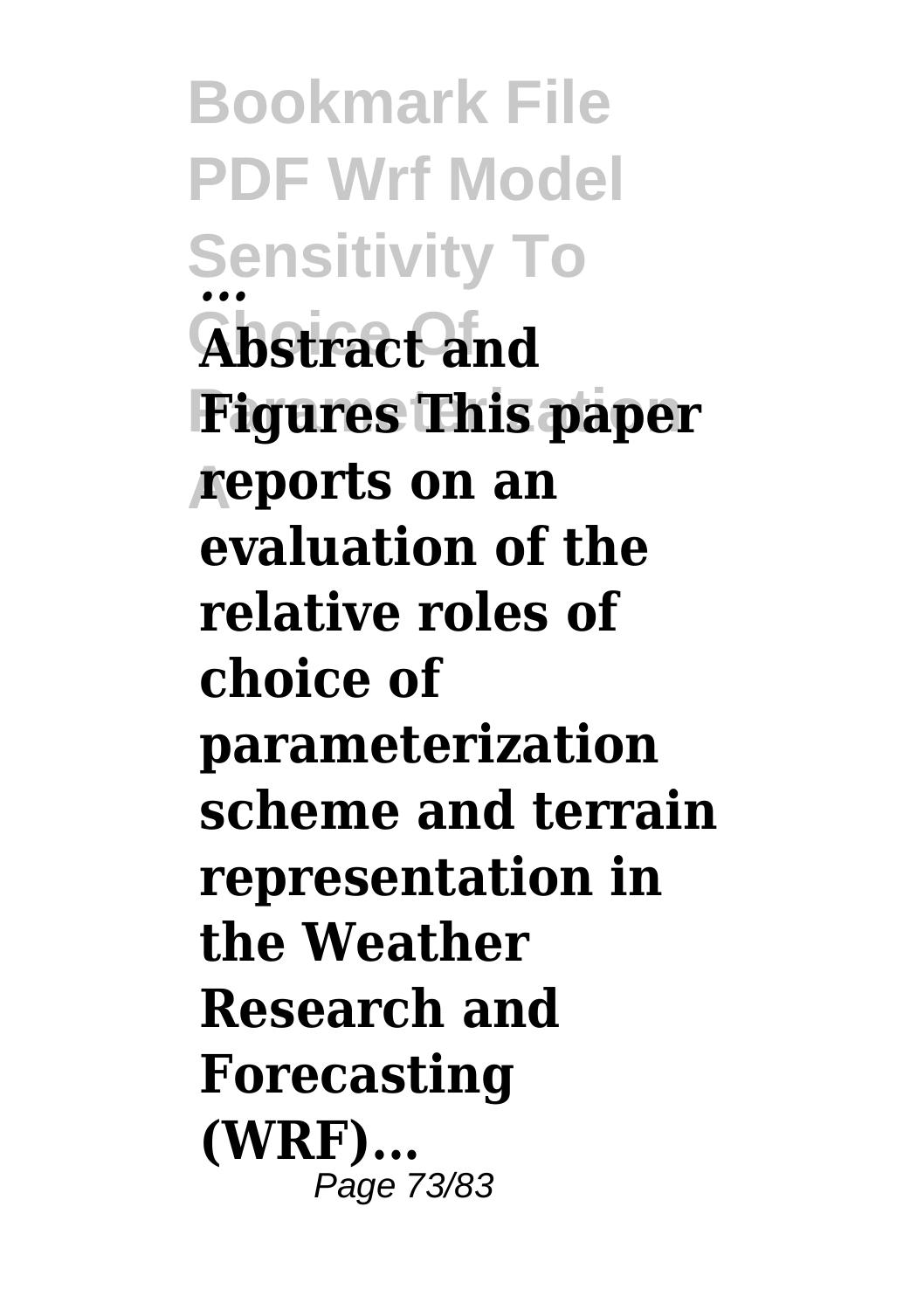**Bookmark File PDF Wrf Model Sensitivity To Choice Of** *(PDF) Analysis of* **WRF Model Wind A** *Estimate Sensitivity to ...* **The WRF model is also sensitive to the choice of downscaling ratio. When one‐way nesting is used, a coarse‐to‐fine grid integer ratio of 5 or less is** Page 74/83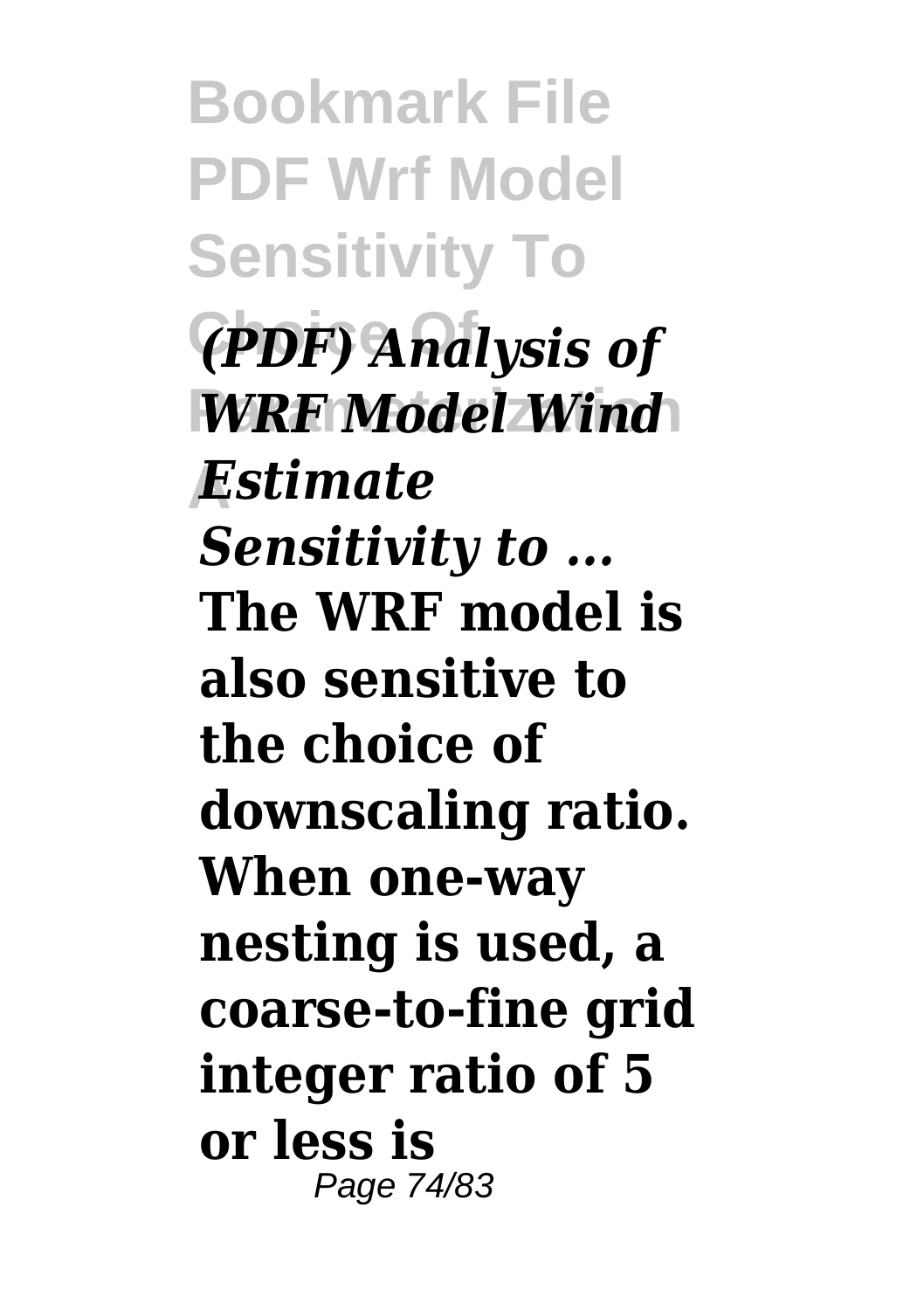**Bookmark File PDF Wrf Model Sensitivity To recommended Choice Of (Powers et al., Parameterization 2008 ). To avoid a A steep downscaling ratio which may lead to poor performance and unstable model runs (Liu et al., 2012 ), the moderate downscaling ratio of 3 was picked.**

Page 75/83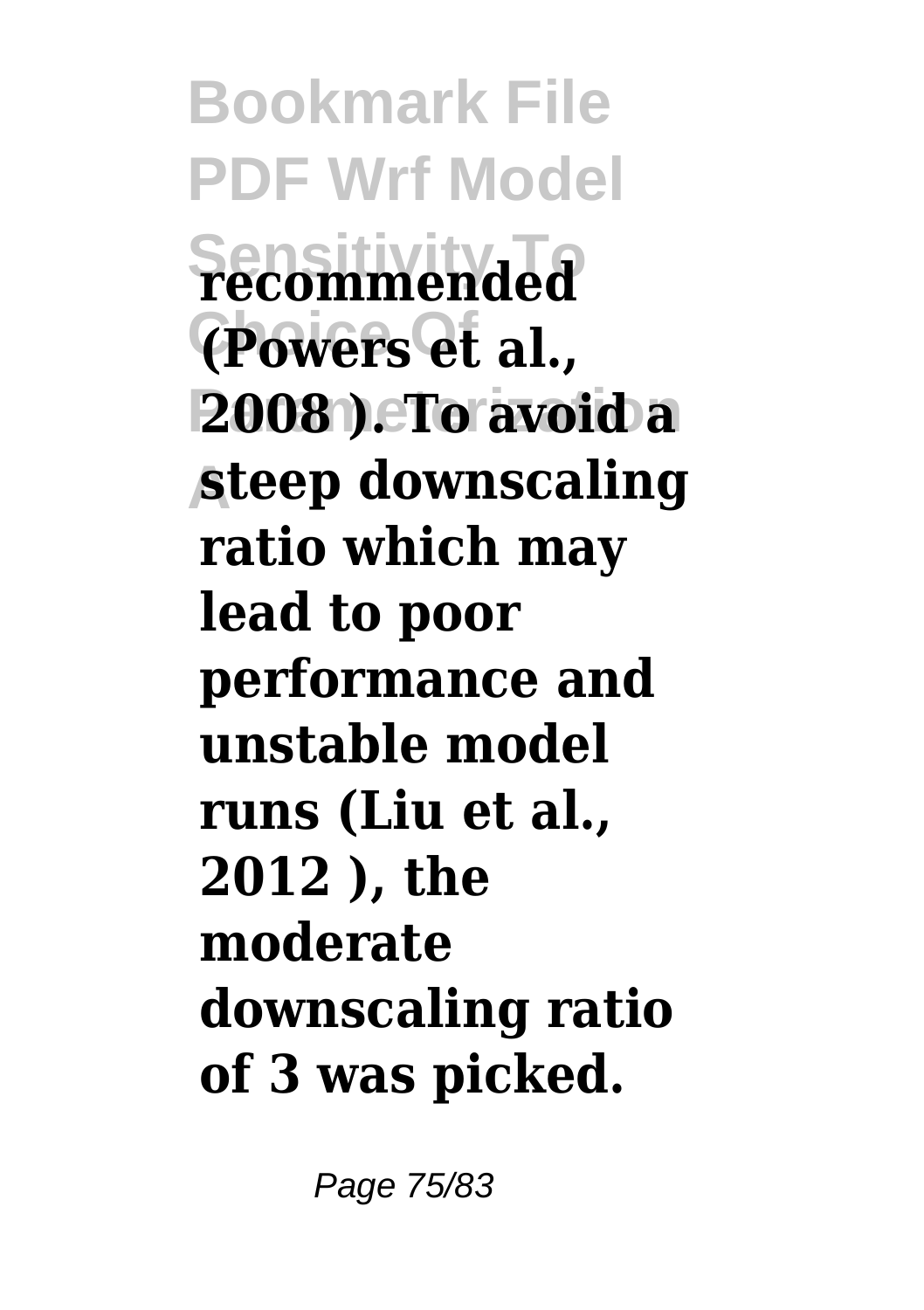**Bookmark File PDF Wrf Model Sensitivity of a Choice Of** *weather research* and forecasting<sup>on</sup> **A** *model to ...* **WRF Model Sensitivity to Choice of Parameterization over South America: Validation against Surface Variables**

*WRF Model* Page 76/83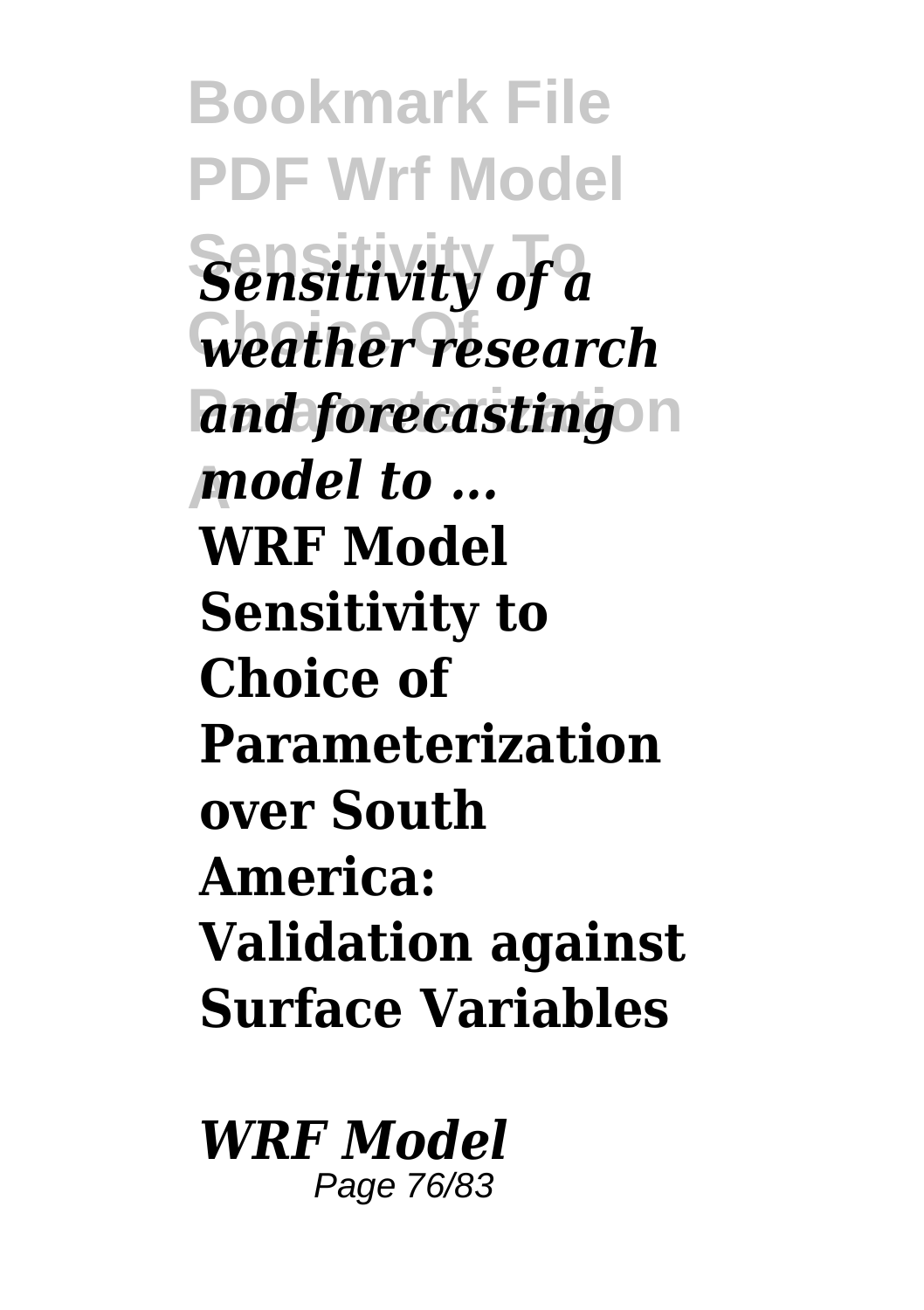**Bookmark File PDF Wrf Model Sensitivity to**<sup>o</sup> **Choice Of** *Choice of* **Parameterization** *Parameterization* **A** *over ...* **Wrf Model Sensitivity To Choice The WRF model is used and it is evaluated with surface observations that are independent of model integrations allowing us to** Page 77/83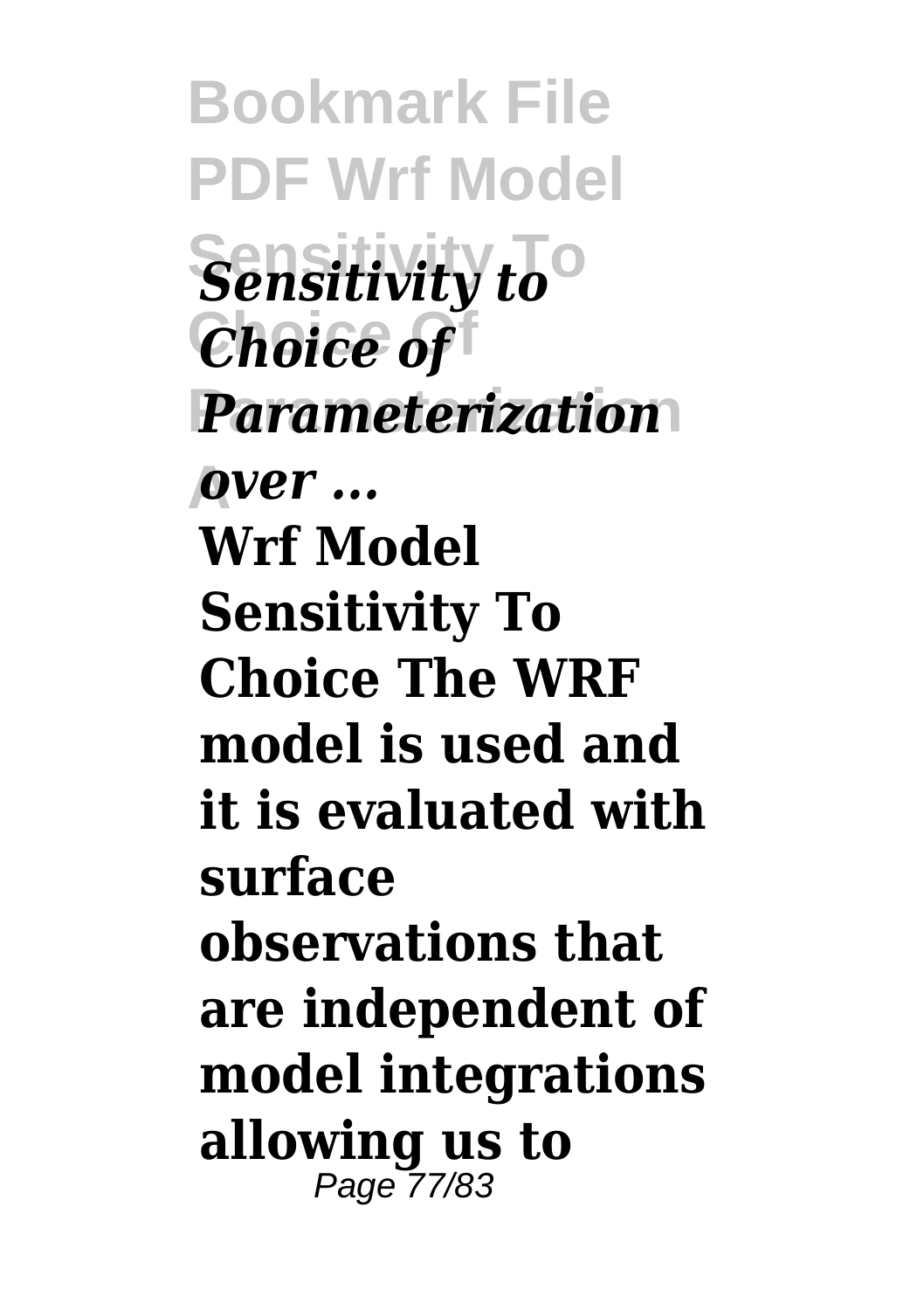**Bookmark File PDF Wrf Model Sensitivity To study model representations of the diurnal cycle. A The period chosen (December 2002–February 2003) provides a dense observation network over central South America**

*Wrf Model Sensitivity To* Page 78/83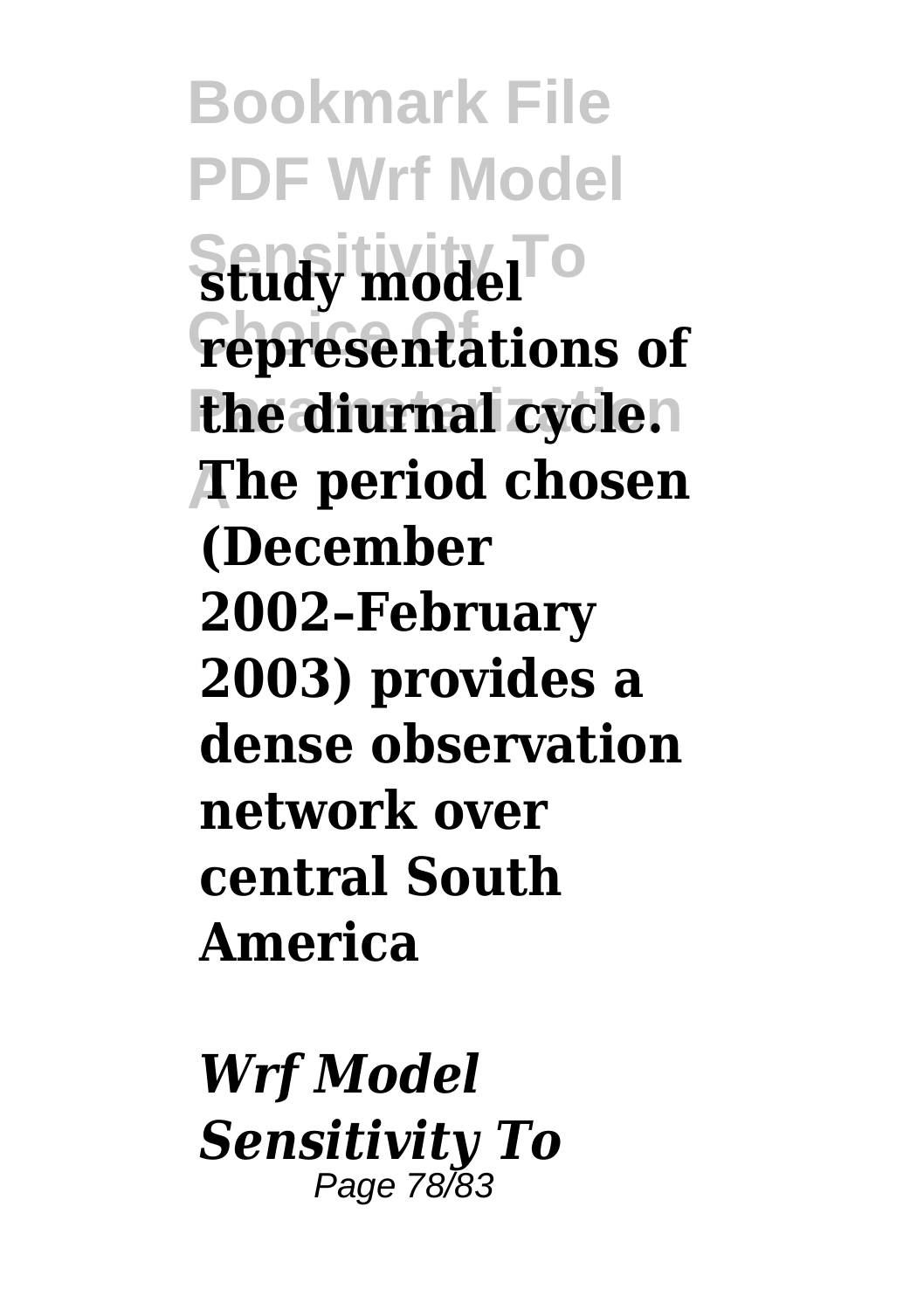**Bookmark File PDF Wrf Model** *Choice Of*<sup> $\top$ O</sup> **Parameterization A The choice to** tion **A simulate the nearsurface wind in one area with typical features for wind energy exploration will allow the assess-ment of the WRF model performance at an area and wind heights that are** Page 79/83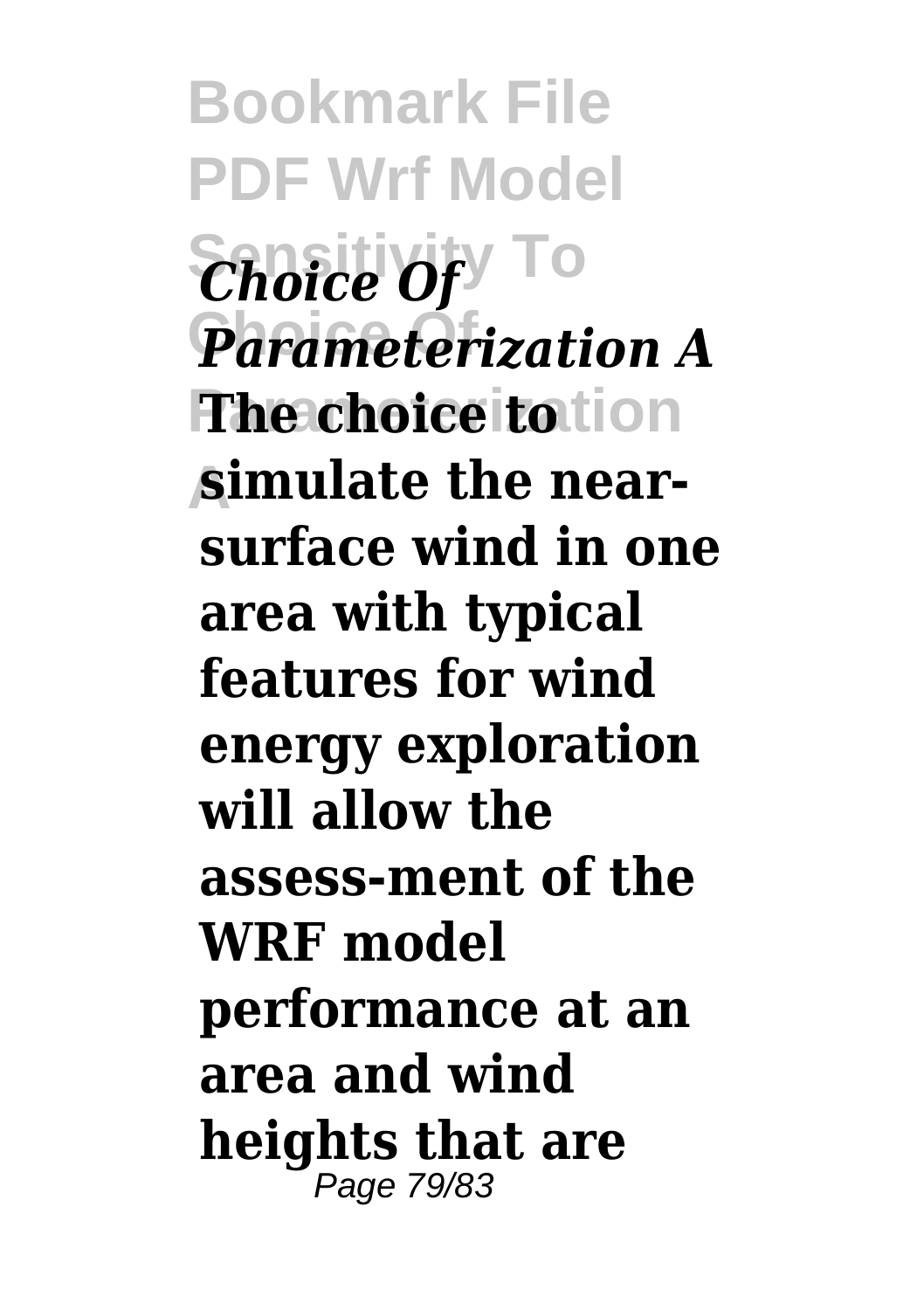**Bookmark File PDF Wrf Model Sensitivity To normally out Choice Of ofthescope traditional** ization **A meteorological studies, but that can become highly attractive for wind power agents.**

## *A sensitivity study of the WRF model in wind simulation*

*...*

**In conclusion, the** Page 80/83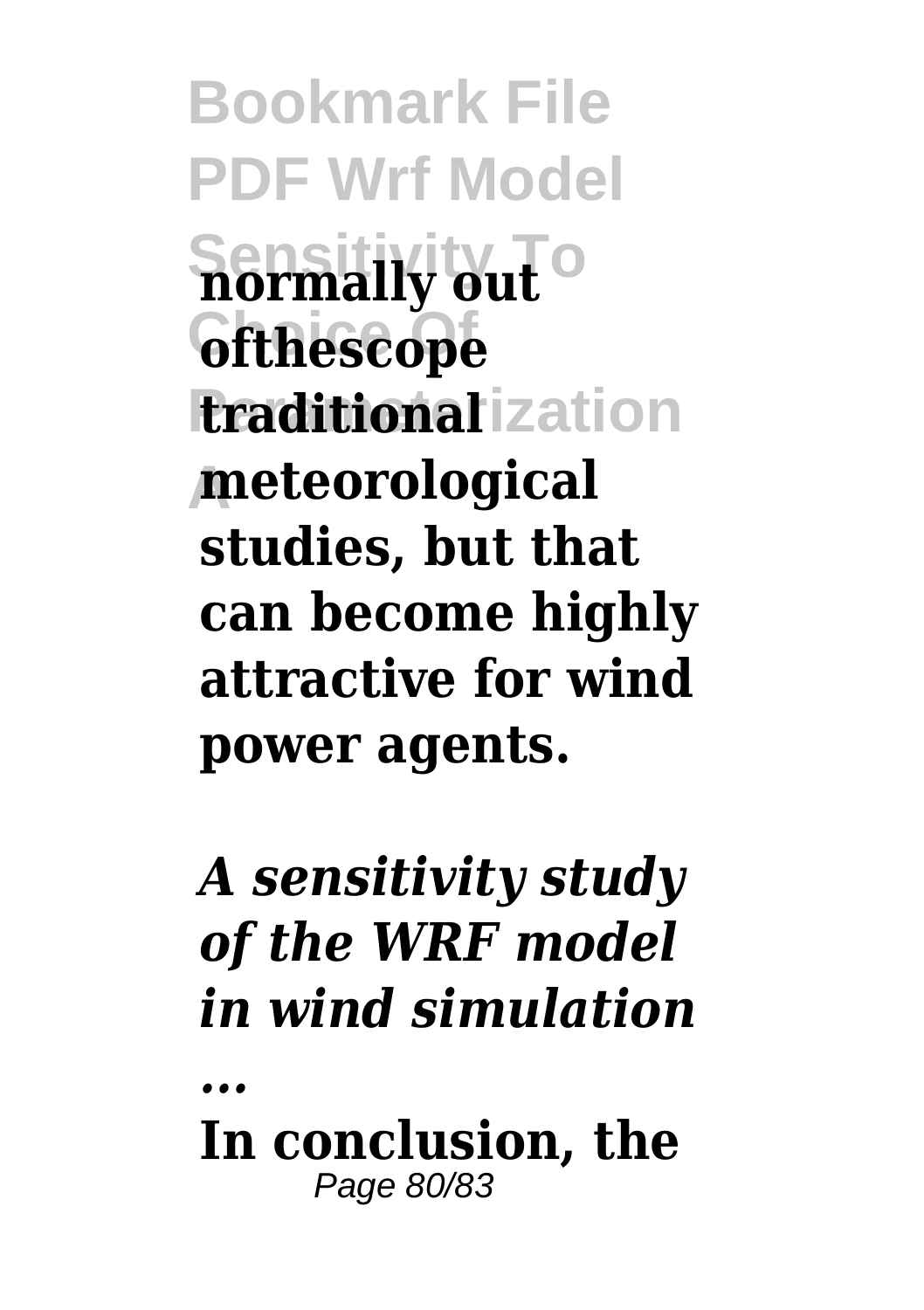**Bookmark File PDF Wrf Model**  $\widehat{\text{WRF WFP}}$  is **Sensitive to certain**  $model$  settings, on **A particularly (1) the horizontal resolution in producing accurate intensity and coverage of the wind speed deficit and surface temperature change and (2) the vertical resolution** Page 81/83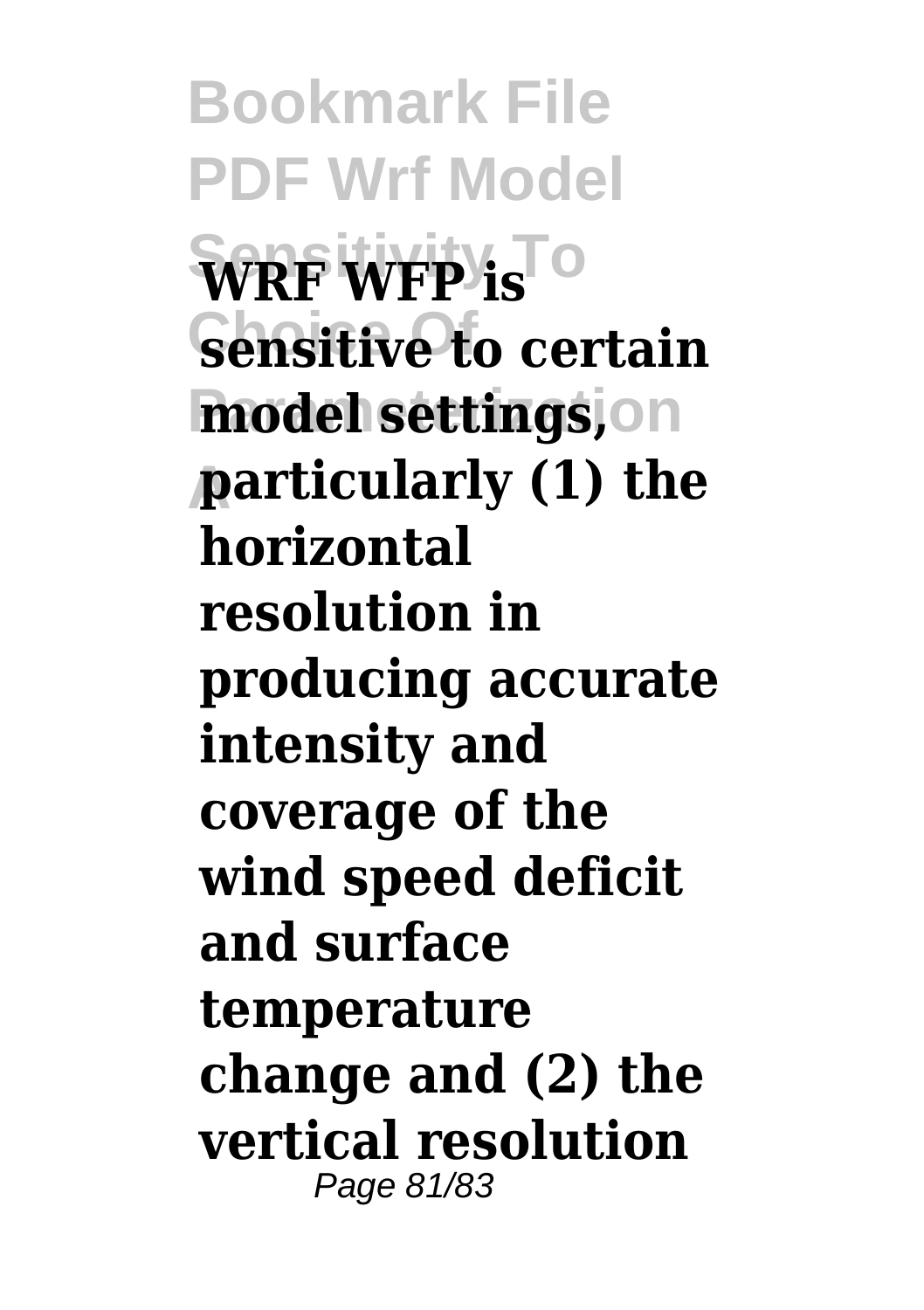**Bookmark File PDF Wrf Model Sensitivity To and (3) turbine Choice Of turbulence option in producing then A correct surface warming signal.**

*GMD - Simulated wind farm wake sensitivity to ...* **wrf model sensitivity to choice of parameterization a is available in our** Page 82/83